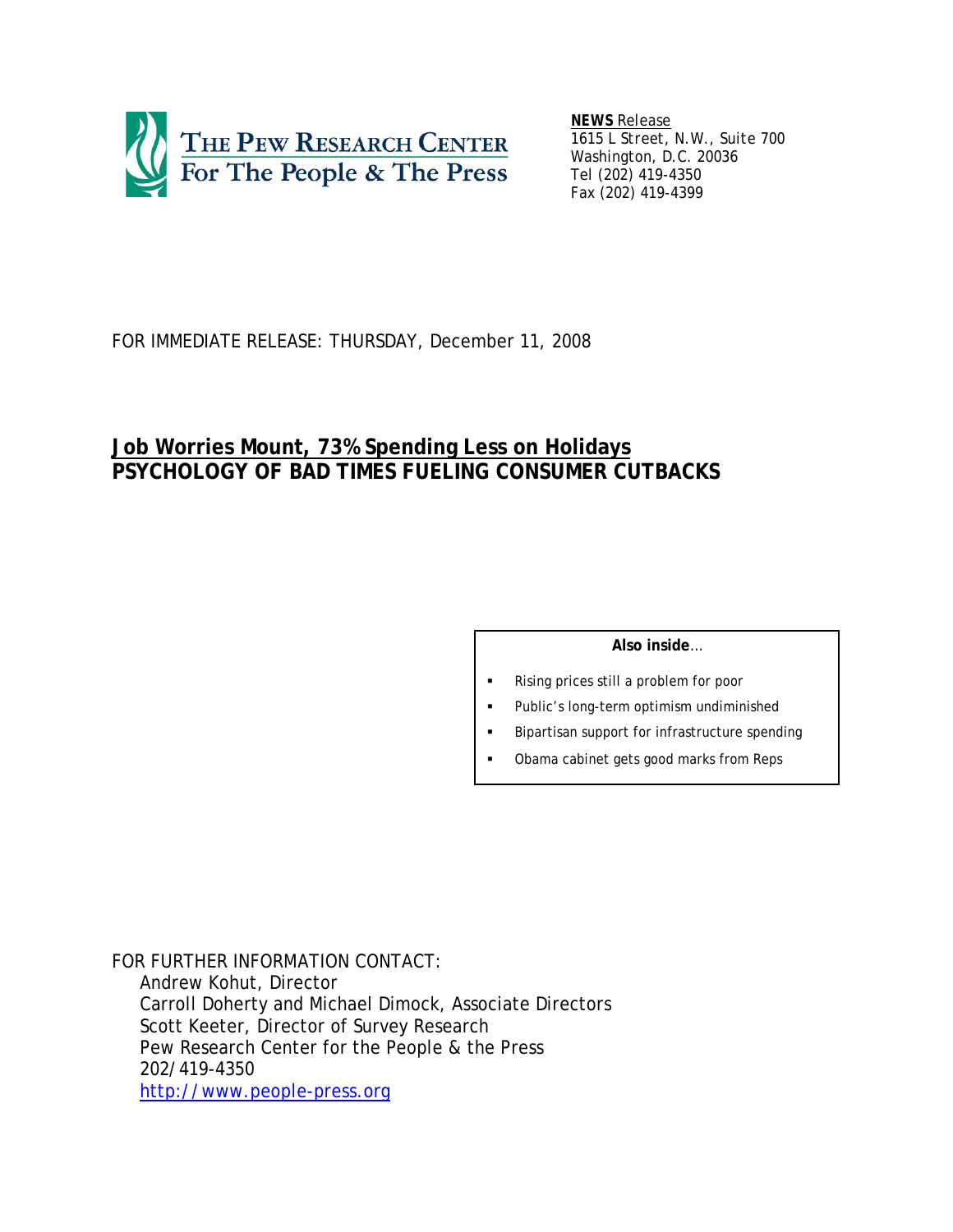# **Job Worries Mount, 73% Spending Less on Holidays PSYCHOLOGY OF BAD TIMES FUELING CONSUMER CUTBACKS**

Americans continue to render extremely bleak assessments of economic conditions, both with respect to the national economy and their own financial situations. Fully 92% of the public

rates the national economy as only fair or poor, and a substantial majority (61%) judges their personal finances that way. Both measures are among the most negative recorded in Pew Research Center surveys over the past 15 years.

 The public's bearish economic outlook is spurring ever growing numbers of consumers to say they are cutting back on purchases or reconsidering their saving or retirement decisions. As a result of what's been happening with the economy recently, 60% of Americans say they are changing the way their money is saved or invested, up from just 48% two months ago; 32% say they have adjusted their retirement plans. Substantial minorities also say they are either delaying or shelving plans to make major



household purchases (45%) or buy a home or make major improvements (44%). And fully 73% say that they plan to cut back on holiday gifts this year.

The latest survey by the Pew Research Center for the People & the Press suggests that the psychological impact of bad times, rather than an actual decline in people's financial conditions, is the principal driver of these cutbacks and reconsiderations. Nearly six-in-ten (59%) of those who say they are cutting back or delaying purchases report they are doing so because they *worry* things might get worse. Just 28% say they are cutting back because their financial situation has gotten worse.

| <b>More Americans Cutting Back</b>                                                                                                                 |                      |                            |                                  |  |  |
|----------------------------------------------------------------------------------------------------------------------------------------------------|----------------------|----------------------------|----------------------------------|--|--|
| Has recent economy<br>caused you to<br>Cut back holiday spending<br>Cut back vacation spending<br>Change savings/investments<br>Fat out less often | Sep<br>%<br>48<br>39 | Oct<br>%<br>59<br>48<br>55 | Dec<br>%<br>73<br>62<br>60<br>58 |  |  |
| Delay buying major home item<br>Delay home purchase/improve<br>Delay buying new car<br>Adjust retirement plans                                     | 30<br>29<br>23<br>23 | 39<br>38<br>36<br>26       | 45<br>44<br>39<br>32             |  |  |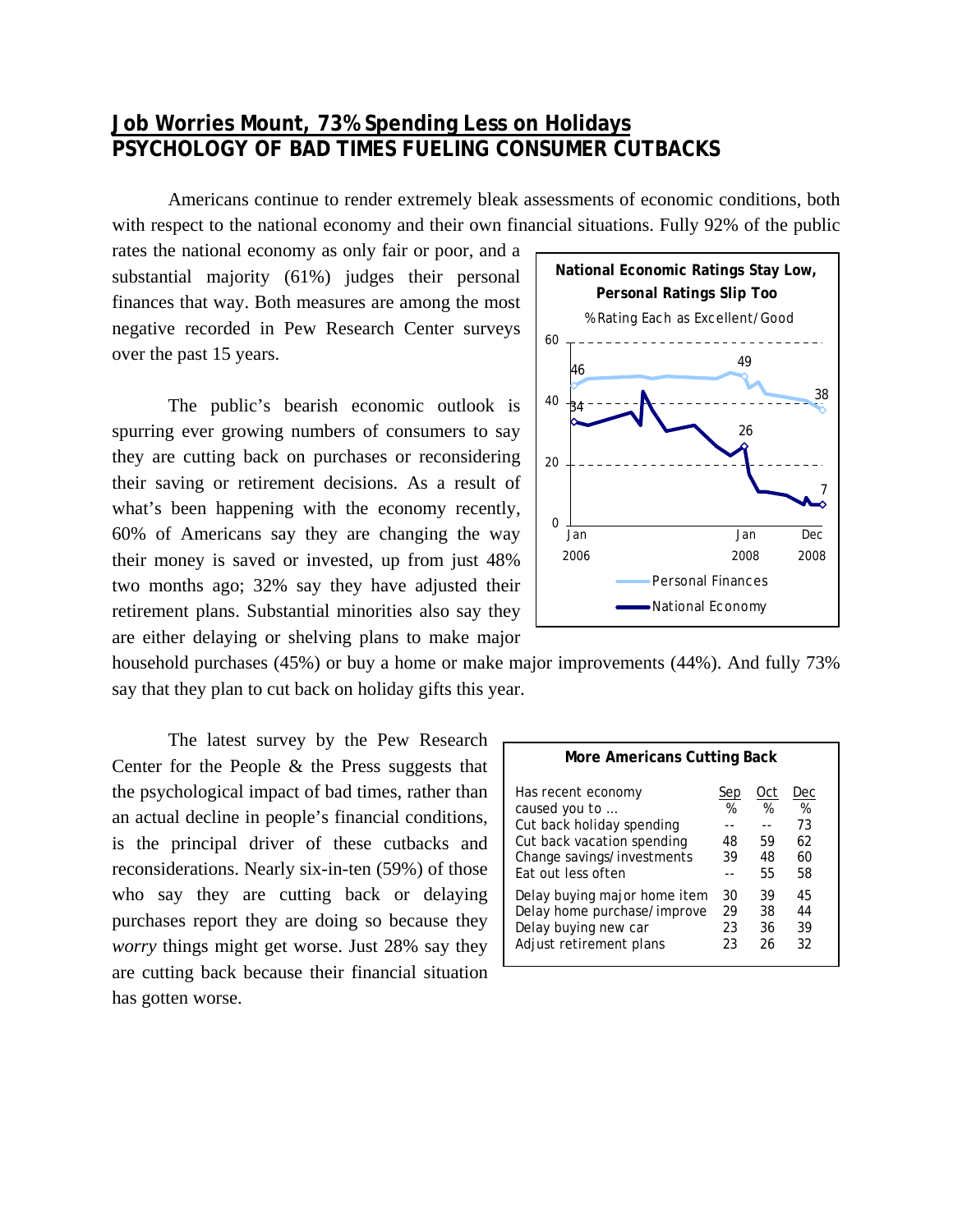Worry is the overwhelming factor in spending cutbacks being made by more affluent consumers: 72% of those with family incomes of \$75,000 or more per year cite concerns about what might happen as a reason for their intended cutbacks. Among less affluent people the fear factor still predominates, but many more people cite an actual worsening of their situation as a reason for cutbacks.

| <b>Cutbacks Mostly Driven by Fear</b>                                                                                              |                                         |                                   |                                         |                                                                             |  |
|------------------------------------------------------------------------------------------------------------------------------------|-----------------------------------------|-----------------------------------|-----------------------------------------|-----------------------------------------------------------------------------|--|
| Cutting back on<br>spending because<br>Finances have worsened<br>Worry they <i>might</i> get worse<br>Both (Vol)<br>Other/DK (Vol) | Total<br>%<br>28<br>59<br>4<br>9<br>100 | 75K+<br>%<br>17<br>72<br>4<br>100 | \$75K<br>%<br>30<br>56<br>5<br>9<br>100 | Household income<br>\$30K- Under<br>\$30K<br>%<br>40<br>52<br>4<br>4<br>100 |  |
| Based on the 85% of respondents who have made personal<br>spending cutbacks recently.                                              |                                         |                                   |                                         |                                                                             |  |

The new survey, conducted Dec. 3-7 among 1,489 adults reached on landline phones and cell phones, finds that no single economic problem stands out as the principal cause of public anxiety. When asked about what worries them most, about equal numbers cite rising prices (31%), problems in the financial markets (29%), and the job situation (26%). In October, personal concerns about prices were somewhat greater than today, while worries about jobs were less prominent. People with lower family incomes express greater concern about prices, while affluent people worry more about problems in the financial markets.

 There is little in the survey to suggest that lower fuel and food costs have had a positive impact on the public. The percentage of people saying that gasoline is easy to afford has climbed from just 27% in July to 67% in the current poll. Less dramatic but clear improvements are also seen in the number of people who say it is easy to afford utility bills and food. Yet the percentage of Americans saying that it is easy to generally afford the things they want has fallen, from 49% in early October to 43% currently. And despite falling energy costs, 47% say they expect inflation to increase over the next year.

 At the same time, concerns over jobs and employment have increased, and most people expect this situation to worsen. More than six-inten (63%) believe that unemployment will increase next year, which is higher than the percentage who say that inflation will increase (47%). An even greater number (73%) say that jobs currently are hard to find in their local community. Similarly, on a more personal level, 56% of those who are employed say that jobs in their line of work are hard to find.

| Some Optimism about Future,<br><b>But Most See Unemployment Rising</b> |               |           |               |  |  |
|------------------------------------------------------------------------|---------------|-----------|---------------|--|--|
| Over the next year                                                     |               |           |               |  |  |
| Worse<br>Same<br>Better                                                |               |           |               |  |  |
| <b>General Outlook</b>                                                 | %             | %         | %             |  |  |
| National economy                                                       | 43            | 36        | 17            |  |  |
| Specific Issues                                                        | Decrease<br>% | Same<br>% | Increase<br>% |  |  |
| Unemployment                                                           | 17            | 18        | 63            |  |  |
| Taxes                                                                  | 10            | 32        | 55            |  |  |
| Inflation                                                              | 11            | 37        | 47            |  |  |
| Interest rates                                                         | 32            | 32        | 31            |  |  |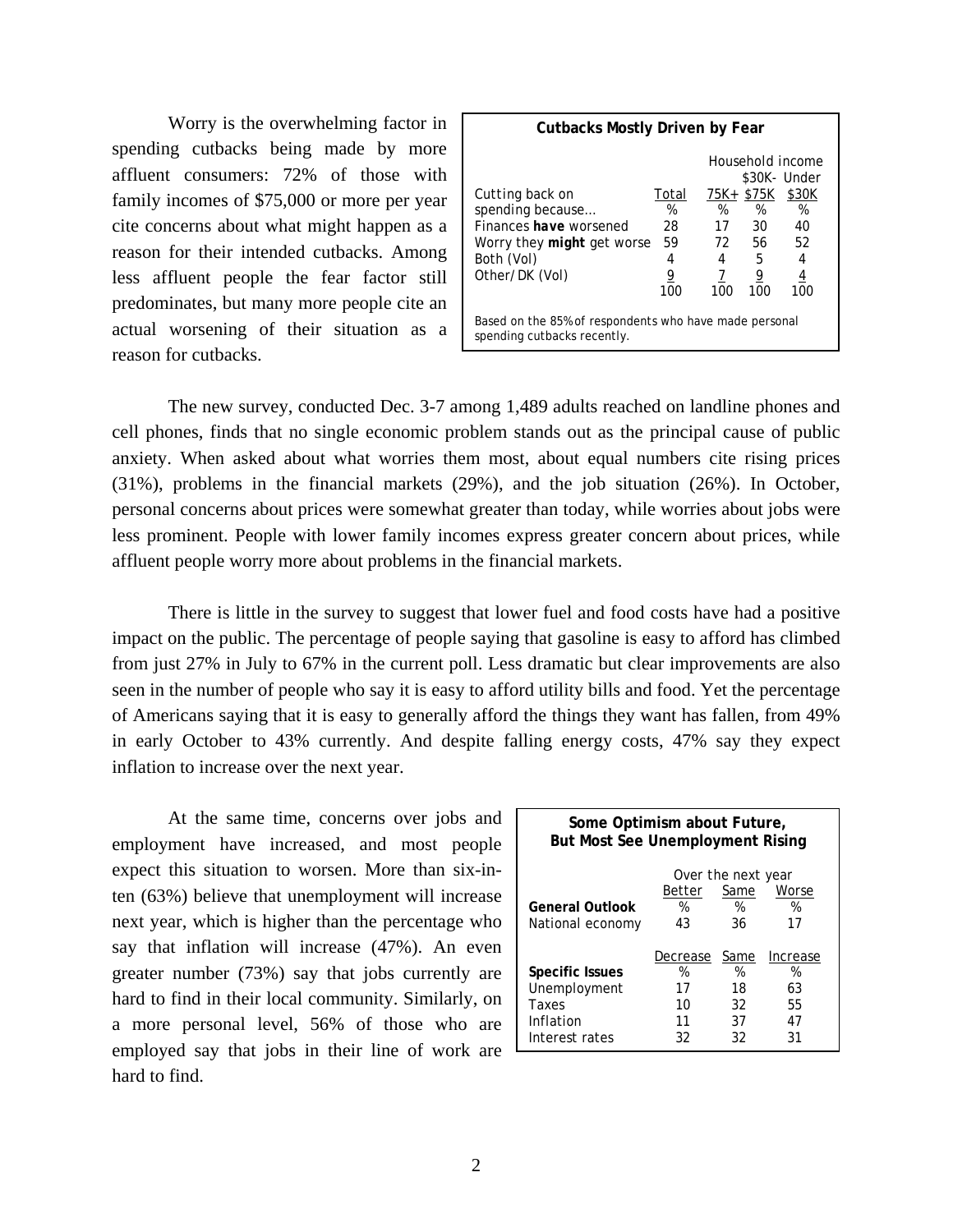The most positive news in the survey is that the public remains relatively optimistic about the long-term fundamental vitality of the economy, the current psychology of bad times notwithstanding. The new poll finds 43% expecting that the national economy will be in better shape a year from now, and a 56% majority believing that their own financial situation will be improved a year from now.

 There also is no evidence that the current downturn has taken a toll on the public's overall optimism or on its confidence in the government's ability to solve economic problems. More than two-thirds (68%) agree with the statement "As Americans, we can always find ways to solve our problems and get what we want"; that represents a modest increase since early October (64%) and a more substantial rise since December 2004 (59%). Moreover, most Americans (59%) continue to say that the government still has the power to fix the economy even though the United States is part of a global economy.

| Core American Optimism Unshaken                                                         |                |                |                             |  |  |
|-----------------------------------------------------------------------------------------|----------------|----------------|-----------------------------|--|--|
| Which comes closer                                                                      | Dec<br>2004    | Oct.<br>2008   | Dec<br>2008                 |  |  |
| to your view?                                                                           | %              | %              | %                           |  |  |
| As Americans, we can always<br>find ways to solve problems                              | 59             | 64             | 68                          |  |  |
| This country can't solve<br>many important problems<br>Neither/Don't know               | 36<br>5<br>100 | 29<br>7<br>100 | 27<br>$\overline{5}$<br>100 |  |  |
| The government still has the<br>power to fix the economy<br>The government can't fix it |                | 56             | 59                          |  |  |
| so easily because we are<br>part of a global economy<br>Don't know                      |                | 37<br>7<br>100 | 35<br>6<br>100              |  |  |

While the public remains confident that the government has the power to improve the economy, it sees no quick fix for the financial crisis. Nearly twice as many people say that financial difficulties of banks and other institutions will get worse in the future (62%) as say the worst is behind us (32%). In this regard, the public remains divided over the federal bailout plan: 47% say it is the right thing for the government to invest billions to secure financial markets and institutions, while 43% say it is the wrong thing.

The public offers varying support for other proposals aimed at addressing economic problems. Fully 70% say it is the right thing for the government to spend billions to substantially increase spending on roads, bridges and other public works projects; comparably large majorities of Democrats (73%), independents (71%) and Republicans (65%) favor this idea.

| <b>Bipartisan Support for Increased</b><br>Infrastructure Spending                                                     |                  |                |                |                |  |
|------------------------------------------------------------------------------------------------------------------------|------------------|----------------|----------------|----------------|--|
| Right thing for govt. to<br>spend billions of dollars to<br>Increase spending on roads,<br>other public works projects | Total<br>%<br>70 | Rep<br>%<br>65 | Dem<br>%<br>73 | Ind<br>%<br>71 |  |
| Help homeowners facing<br>foreclosure on mortgages<br>they cannot afford                                               | 49               | 31             | 60             | 56             |  |
| Keep financial institutions<br>and markets secure                                                                      | 47               | 40             | 50             | 49             |  |
| Make Joans to automakers<br>to keep them in business                                                                   | 39               | 31             | 45             | 38             |  |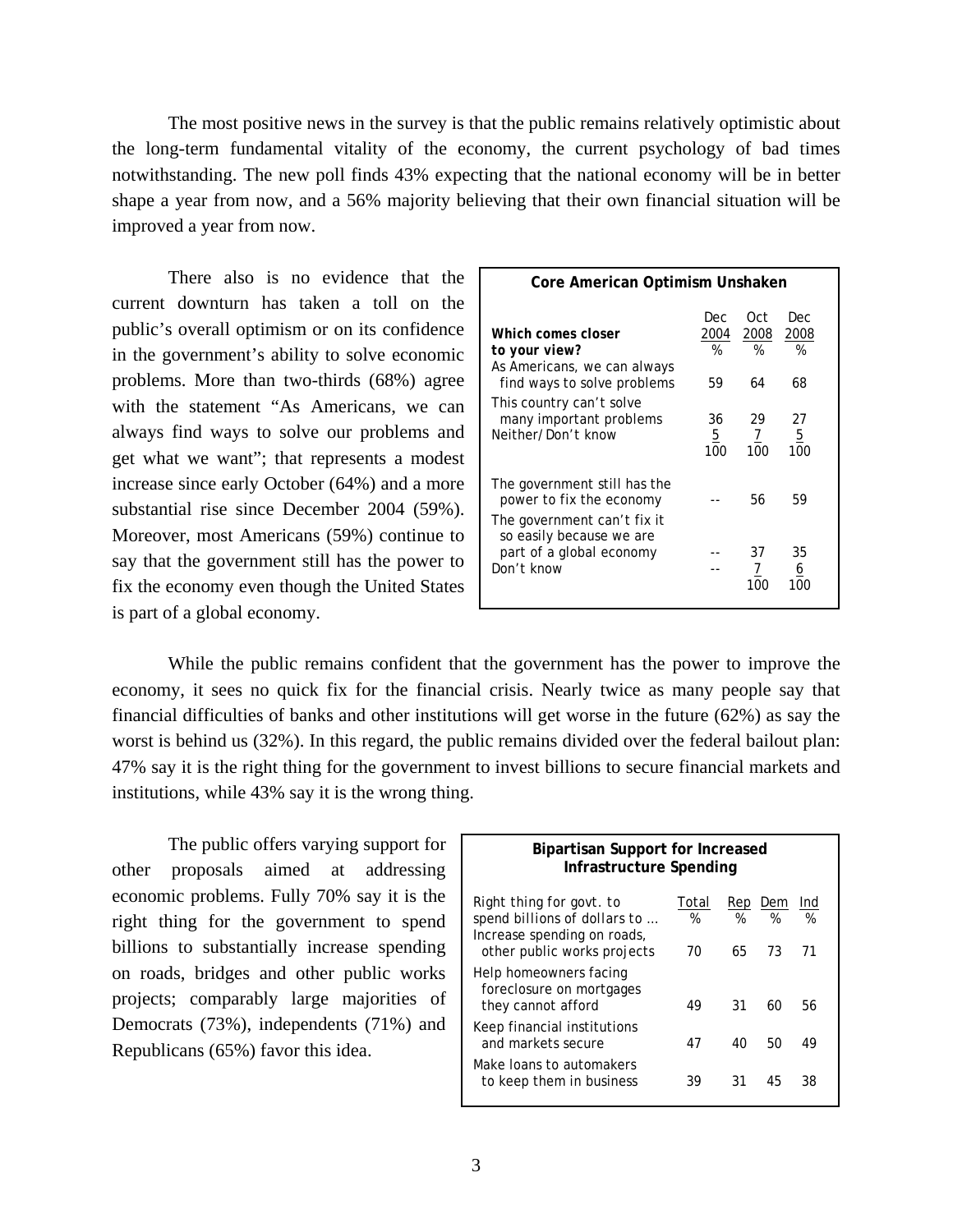However, there are sizable partisan differences over spending billions to help homeowners facing disclosure on homes they cannot afford and to make loans to General Motors, Ford and Chrysler to help them stay in business. About twice as many Democrats as Republicans say it is right to help out foreclosed homeowners (60% vs. 31%); 45% of Democrats endorse loans to struggling automakers, compared with 31% of Republicans.

 The survey finds a highly positive public reaction to President-elect Obama's appointments and his overall handling of the transition. More than seven-in-ten (72%) approve of the job Obama has done in explaining his policies to the American people while about as many (71%) approve of his cabinet selections. About two-thirds (68%) believe his cabinet picks have been about right, rather than too liberal or too conservative. Nearly half of Republicans (47%) say that Obama's choices have been about right ideologically. By comparison, in January 2001 just a third of Democrats said President-elect Bush's picks were about right.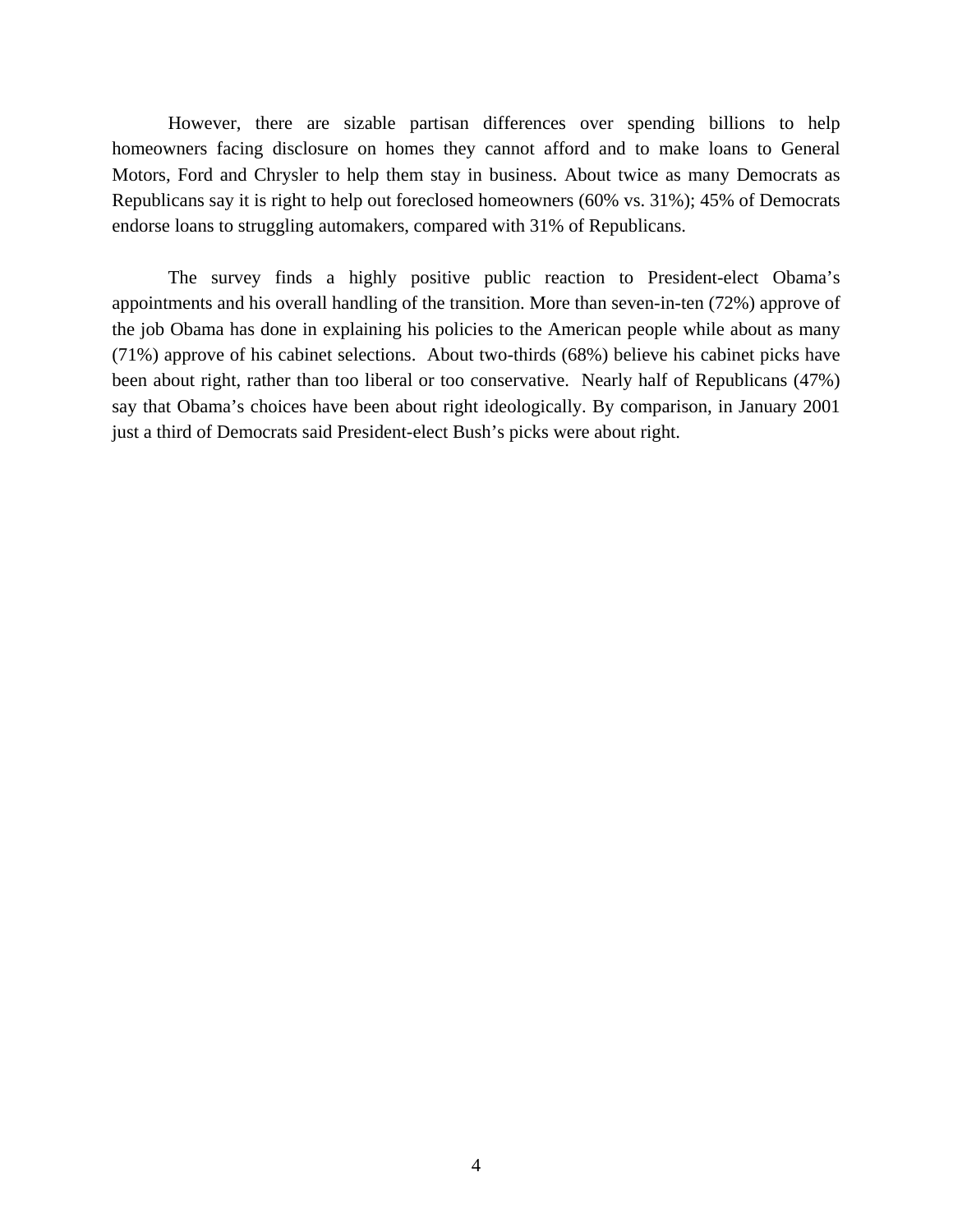# **SECTION 1: THE NATIONAL ECONOMY**

Americans remain extremely downbeat about national economic conditions. More than nine-in-ten (92%) say the economy is in only fair (33%) or poor (59%) shape, while just 7% offer positive views. Assessments of the national economy have been stable over the past two months and are somewhat more negative than they were during the recession of the early 1990s. In August 1993, about nine-in-ten Americans (89%) said the economy was in only fair or poor shape and 10% said it was in excellent or good shape.

A growing percentage of



Americans now describe current economic conditions as a recession. More than six-in-ten Americans (64%) say the U.S. economy is in a recession and an additional 20% say it is in a depression, compared with 58% and 19%, respectively, in late October. The view that the country is facing a recession has become more widespread across most demographic groups.

Democrats continue to offer more negative economic ratings than do Republicans and independents, but overwhelming majorities across partisan groups express dissatisfaction with the economy; 96% of Democrats say the economy is in only fair or poor shape, compared with 88% of Republicans and 91% of independents. Democrats, Republicans and independents are about equally as likely to describe current economic conditions as a recession (65%, 66% and 64%, respectively). Nearly a quarter of Democrats (23%) say the country is in a depression; 19% of independents and just 14% of Republicans share that view.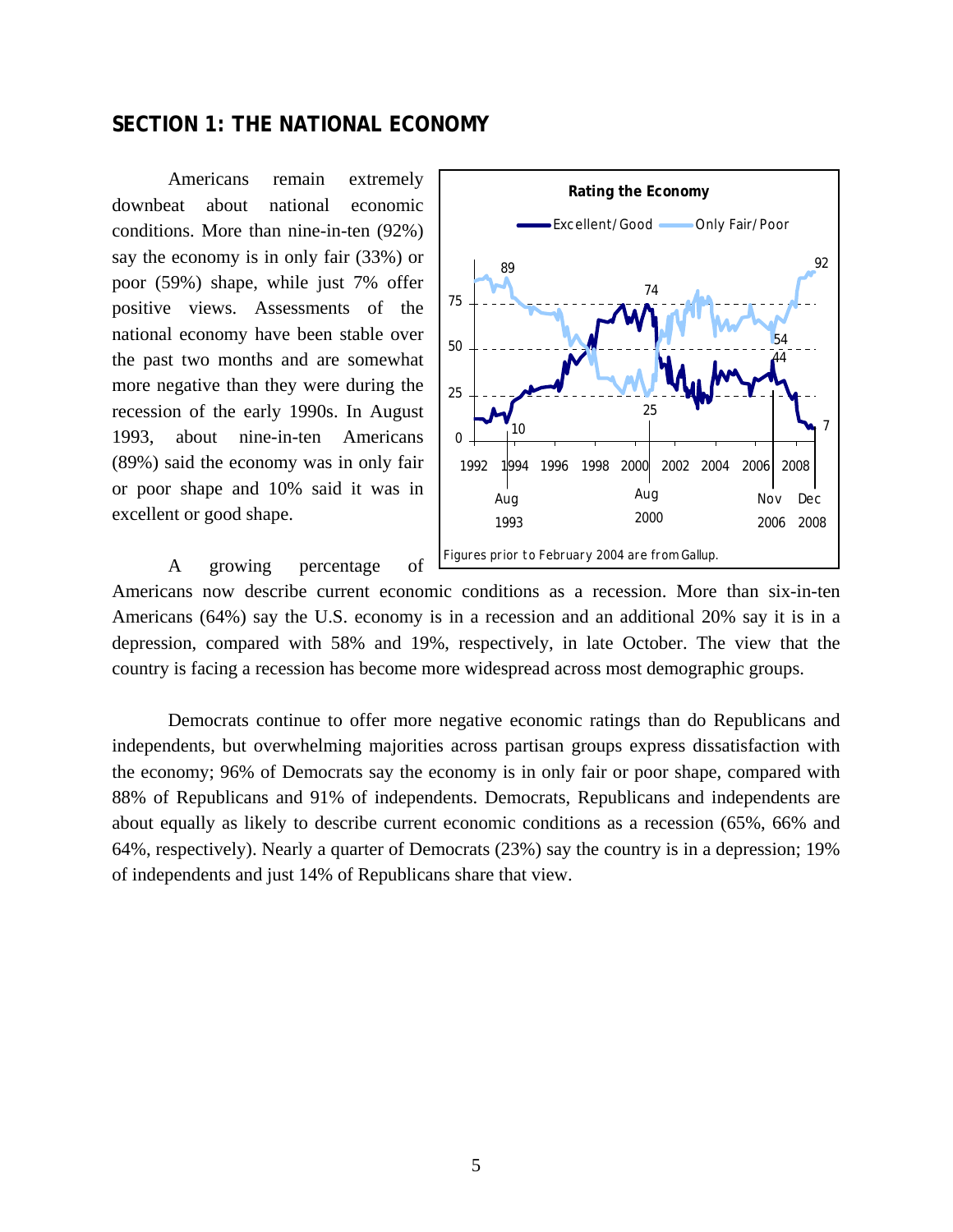### **Democrats More Bullish**

Most Americans think economic conditions will be either the same (36%) or worse (17%) a year from now. Still, a substantial minority (43%) is optimistic that things will be better in a year, virtually unchanged from when Pew last asked the question in early October (46%).

 Views about the future of the economy do not vary significantly across demographic groups, including across income categories. Those with annual family incomes under \$30,000 are about as

| A Year from Now<br><b>Economic Conditions Will Be</b> |        |                |           |  |  |
|-------------------------------------------------------|--------|----------------|-----------|--|--|
|                                                       | Better | Worse/<br>Same | DK        |  |  |
| Total                                                 | %      | ℅              | %         |  |  |
|                                                       | 43     | 53             | $4 = 100$ |  |  |
| \$100,000 and over                                    | 46     | 53             | $1 = 100$ |  |  |
| \$75,000-\$99,999                                     | 40     | 57             | $3 = 100$ |  |  |
| \$50-\$74,999                                         | 42     | 55             | $3 = 100$ |  |  |
| \$30-\$49.999                                         | 42     | 57             | $1 = 100$ |  |  |
| Less than \$30,000                                    | 45     | 51             | $4 = 100$ |  |  |
| Republican                                            | 37     | 59             | $4 = 100$ |  |  |
| Democrat                                              | 50     | 47             | $3 = 100$ |  |  |
| Independent                                           | 42     | 56             | $2 = 100$ |  |  |

likely as those with incomes of \$100,000 or more to say the economy will be better in a year (45% and 46%, respectively).

There are, however, partisan differences in economic outlook. Democrats are considerably more optimistic about the future of the national economy than are Republicans and independents. Fully half of Democrats expect conditions to be better in a year, while about the same proportion (47%) thinks things will be worse or about the same as they are now. In contrast, nearly six-in-ten Republicans (59%) and 56% of independents say the economy will be worse or about the same in a year.

### **But Even the Optimists Are Guarded**

 While a sizable minority of Americans expect overall national economic conditions to improve over the next year, people are far less upbeat when asked about improvement in specific areas of the economy. Very few see unemployment, inflation or taxes actually decreasing in the coming year, and by nearly two-to-one most say the problems facing banks and financial institutions will only get worse.

 Even those who are optimistic about overall economic prospects are guarded when asked about these specific issues. Nearly half (49%) of those who say the economy will be

| Majority of Economic Optimists Believe<br><b>Unemployment Will Rise</b> |       |        |                                                        |  |
|-------------------------------------------------------------------------|-------|--------|--------------------------------------------------------|--|
|                                                                         |       |        | Among those who say<br>nat'l economy will be<br>Worse/ |  |
| <b>Difficulties</b>                                                     | Total | Better | Same                                                   |  |
| of banks                                                                | %     | %      | %                                                      |  |
| Worst is behind us                                                      | 32    | 47     | 21                                                     |  |
| Will get worse                                                          | 62    | 49     | 74                                                     |  |
| Unemployment                                                            |       |        |                                                        |  |
| Increase                                                                | 63    | 53     | 72                                                     |  |
| Decrease                                                                | 17    | 23     | 12                                                     |  |
| Stay the same                                                           | 18    | 21     | 14                                                     |  |
| Inflation                                                               |       |        |                                                        |  |
| Increase                                                                | 47    | 36     | 56                                                     |  |
| Decrease                                                                | 11    | 15     | 9                                                      |  |
| Stay the same                                                           | 37    | 43     | 32                                                     |  |
| Taxes                                                                   |       |        |                                                        |  |
| Increase                                                                | 55    | 47     | 62                                                     |  |
| Decrease                                                                | 10    | 16     | 6                                                      |  |
| Stay the same                                                           | 32    | 35     | 29                                                     |  |
| Interest rates                                                          |       |        |                                                        |  |
| Increase                                                                | 31    | 31     | 32                                                     |  |
| Decrease                                                                | 32    | 33     | 32                                                     |  |
| Stay the same                                                           | 32    | 32     | 32                                                     |  |
|                                                                         |       |        |                                                        |  |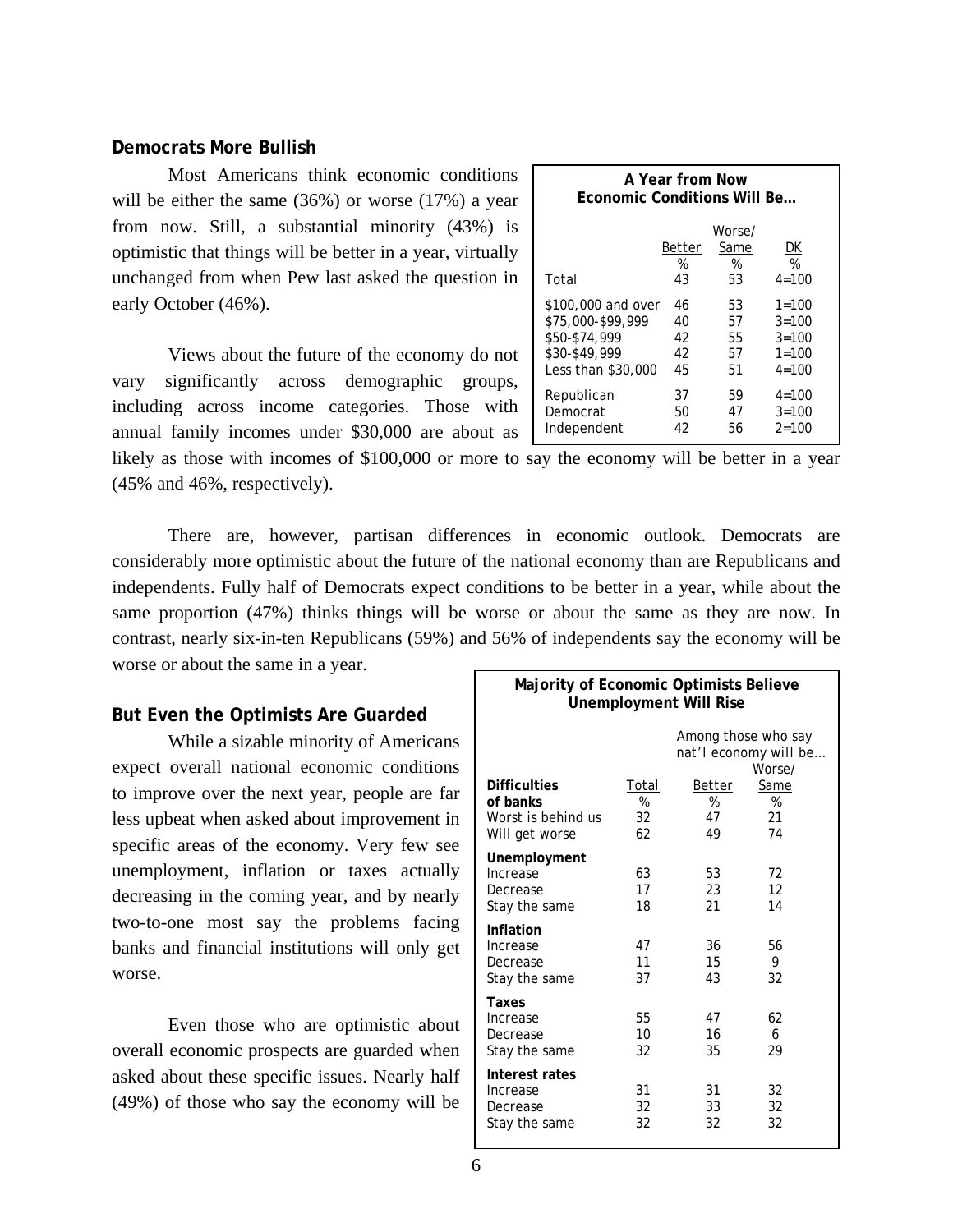better a year from now believe the problems with financial institutions will get worse in the future; 47% say the worst is behind us. Those who say the economy will be the same or get worse a year from now overwhelmingly (74%) believe the problems of financial institutions will worsen.

 Most people who think the economy will be better a year from now nonetheless say that unemployment will rise over the next 12 months; 53% say this, while just 23% of economic optimists say that unemployment will decrease; 21% say it will stay about the same. Among those who believe the overall economy will get worse in the next year, 72% say unemployment will rise.

# **Increase in Joblessness Predicted**

In this regard, the belief that unemployment will rise over the next year is shared widely across demographic, class and income categories. However, well-educated people and those with higher incomes are more likely than those with less education and lower incomes to say that unemployment will increase.

Nearly seven-in-ten college graduates (69%) express this view, compared with 59% of those with no more than a high school education. Among those with household incomes of \$75,000 or more, nearly threequarters (73%) say unemployment rates will rise in the near future. In contrast, 54% of

| Most Expect Unemployment to<br>Rise in Next Year |                          |                          |                             |                      |          |  |
|--------------------------------------------------|--------------------------|--------------------------|-----------------------------|----------------------|----------|--|
| Total                                            | ln-<br>crease<br>%<br>63 | De-<br>crease<br>%<br>17 | Stay the<br>same<br>%<br>18 | DK<br>%<br>$2 = 100$ | N<br>766 |  |
| College Grad+                                    | 69                       | 14                       | 17                          | $* = 100$            | 269      |  |
| Some college                                     | 64                       | 16                       | 17                          | $3 = 100$            | 190      |  |
| HS or less                                       | 59                       | 20                       | 18                          | $3 = 100$            | 303      |  |
| $$75,000+$                                       | 73                       | 12                       | 13                          | $2 = 100$            | 200      |  |
| \$50-\$74,999                                    | 64                       | 14                       | 22                          | $* = 100$            | 131      |  |
| \$30-49,999                                      | 63                       | 16                       | 18                          | $3 = 100$            | 154      |  |
| Less than \$30K                                  | 54                       | 24                       | 20                          | $2 = 100$            | 189      |  |
| Professional                                     | 65                       | 13                       | 19                          | $3 = 100$            | 279      |  |
| Working class                                    | 63                       | 17                       | 19                          | $1 = 100$            | 329      |  |
| Struggling                                       | 60                       | 24                       | 14                          | $2 = 100$            | 112      |  |
| Republican                                       | 66                       | 14                       | 17                          | $3 = 100$            | 214      |  |
| Democrat                                         | 57                       | 23                       | 17                          | $3 = 100$            | 294      |  |
| Independent                                      | 64                       | 14                       | 20                          | $2 = 100$            | 228      |  |

those earning less than \$30,000 a year, while almost a quarter (24%) of this group say unemployment will decrease.

Democrats are slightly more optimistic than Republicans or independents about unemployment in the future (23% say it will decrease, compared to just 14% of Republicans and independents).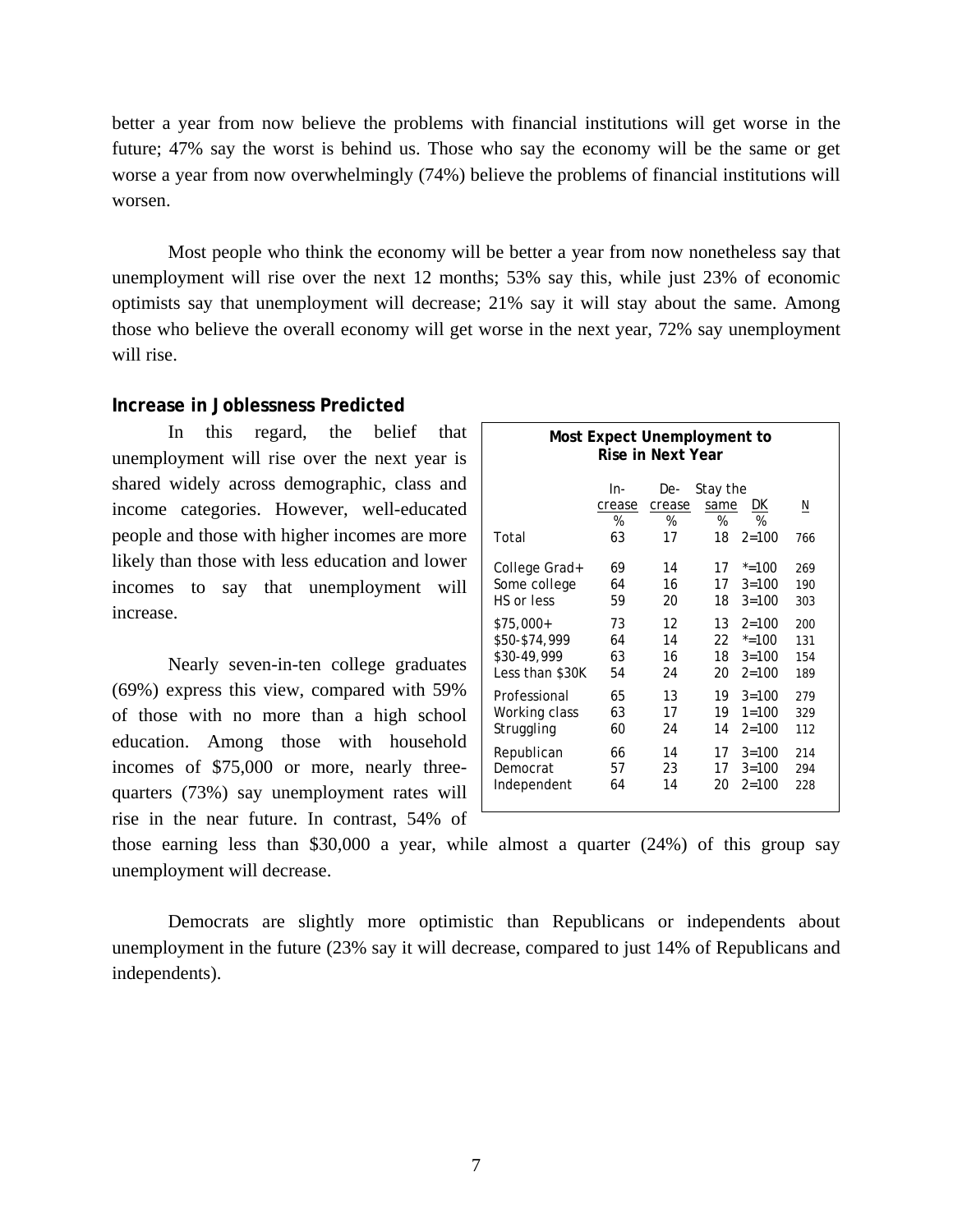# **Taxes, Inflation, Interest Rates**

Most Americans (55%) believe that taxes will increase over the next year, while 47% say they expect inflation to rise. About a third (31%) says they expect interest rates to increase.

A large majority of Republicans (71%) say they expect taxes to go up over the next year. In contrast, 57% of independents and just 41% of Democrats expect taxes to increase.

Republicans also are more pessimistic about inflation than Democrats. More than half of Republicans (54%) say they expect inflation to increase, compared with 41% of Democrats. A slim majority (52%) of self-described workingclass Americans say inflation is on the rise. By contrast, just 43% of those in the professional/business class think inflation will increase.

| Views on Taxes, Inflation and Interest<br>Rates |                    |                    |                       |           |  |
|-------------------------------------------------|--------------------|--------------------|-----------------------|-----------|--|
| Taxes                                           | In-<br>crease<br>% | De-<br>crease<br>% | Stay the<br>same<br>% | DK<br>%   |  |
| Total                                           | 55                 | 10                 | 32                    | $3 = 100$ |  |
| Professional                                    | 57                 | 7                  | 34                    | $2 = 100$ |  |
| Working class                                   | 59                 | 11                 | 28                    | $2 = 100$ |  |
| Struggling                                      | 48                 | 12                 | 38                    | $2 = 100$ |  |
| Republican                                      | 71                 | 7                  | 17                    | $5 = 100$ |  |
| Democrat                                        | 41                 | 17                 | 41                    | $1 = 100$ |  |
| Independent                                     | 57                 | 7                  | 33                    | $3 = 100$ |  |
| Inflation<br>Total                              | 47                 | 11                 | 37                    | $5 = 100$ |  |
| Professional                                    | 43                 | 12                 | 41                    | $4 = 100$ |  |
| Working class                                   | 52                 | 10                 | 33                    | $5 = 100$ |  |
| Struggling                                      | 44                 | 13                 | 40                    | $3 = 100$ |  |
| Republican                                      | 54                 | 10                 | 31                    | $5 = 100$ |  |
| Democrat                                        | 41                 | 13                 | 43                    | $3 = 100$ |  |
| Independent                                     | 47                 | 11                 | 37                    | $5 = 100$ |  |
| <b>Interest Rates</b><br>Total                  | 31                 | 32                 | 32                    | $5 = 100$ |  |
| Professional                                    | 22                 | 38                 | 34                    | $6 = 100$ |  |
| Working class                                   | 35                 | 32                 | 30                    | $3 = 100$ |  |
| Struggling                                      | 40                 | 24                 | 33                    | $3 = 100$ |  |
| Republican                                      | 34                 | 30                 | 31                    | $5 = 100$ |  |
| Democrat                                        | 32                 | 34                 | 31                    | $3 = 100$ |  |
| Independent                                     | 28                 | 33                 | 34                    | $5 = 100$ |  |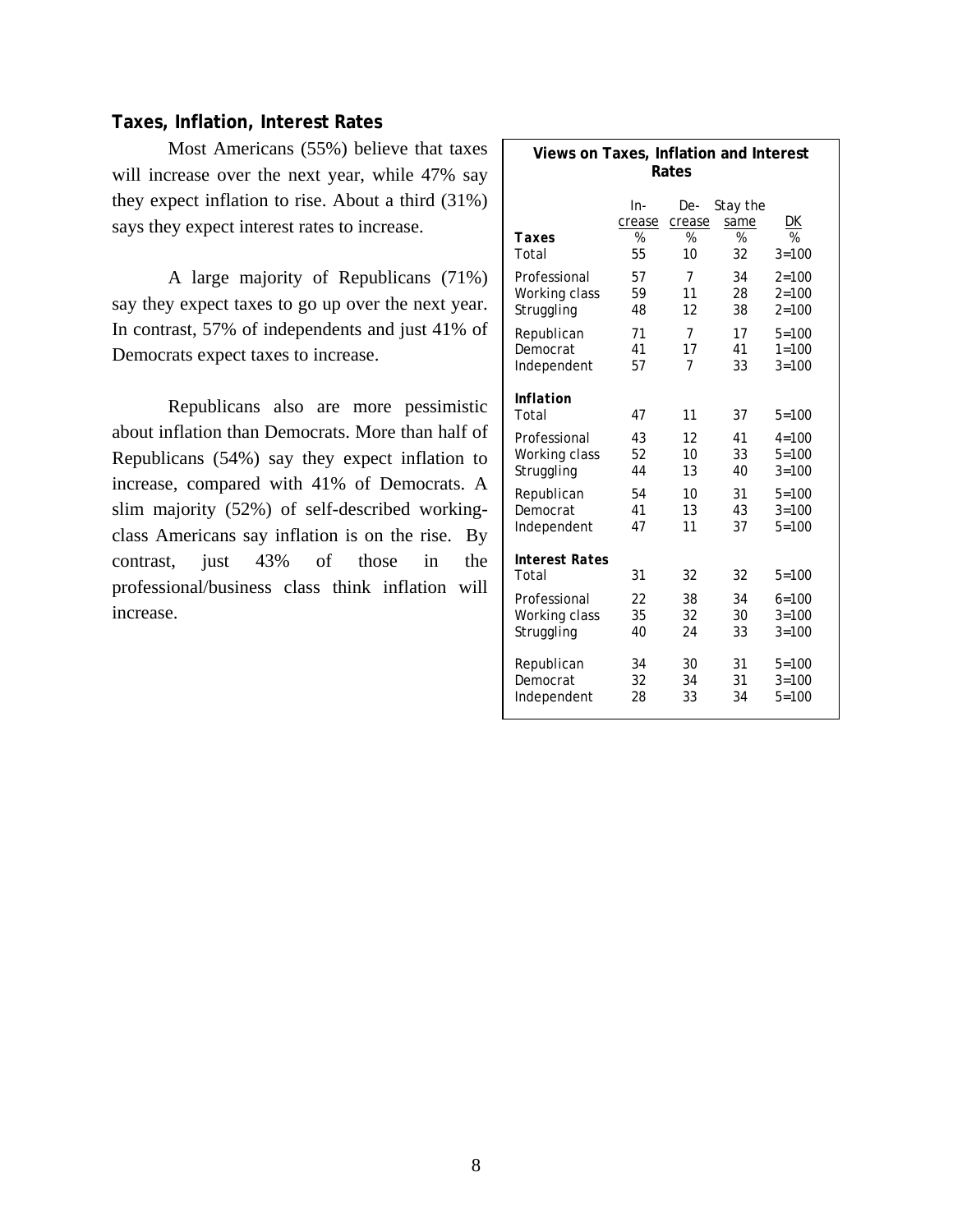#### **Jobs More Difficult to Find**

The percentage of Americans who say jobs are difficult to find in their area is now greater than at any point since 2001, when Pew first asked this question. Nearly three-quarters of Americans (73%) say jobs are hard to find where they live. This is significantly greater than the previous high in October 2003 (66%). Views of the labor market are not as pessimistic as they were in January 1992 when, according to a U.S. News and World Report poll, 79% of the public reported that jobs were difficult to find in their area.

 Views of the job market have worsened significantly across all income categories, except among those making \$100,000 a year or more. In lower income categories, there have been 10-point increases or more in the percentages saying jobs are scarce locally.

 The education gap in perceptions of the local job market has widened since October. While about two-thirds of college graduates (66%) say that jobs are difficult to find, 79% of those with no more than a high school education say the same.

Republicans' views of the job market in their local community have grown substantially more negative since October. Two-thirds of Republicans (66%) say that jobs are difficult to find, up from 53% two months ago. Nonetheless, more Democrats (77%) and independents (75%) continue to say that jobs are scarce locally, and these percentages also have increased since October.



| Jobs Getting Scarcer                         |                        |                        |              |  |
|----------------------------------------------|------------------------|------------------------|--------------|--|
| % saying jobs<br>difficult to find:<br>Total | Oct<br>2008<br>%<br>64 | Dec<br>2008<br>%<br>73 | Change<br>+9 |  |
| College grad                                 | 60                     | 66                     | +6           |  |
| Some college                                 | 60                     | 71                     | $+11$        |  |
| HS or less                                   | 68                     | 79                     | $+11$        |  |
| \$100,000 or more                            | 54                     | 59                     | $+5$         |  |
| \$75K-\$99,999                               | 59                     | 72                     | $+1.3$       |  |
| \$50-\$74,999                                | 59                     | 72                     | $+13$        |  |
| \$30-\$49,999                                | 68                     | 79                     | $+11$        |  |
| Less than \$30K                              | 70                     | 80                     | +10          |  |
| Professional                                 | 57                     | 64                     | $+7$         |  |
| Working class                                | 62                     | 74                     | +12          |  |
| Struggling                                   | 83                     | 87                     | $+4$         |  |
| Republican                                   | 53                     | 66                     | $+13$        |  |
| Democrat                                     | 70                     | 77                     | $+7$         |  |
| Independent                                  | 67                     | 75                     | +8           |  |

Personal experience with unemployment is associated with views of job availability; 82% of those in households where someone has looked for work in the prior year say jobs are hard to find, compared with 68% of those in households that haven't experienced recent unemployment.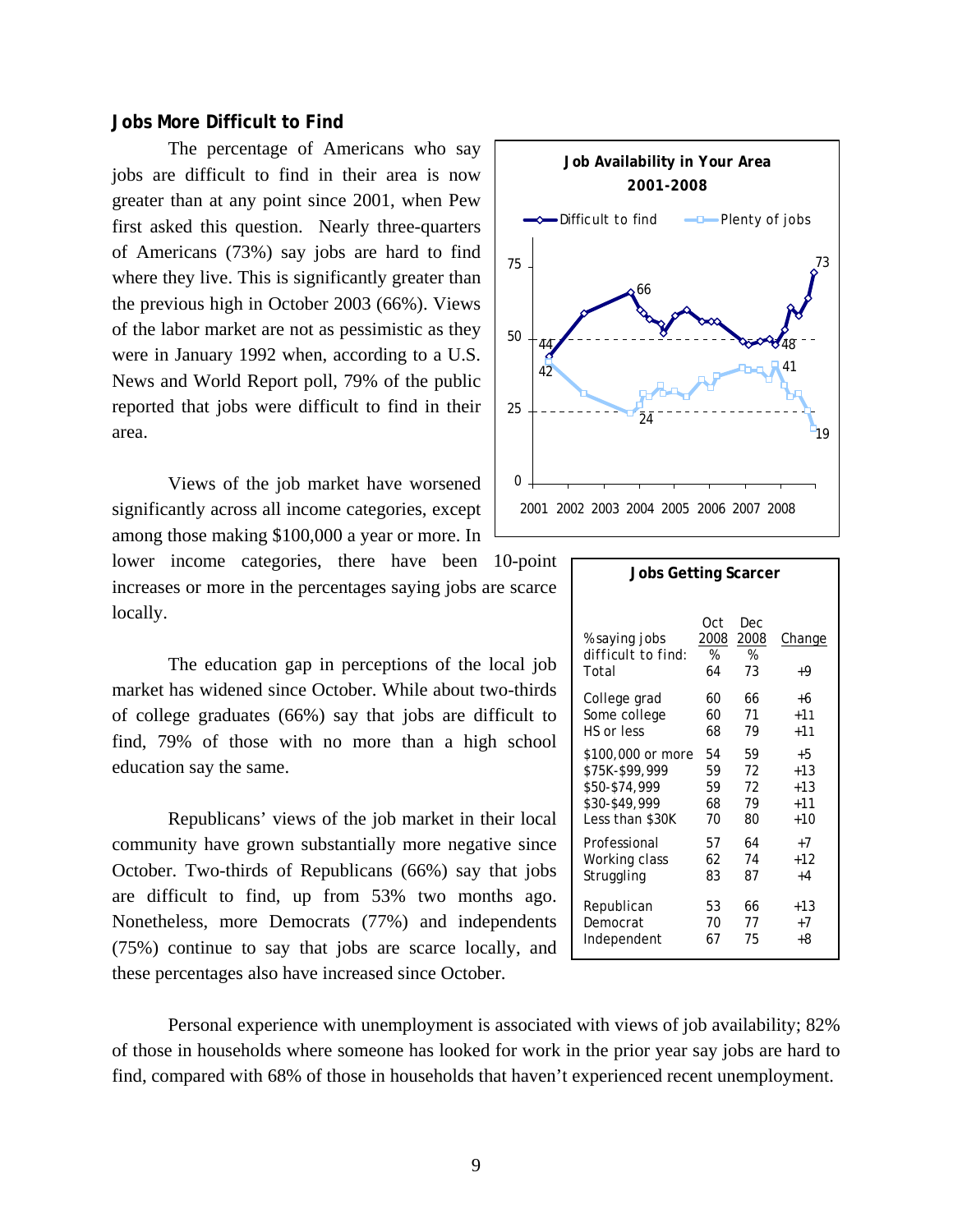# **Unemployment Hits Home**

 More than a third (35%) of Americans say that a member of their household has been without a job and looking for work over the past twelve months. This is an increase of seven percentage points since February of this year.

The increase has been most pronounced among those making between \$50,000 and \$100,000 a year. Nonetheless, people with incomes of less than \$30,000 a year remain the most likely to say that someone in their household has been unemployed over the past 12 months.

A majority of Americans younger than 30 (55%) have experienced household unemployment in the past year, compared to significantly lower rates among other age groups. Household unemployment among those with college degrees (25%) continues to be substantially lower than unemployment in households of those who have not attended college (39%).

| In Past Year, Has Someone in<br>Household Been Unemployed? |                        |                               |                |  |
|------------------------------------------------------------|------------------------|-------------------------------|----------------|--|
| Total                                                      | Feb<br>2008<br>%<br>28 | Dec<br><u>2008</u><br>%<br>35 | Change<br>$+7$ |  |
| 18-29                                                      | 47                     | 55                            | +8             |  |
| 30-49                                                      | 30                     | 34                            | $+4$           |  |
| 50-64                                                      | 25                     | 32                            | $+7$           |  |
| $65+$                                                      | 13                     | 16                            | $+3$           |  |
| College grad                                               | 16                     | 25                            | +9             |  |
| Some college                                               | 36                     | 40                            | $+4$           |  |
| HS or less                                                 | 32                     | 39                            | $+7$           |  |
| \$100,000 or more                                          | 15                     | 21                            | +6             |  |
| \$75-\$99,999                                              | 17                     | 28                            | $+11$          |  |
| \$50-\$74,999                                              | 23                     | 34                            | $+11$          |  |
| \$30-\$49,999                                              | 37                     | 41                            | $+4$           |  |
| Less than \$30K                                            | 46                     | 46                            | 0              |  |
| Professional                                               | 18                     | 25                            | $+7$           |  |
| Working class                                              | 30                     | 35                            | +5             |  |
| Struggling                                                 | 50                     | 56                            | +6             |  |
| Republican                                                 | 22                     | 27                            | +5             |  |
| Democrat                                                   | 30                     | 37                            | $+7$           |  |
| Independent                                                | 33                     | 39                            | +6             |  |

 Among those who are currently employed, a majority (56%) now says jobs in their line of work are hard to come by in their area, a 10-point increase since February. Working people with annual household incomes of less than \$50,000 are significantly more likely than those with higher household incomes to say jobs in their particular field of work are difficult to find (63% compared with 52% of those with incomes of \$50,000 or more).

 While most working Americans continue to characterize the financial health of their employers as excellent or good (69%), the proportion saying that the company or organization they work for is in only fair or poor financial shape has continued to rise over the course of the year. Currently, 35% describe their employer's financial situation in this way, compared with 27% in February and 30% in October.

| <b>Financial Shape of Employers</b>                                                     |                                                              |                                           |                                                       |  |  |  |
|-----------------------------------------------------------------------------------------|--------------------------------------------------------------|-------------------------------------------|-------------------------------------------------------|--|--|--|
| <i>Financial condition</i><br>of employer is<br>Excellent/Good<br>Fair/Poor<br>Other/DK | Feb<br>2008<br>%<br>69<br>27<br>4<br>100                     | Oct.<br>2008<br>%<br>66<br>30<br>4<br>100 | Dec<br>2008<br>%<br>63<br>35<br>$\overline{2}$<br>100 |  |  |  |
|                                                                                         | Based on those who are employed<br>either full- or part-time |                                           |                                                       |  |  |  |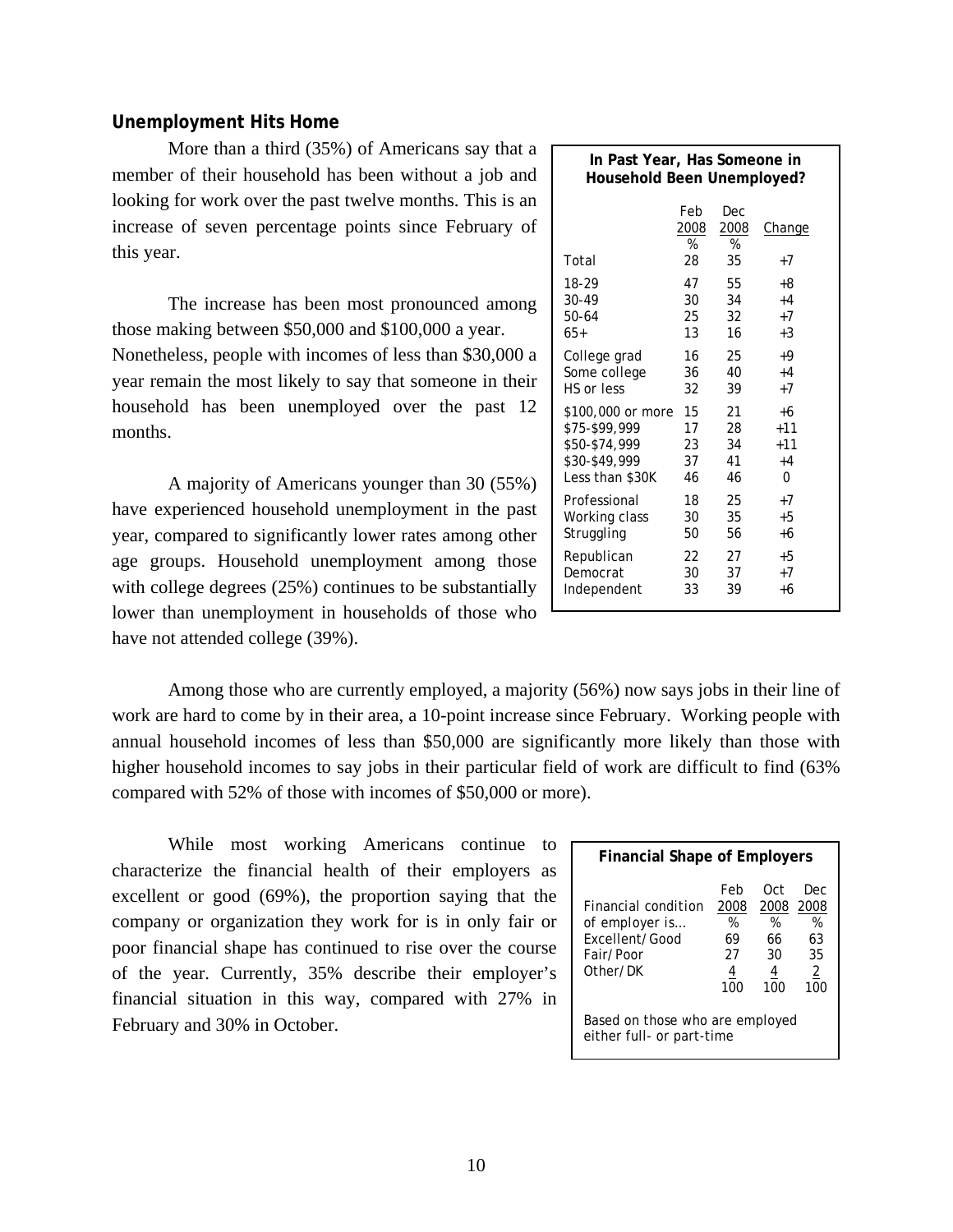Individuals with lower household incomes are the most likely to provide negative ratings of their employer's financial condition (43% of those with annual incomes of less than \$50,000 say this, compared with 30% of those with family incomes of \$50,000 or more).

### **Real Estate Slump**

Americans have grown markedly more negative in evaluations of their local real estate markets since earlier this year. Fully 67% say that home prices in their area have declined a little (33%) or a lot (34%). In early October, 54% said prices had fallen a little (29%) or a lot (25%).

Since October, more people across all regions report that the values of their homes have gone down, although the increase has been somewhat smaller in the West. There continues to be a wide gap in the perceptions of the local home

| More See Home Prices Taking a Hit             |                        |                        |                  |  |  |
|-----------------------------------------------|------------------------|------------------------|------------------|--|--|
| Local home prices<br>have gone down:<br>Total | Oct<br>2008<br>%<br>54 | Dec<br>2008<br>%<br>67 | Change<br>$+1.3$ |  |  |
| Fast                                          | 53                     | 69                     | +16              |  |  |
| Midwest                                       | 56                     | 69                     | $+1.3$           |  |  |
| South                                         | 45                     | 62                     | $+17$            |  |  |
| West                                          | 68                     | 76                     | +8               |  |  |
| \$100,000 or more                             | 77                     | 82                     | +5               |  |  |
| \$75,000-99,999                               | 65                     | 87                     | +22              |  |  |
| \$50,000-74,999                               | 58                     | 72                     | $+14$            |  |  |
| \$30,000-49,999                               | 54                     | 71                     | $+17$            |  |  |
| Less than \$30,000                            | 37                     | 52                     | $+1.5$           |  |  |

market between affluent and low-income Americans. More than eight-in-ten (82%) of those with incomes of \$100,000 or more say home prices have declined, compared with 52% of those with incomes of less than \$30,000.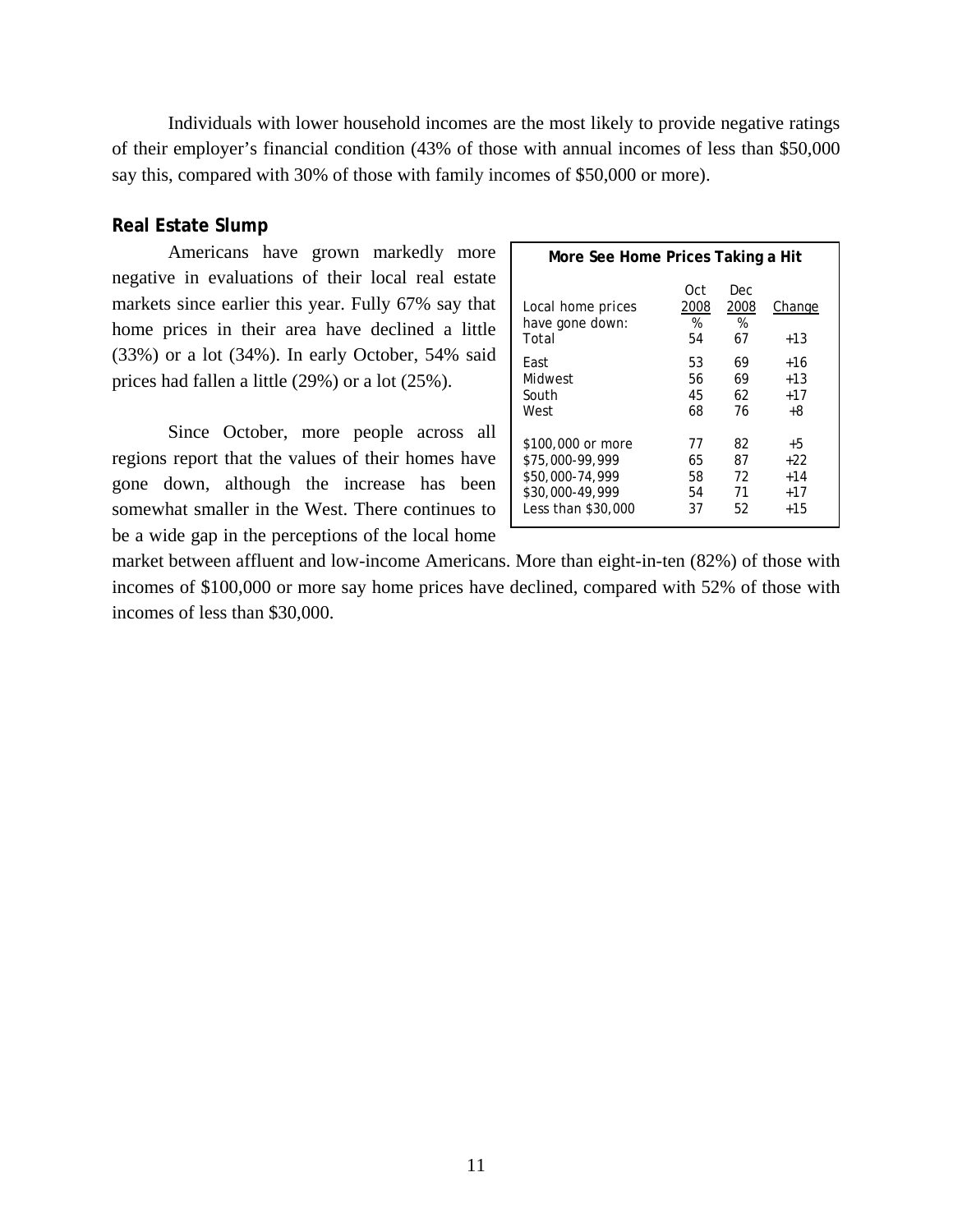# **SECTION 2: PERSONAL FINANCES AND ECONOMIC CONCERNS**

While the public continues to rate national economic conditions more negatively than personal finances, the proportion of people rating their own finances as only fair or poor is the highest it has been in nearly 16 years. Currently, 61% say they are in only fair or poor shape financially. That is up only slightly since October (58%), but personal financial ratings are now almost as negative as in August 1992, when 64% rated their personal finances as only fair or poor.

 Lower-income people, African Americans and those who are unemployed are the most likely to give a negative assessment of their personal finances. Virtually all (94%) of those who describe their households as struggling express a negative view of their personal finances, compared with 62% of those in working class households and 39% of those in professional or business class households.

| <b>Personal Financial Ratings</b>                              |                               |                                  |                                     |  |  |  |
|----------------------------------------------------------------|-------------------------------|----------------------------------|-------------------------------------|--|--|--|
| Total                                                          | Fxcellent/<br>good<br>%<br>38 | Only<br>fair/<br>poor<br>%<br>61 | <u>DК</u><br>%<br>$1 = 100$         |  |  |  |
| \$100,000 or more                                              | 70                            | 30                               | $0=100$                             |  |  |  |
| \$75K-\$99,999                                                 | 54                            | 46                               | $0 = 100$                           |  |  |  |
| \$50K-\$74,999                                                 | 43                            | 57                               | $* = 100$                           |  |  |  |
| \$30K-\$49,999                                                 | 31                            | 68                               | $1 = 100$                           |  |  |  |
| Less than \$30K                                                | 14                            | 85                               | $1 = 100$                           |  |  |  |
| Self-described class<br>Prof/business<br>Working<br>Struggling | 60<br>36<br>6                 | 39<br>62<br>94                   | $1 = 100$<br>$2 = 100$<br>$* = 100$ |  |  |  |
| White                                                          | 43                            | 56                               | $1 = 100$                           |  |  |  |
| <b>Black</b>                                                   | 20                            | 79                               | $1 = 100$                           |  |  |  |
| Republican                                                     | 50                            | 49                               | $1 = 100$                           |  |  |  |
| Democrat                                                       | 30                            | 69                               | $1 = 100$                           |  |  |  |
| Independent                                                    | 38                            | 61                               | $1 = 100$                           |  |  |  |
| Employed                                                       | 42                            | 57                               | $1 = 100$                           |  |  |  |
| Not employed                                                   | 31                            | 68                               | $1 = 100$                           |  |  |  |

Despite people's gloomy assessments of their finances, most (56%) expect their financial situation to improve at least somewhat over the course of the next year. The proportion saying their finances will improve is about the same as in October (59%), but personal financial optimism is somewhat higher than it was in July (51%), when it reached an all-time low.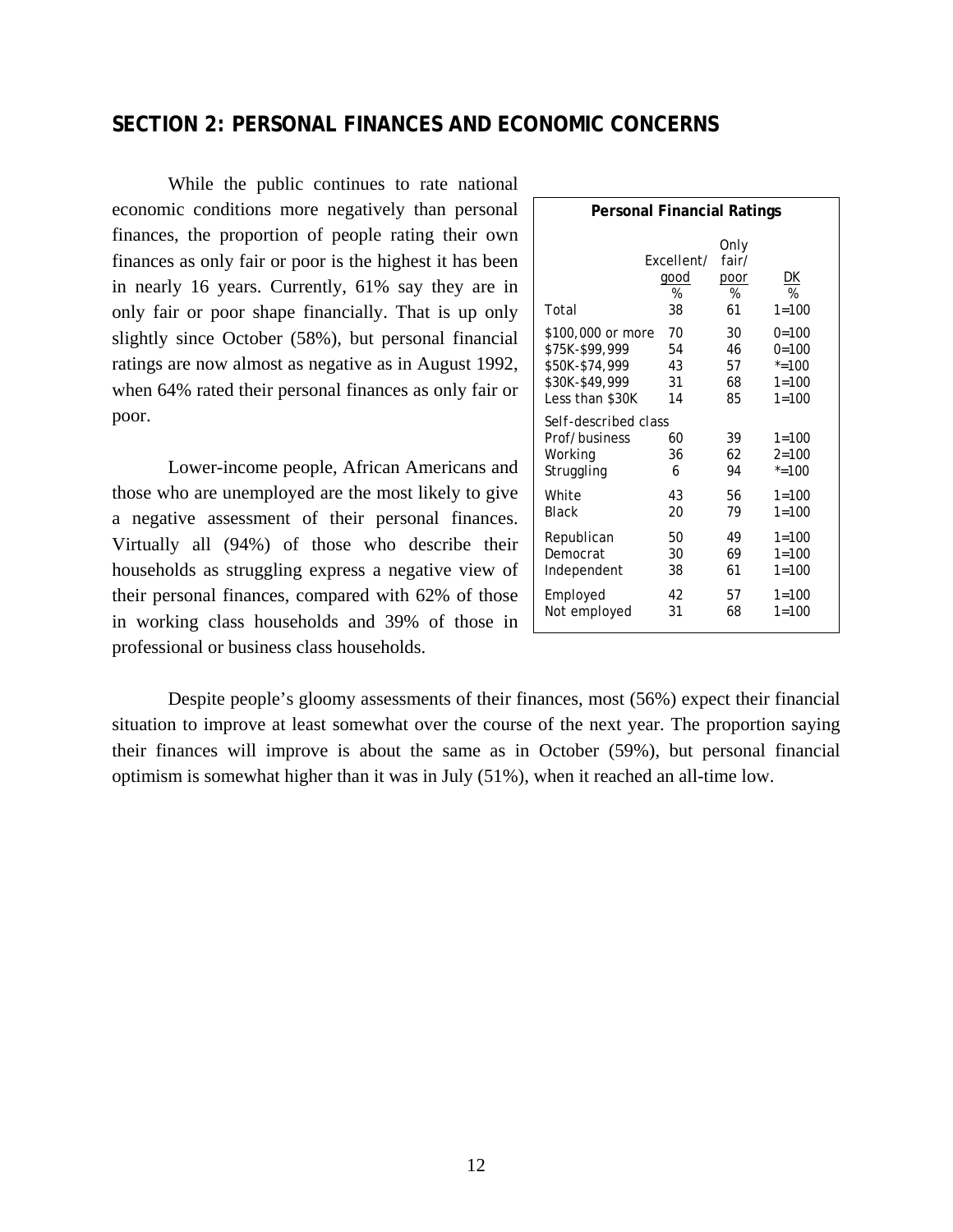Majorities across education levels, income groups and classes continue to be optimistic that their personal economic situation will improve over the next year. Moreover, there is virtually no difference in optimism about future finances among those who rate their current finances negatively – 55% of whom say their situation will get better over the next year – and those who view their current finances positively (57%).



Young people and African Americans continue to among the most optimistic about their personal financial situation over the coming year. Among those younger than 30, more than seven-in-ten (71%) believe their economic situation will improve over the next year. By contrast, just 36% of people 65 and older say that they expect their financial situation to improve, while about as many (37%) expect their finances to get worse. In addition, blacks remain more likely than whites to predict an improvement in their personal financial situation (70% blacks, 50% whites).

#### **Top Economic Worries**

Reflecting on their financial situation, about three-in-ten (31%) cite rising prices as the economic issue that worries them most. While this remains a top concern, fewer Americans now cite this than did so in October (38%) and March (49%). Nearly as many (29%) mention problems in the financial markets – this is largely unchanged since October. An increasing proportion (26%) cites the job situation as the economic issue that most worries them, up from 18% in October. Only

| Less Concern about Prices,<br>More Worry about Jobs                                                                                                        |                                                 |                                              |                                              |  |  |
|------------------------------------------------------------------------------------------------------------------------------------------------------------|-------------------------------------------------|----------------------------------------------|----------------------------------------------|--|--|
| Which economic issue<br>worries you most now?<br>Rising prices<br>Problems in fin. mkts.<br>Job situation<br>Declining real estate values<br>Other/none/DK | March<br>2008<br>%<br>49<br>14<br>19<br>12<br>6 | Oct<br>2008<br>%<br>38<br>31<br>18<br>8<br>5 | Dec<br>2008<br>%<br>31<br>29<br>26<br>9<br>5 |  |  |

about one-in-ten (9%) say that declining real estate values are their biggest economic concern.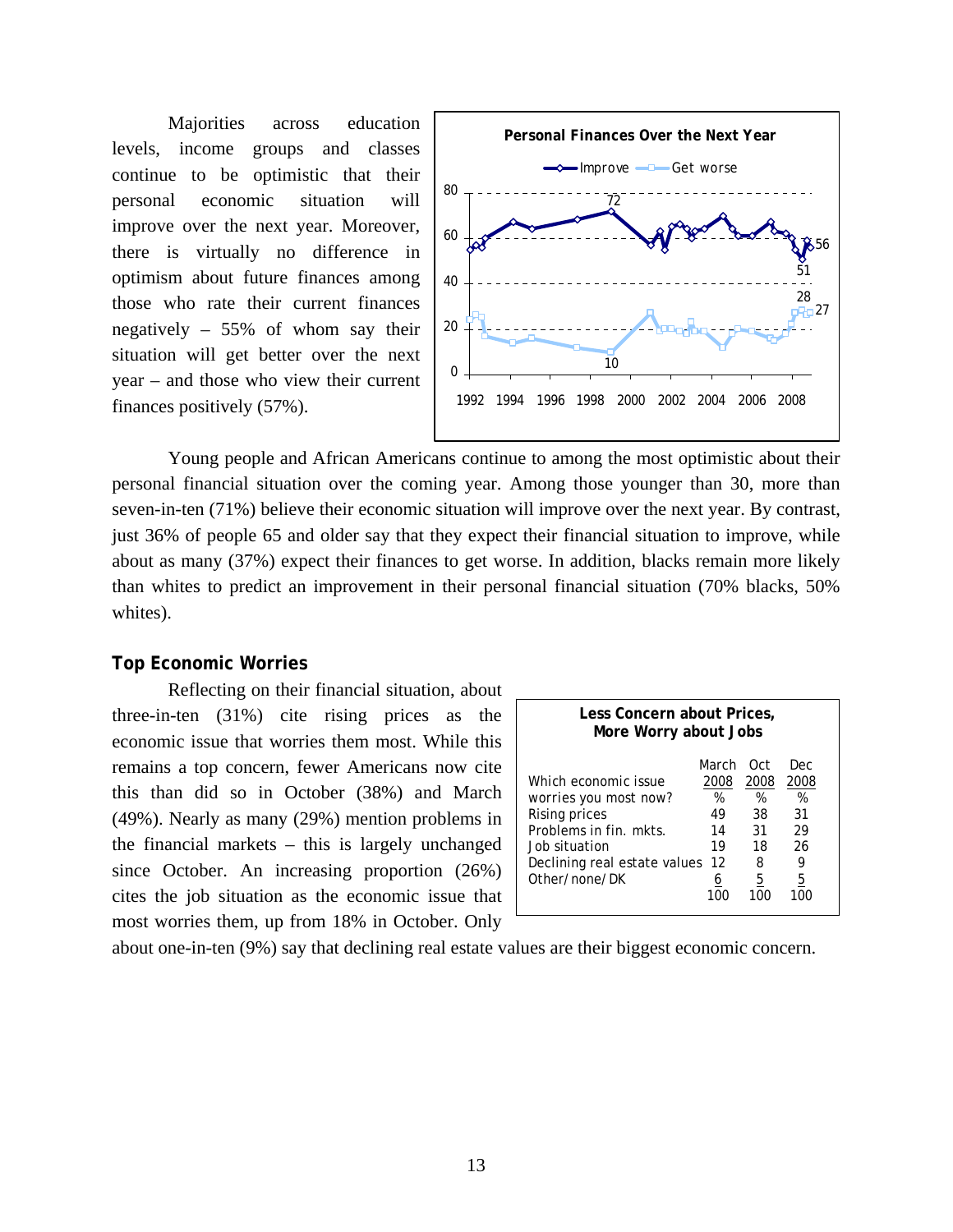Just 17% of those with household incomes of more than \$100,000 say that rising prices is the economic issue that worries them most, down from 22% in October. By contrast, 45% of those with incomes of less than \$30,000 cite rising prices as their biggest worry, which is down modestly from October. Rising prices remain by far the biggest concern for people in this income category.

 Concern about the job situation has risen sharply among those with annual household incomes of \$50,000 to \$75,000: 27% in this income category say the job situation is their biggest economic worry, up from 14% in October. About three-in-ten (31%) of

| Prices Still Top Concern for Lower-<br>Income Americans                                          |                            |                            |                                    |  |  |
|--------------------------------------------------------------------------------------------------|----------------------------|----------------------------|------------------------------------|--|--|
| Rising prices is<br>top economic worry<br>Total                                                  | Oct<br>%<br>38             | Dec<br>%<br>31             | Change<br>$-7$                     |  |  |
| \$100,000 or more<br>\$75,000-\$99,999<br>\$50K-\$74,999<br>\$30K-\$49,999<br>Less than \$30,000 | 22<br>33<br>40<br>40<br>50 | 17<br>16<br>28<br>34<br>45 | -5<br>$-17$<br>$-12$<br>-6<br>-5   |  |  |
| Job situation is<br>top economic worry<br>Total                                                  | 18                         | 26                         | +8                                 |  |  |
| \$100,000 or more<br>\$75,000-\$99,999<br>\$50K-\$74,999<br>\$30K-\$49,999<br>Less than \$30,000 | 12<br>11<br>14<br>21<br>28 | 17<br>20<br>27<br>30<br>31 | +5<br>$+9$<br>$+13$<br>+9<br>$+.3$ |  |  |

those with annual incomes of less than \$30,000 say the job situation is the economic issue that worries them most, which is little changed from October (28%).

 Among people with family incomes of \$100,000 or more, problems in the financial markets dwarf other economic concerns. About half of this group (49%) say they are most worried by problems in the financial markets, which is far more than the percentages citing jobs and rising prices (17% each).

#### **What's Affordable**

A majority of the public (55%) says that it is generally difficult to afford the things they want in life, while 43% say it is easy. The percentage saying it is difficult to afford the things they want has increased seven points since October and now is approaching the 58% measured in January 1992.

Nearly eight-in-ten (78%) of those with

| More Difficult to Afford Things You Want                                                  |                                        |                           |                                                        |                                   |                                               |
|-------------------------------------------------------------------------------------------|----------------------------------------|---------------------------|--------------------------------------------------------|-----------------------------------|-----------------------------------------------|
| Affording things 1992* 2001 2008 2008 2008<br>you want<br>Easy<br>Difficult<br>Don't Know | %<br>39<br>58<br>$\overline{3}$<br>100 | %<br>50<br>48<br>2<br>100 | Jan June Feb<br>%<br>52<br>45<br>$\overline{3}$<br>100 | Oct.<br>%<br>49<br>48<br>3<br>100 | Dec<br>%<br>43<br>55<br>$\overline{2}$<br>100 |
| * From US News & World Report.                                                            |                                        |                           |                                                        |                                   |                                               |

annual incomes of less than \$30,000 say it is difficult to afford the things they want, compared with 26% of those who earn \$100,000 or more. The percentage saying the things they want in life are difficult to afford is up among all income groups since October.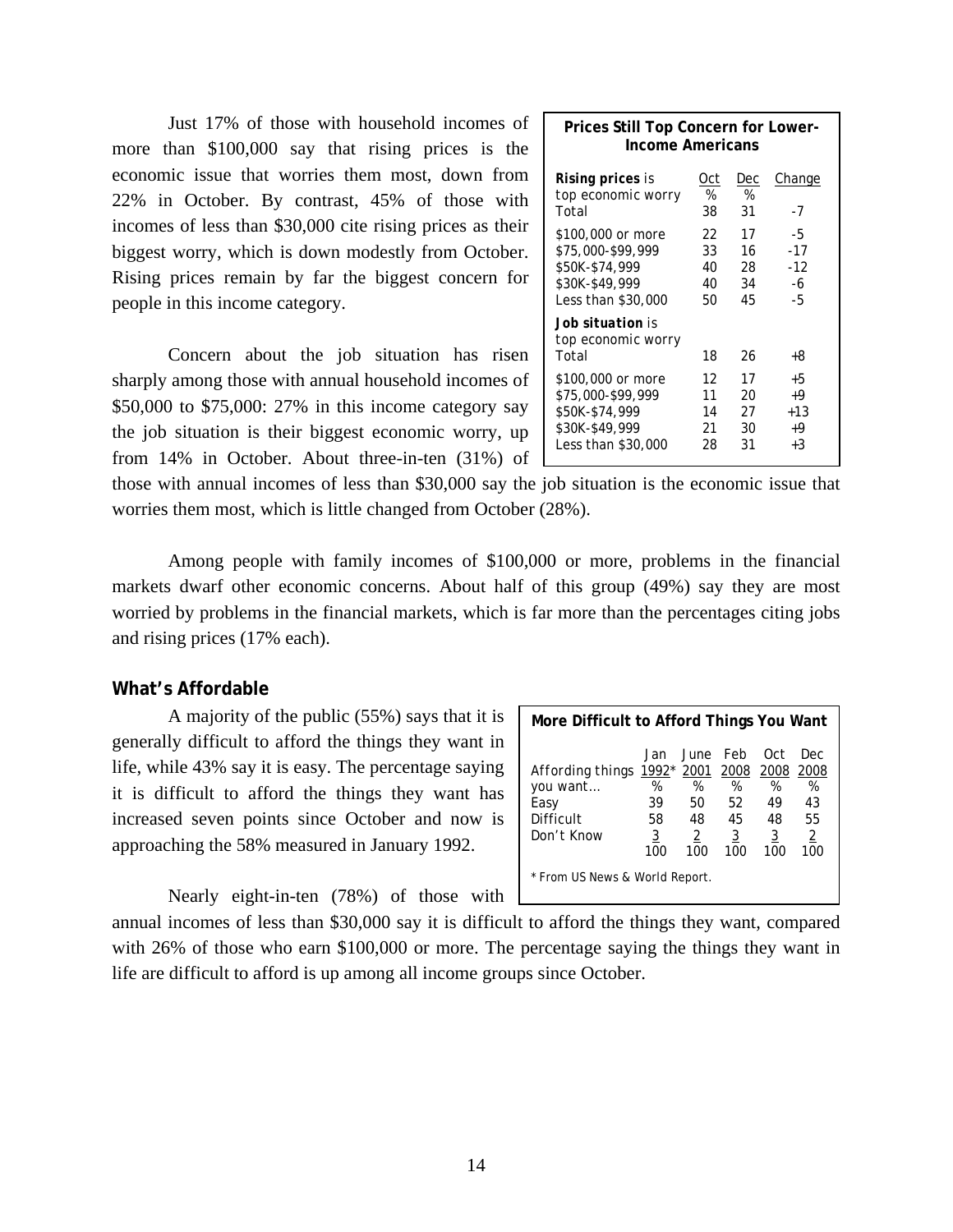Nonetheless, when it comes to life's basic necessities, the percentages saying it is difficult to afford gasoline, food, and home energy costs have all decreased since July. As gas prices continue to drop, only 27% of Americans say it is difficult to afford gasoline, down from 68% in July when gas prices were at their peak. About three-in-ten (29%) say that it is difficult to afford food, a decrease of nine

|  | Food and Fuel Are More Affordable |
|--|-----------------------------------|
|--|-----------------------------------|

| % saying it is       | Feb<br>2008 | July<br>2008 | 2008 | Dec July-Dec<br>Change |
|----------------------|-------------|--------------|------|------------------------|
| difficult to afford  | %           | %            | %    |                        |
| Gasoline             | 60          | 68           | 27   | -41                    |
| Food                 | 27          | 38           | 29   | $-9$                   |
| Heat and electricity | 44          | 49           | 42   | $-7$                   |
| Health care          | 45          | 46           | 45   | $-1$                   |
| Taxes                | 51          | 52           | 52   | Ω                      |
| Retirement saving    | 56          | 59           | 64   | $+5$                   |

percentage points since July. Somewhat more say that home heating and electricity are difficult to afford (42%), although this too is down from 49% in July.

More than four-in-ten (45%) continue to say that health care is difficult to afford and a majority (52%) says the same about taxes; both have changed little since July and February. Most Americans say it is difficult to afford saving for retirement (64%); this is the only item that has increased since July (up from 59%).

Overall, majorities of those with annual incomes of less than \$30,000 say that every item mentioned – with the exception of gasoline (42%) – is difficult to afford. In contrast, just 10% of those in the highest income category (\$100,000 or more) say that food and gasoline are difficult to afford while just 20% say the same about heat and electricity, and health care. About a third (34%) in this group says taxes are difficult to afford while 45% say the same about retirement.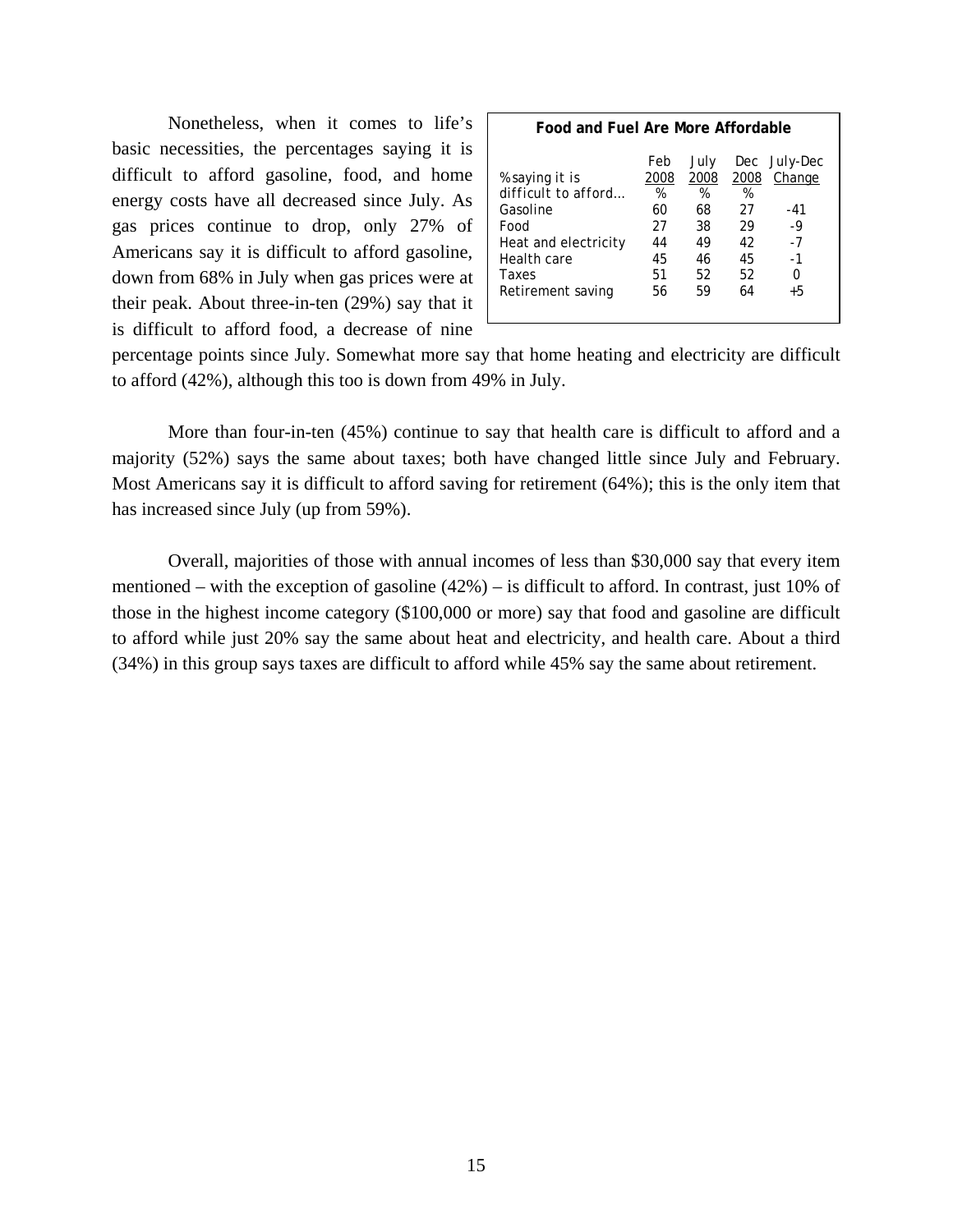#### **Food Still Costly for Poor**

For people in every income group, gasoline is now easier to afford than it was just a few months ago. Notably, the proportion of people with incomes of less than \$30,000 saying it is difficult to afford gas has fallen by almost half since July (from 79% to 42%); the declines among middle-income groups have been even more dramatic.

Yet affording food remains a challenge for 50% of those in the lowest income group, which is largely unchanged from July (55%). By contrast, there have been larger declines in the proportions of those with middle incomes (between \$30,000 and \$75,000) who say that food is difficult to afford.

Nearly six-in-ten (59%) Americans in households earning less than \$30,000 also say they have difficulty affording heat and electricity. By comparison, 44% of middle-income people and just 23% of those earning \$75,000 or more report this as a problem.

There has been a slight increase since July in the proportion saying it is difficult to afford saving for retirement (five points), and the increase is seen across all income groups. More people with incomes of at least \$75,000 cite difficulty affording retirement saving than say they have difficulty affording gas, food, health care, or other things; still, people in this income group are less likely than people with lower incomes to say that is difficult to save for retirement.

| Lower-Income Households<br><b>Still Feeling the Pinch</b>                  |                      |                      |                              |  |  |
|----------------------------------------------------------------------------|----------------------|----------------------|------------------------------|--|--|
| <i>% saying it is</i><br>difficult to afford<br>Gasoline                   | July<br>%            | Dec<br>%             | Change                       |  |  |
| Total                                                                      | 68                   | 27                   | $-41$                        |  |  |
| \$75,000 or more<br>\$50K-\$74,999<br>\$30K-\$49,999<br>Less than \$30,000 | 54<br>72<br>74<br>79 | 15<br>22<br>25<br>42 | -39<br>-50<br>$-49$<br>$-37$ |  |  |
| Food<br>Total                                                              | 38                   | 29                   | -9                           |  |  |
| \$75,000 or more<br>\$50K-\$74,999<br>\$30K-\$49,999<br>Less than \$30,000 | 19<br>31<br>45<br>55 | 14<br>20<br>30<br>50 | -5<br>$-11$<br>$-15$<br>$-5$ |  |  |
| Heat and electricity<br>Total                                              | 49                   | 42                   | - 7                          |  |  |
| \$75,000 or more<br>\$50K-\$74,999<br>\$30K-\$49,999<br>Less than \$30,000 | 31<br>48<br>54<br>65 | 23<br>44<br>44<br>59 | -8<br>$-4$<br>$-10$<br>-6    |  |  |
| Saving for retirement<br>Total                                             | 59                   | 64                   | +5                           |  |  |
| \$75,000 or more<br>\$50K-\$74,999<br>\$30K-\$49,999<br>Less than \$30,000 | 44<br>59<br>66<br>73 | 52<br>64<br>70<br>79 | +8<br>+5<br>$+4$<br>+6       |  |  |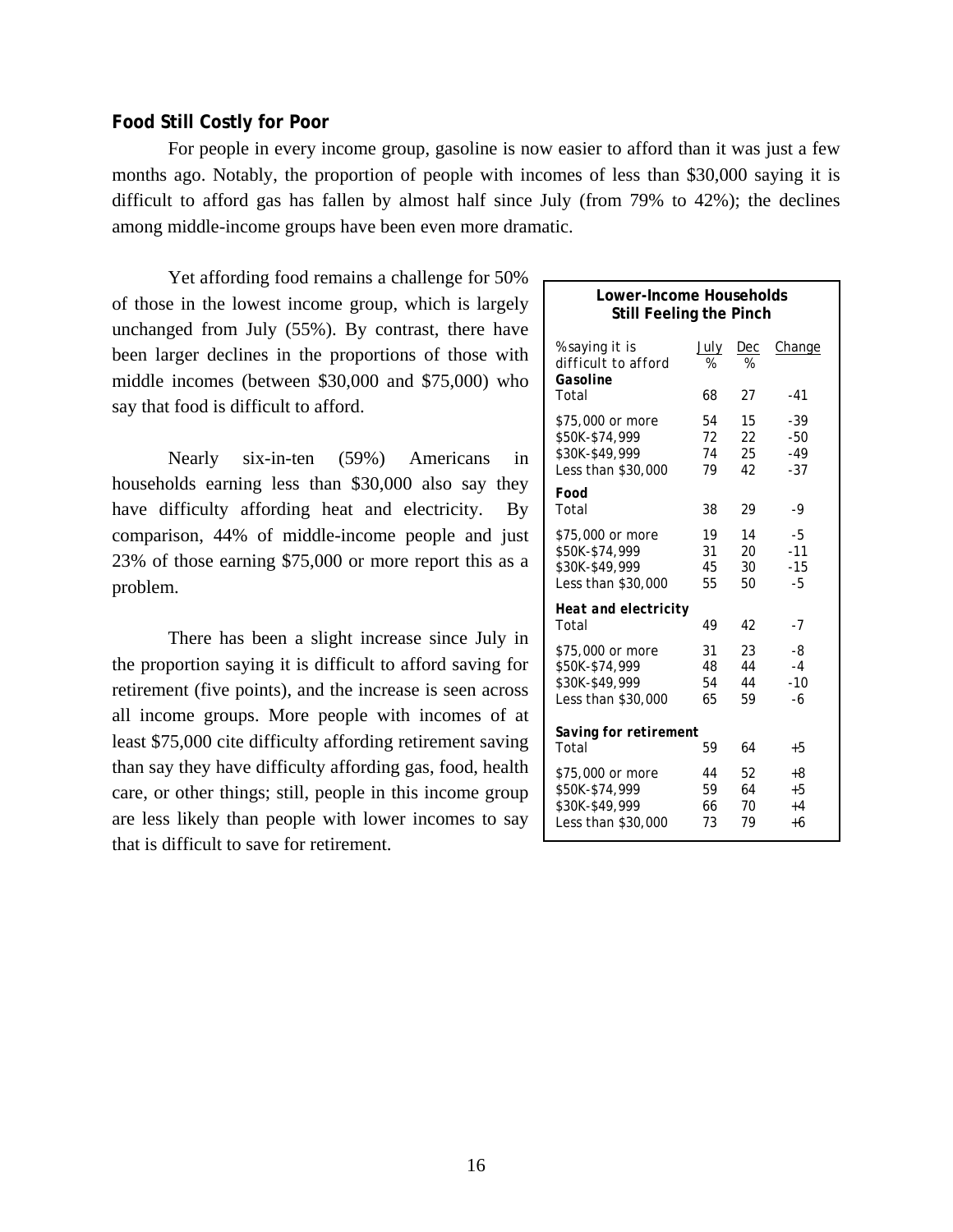# **Many Cut Spending**

While necessities like gasoline and food have gotten easier to afford, Americans continue to say they are cutting back on spending as a result of what's been happening with the economy lately.

Fully 62% say recent economic developments have caused them to cut back on planned spending for vacation travel. This is up slightly from early October (59%); in September, just 48% said they

| <b>Economy Spurs Spending Cuts</b>                                                                                                                                                                                                                                             |                                          |         |                                                                                                                                                                                                                              |  |  |  |
|--------------------------------------------------------------------------------------------------------------------------------------------------------------------------------------------------------------------------------------------------------------------------------|------------------------------------------|---------|------------------------------------------------------------------------------------------------------------------------------------------------------------------------------------------------------------------------------|--|--|--|
| Has the recent economy<br>led you to<br>Cut holiday gift spending<br>Cut vacation spending<br>Change savings/investments<br><b>Fat out less often</b><br>Delay buying major home item<br>Delay home purchase/improvements<br>Delay buying a new car<br>Adjust retirement plans | Yes<br>%<br>60.<br>58.<br>44<br>39<br>32 | No<br>% | DK<br>$\frac{0}{2}$<br>$73 \quad 27 \quad ^* = 100$<br>$62 \quad 37 \quad 1=100$<br>$39 \text{ } 1=100$<br>$41 \text{ } 1=100$<br>$45 \quad 54 \quad 1=100$<br>$54 \text{ } 2=100$<br>$60 \text{ } 1=100$<br>$66 \, 2 = 100$ |  |  |  |
| % saying they have made any change                                                                                                                                                                                                                                             | 91                                       |         |                                                                                                                                                                                                                              |  |  |  |

were cutting back on vacation spending. There also have been small increases since October in the percentages saying they are reducing other spending. In addition, 73% say they are cutting back on holiday spending, which was not asked about in previous surveys.

The proportion saying they have changed the way they save or invest has increased more substantially, from 48% in early October to 60% today. There is also a six-point increase (from 26% to 32%) in the proportion saying they have adjusted their plans for retirement.

Overall, an overwhelming percentage (91%) says they have delayed or reduced spending, or made another change, as a result of what has been happening in the economy; nearly half (47%) say they have adjusted plans or delayed or cancelled spending in five or more areas.

# **Austerity Driven by Worry**

 A majority of Americans (59%) are delaying or cancelling purchases or cutting back on other spending because they worry that their financial situation *might* get worse in the future, while 28% are cutting back because their financial situation has already gotten worse and made such cutbacks necessary.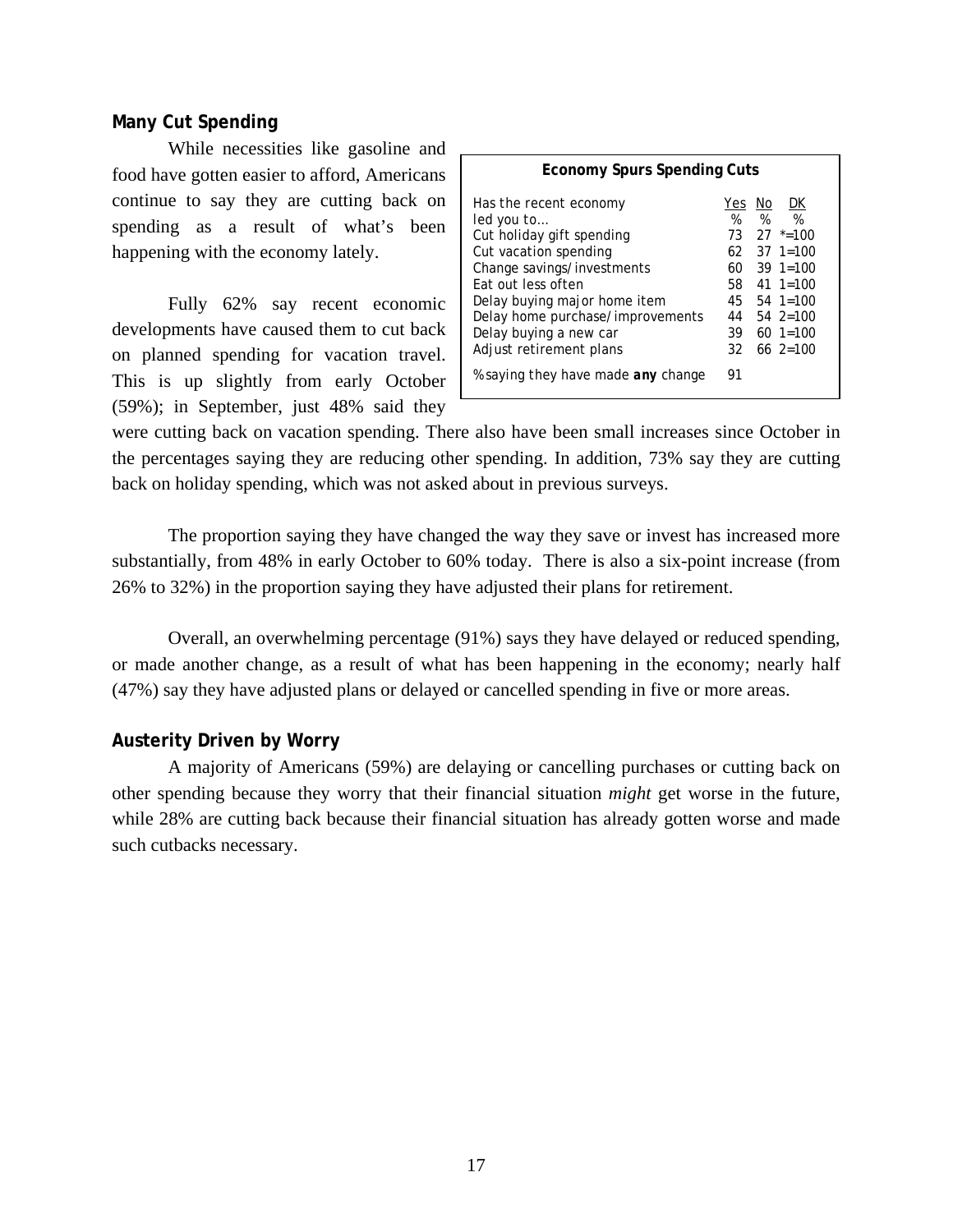Nearly three-fourths (73%) who say they are in excellent or good shape financially say they have cut back out of worry about the future. Similarly, 61% of those whose personal finances are in only fair shape have cut back out of worry. In contrast, a majority (53%) of those who say they are in poor shape financially have cut back out of necessity.

The reason for cutting back on spending also varies by income and self-described class. Fully threequarters of those with household incomes of \$100,000 or more have cut back because they worry their finances might get worse, not because they have already gotten worse. People with incomes of less than \$30,000 are more evenly divided; 52% are cutting back out of worry and 40% have cut back out of necessity.

Similarly, 50% of those who describe their household as struggling have made cutbacks because their financial situation has gotten worse, compared with 25% who describe themselves as working class, and just

19% of those who describe themselves as professional or business class.

| <b>Cutting Back on Spending Because</b><br>Your Financial Situation*                                                                                                                                                                                                                                  |                                   |                                  |  |  |  |  |  |
|-------------------------------------------------------------------------------------------------------------------------------------------------------------------------------------------------------------------------------------------------------------------------------------------------------|-----------------------------------|----------------------------------|--|--|--|--|--|
| Total                                                                                                                                                                                                                                                                                                 | Has<br>gotten<br>worse<br>%<br>28 | Might<br>get<br>worse<br>%<br>59 |  |  |  |  |  |
| Personal finances<br>Excellent/Good<br>Only fair<br>Poor                                                                                                                                                                                                                                              | 9<br>30<br>53                     | 73<br>61<br>33                   |  |  |  |  |  |
| Household income<br>\$100,000 or more<br>\$75K-\$99,999<br>\$50K-\$74,999<br>\$30K-\$49,999<br>Less than \$30,000                                                                                                                                                                                     | 14<br>20<br>26<br>33<br>40        | 75<br>69<br>63<br>50<br>52       |  |  |  |  |  |
| Class<br>Professional/Business<br>Working<br>Struggling                                                                                                                                                                                                                                               | 19<br>25<br>50                    | 67<br>63<br>41                   |  |  |  |  |  |
| * Based on those who have delayed/canceled<br>spending for a new car or major household<br>purchase; cut back planned spending for<br>vacation travel; eat out at restaurants less<br>often; or cut back on holiday spending.<br>Figures read horizontally, other volunteered<br>responses not shown. |                                   |                                  |  |  |  |  |  |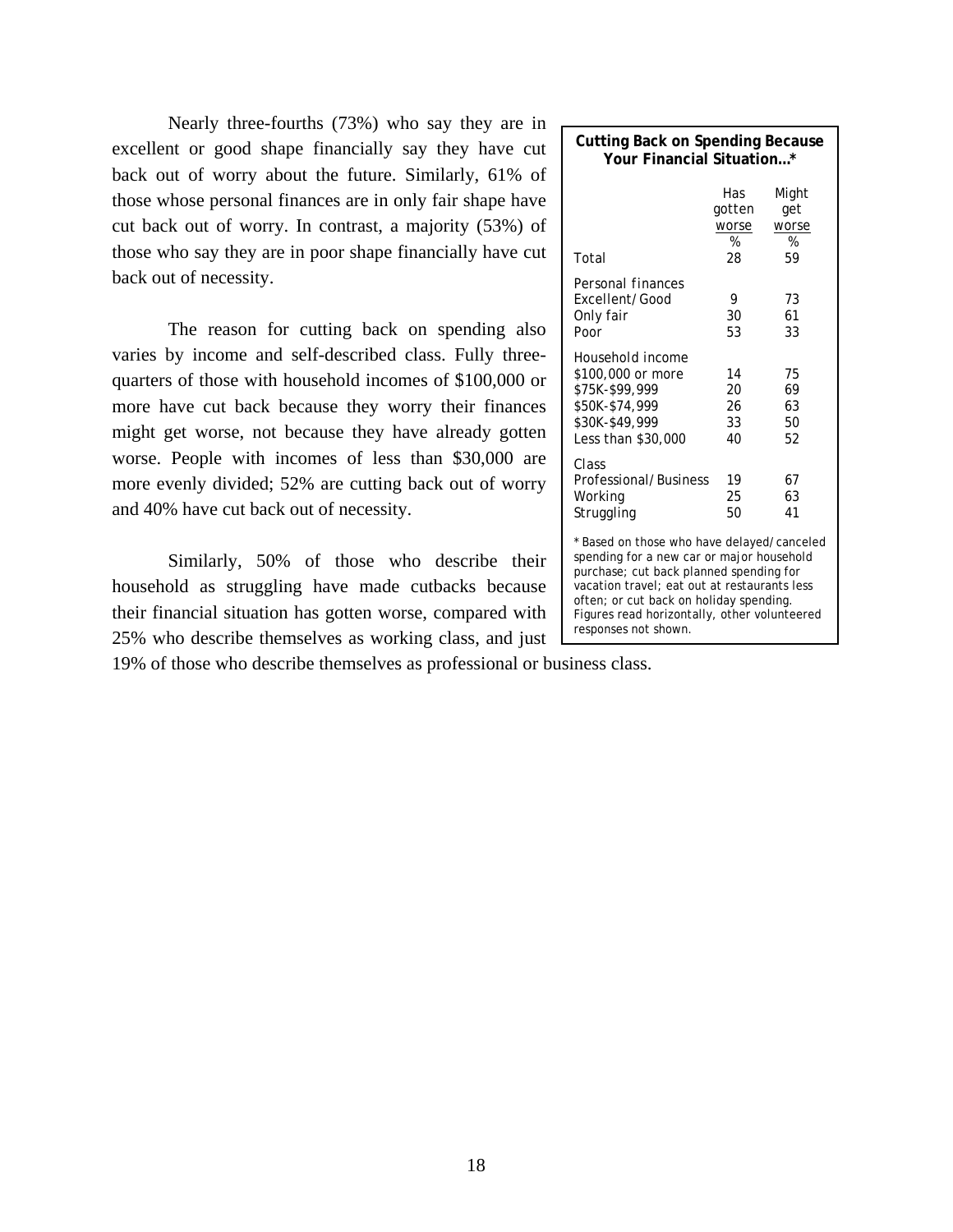# **SECTION 3: THE GOVERNMENT AND THE ECONOMY**

 The public broadly favors the government substantially increasing funding for roads, bridges and other public works projects. However, other government efforts to deal with the struggling economy – including the program already enacted to help secure financial institutions and markets – are much more controversial.

 Fully 70% believe it is the right thing for the government to spend billions on road and other public works projects and large majorities across the demographic and political spectrum support this idea.

In contrast, only about half of Americans (49%) say it is right for the government to help homeowners who are facing foreclosure on mortgages they cannot afford. A comparable percentage (47%) favors the program to aid financial institutions and markets, which is unchanged since mid-October. And just 39% say it is the right thing for the government to spend billions in loans to keep GM, Ford and Chrysler in business.

| <b>Views of Economic Plans and Proposals</b> |                                      |        |        |        |  |
|----------------------------------------------|--------------------------------------|--------|--------|--------|--|
|                                              | Right for govt. to spend billions on |        |        |        |  |
|                                              | Infra-                               | Home-  | Finan. | Auto-  |  |
|                                              | structure                            | owners | inst.  | makers |  |
|                                              | %                                    | %      | %      | %      |  |
| Total                                        | 70                                   | 49     | 47     | 39     |  |
| Men                                          | 78                                   | 46     | 46     | 43     |  |
| Women                                        | 64                                   | 53     | 48     | 34     |  |
| Conserv Rep                                  | 65                                   | 30     | 39     | 24     |  |
| Mod/Lib Rep                                  | 71                                   | 34     | 43     | 44     |  |
| Independent                                  | 71                                   | 56     | 49     | 38     |  |
| Cons/Mod Dem                                 | 74                                   | 56     | 49     | 47     |  |
| Liberal Dem                                  | 76                                   | 67     | 56     | 45     |  |
| \$100,000 or more                            | 73                                   | 41     | 59     | 41     |  |
| \$75K-\$99,999                               | 76                                   | 48     | 49     | 35     |  |
| \$50K-\$74,999                               | 75                                   | 45     | 43     | 36     |  |
| \$30K-\$49,999                               | 71                                   | 52     | 46     | 45     |  |
| Less than \$30K                              | 64                                   | 59     | 45     | 41     |  |
| East                                         | 74                                   | 52     | 54     | 47     |  |
| Midwest                                      | 74                                   | 49     | 44     | 42     |  |
| South                                        | 66                                   | 50     | 45     | 36     |  |
| West                                         | 71                                   | 47     | 46     | 33     |  |

 There is a substantial political divide over the prospect of government aid to homeowners facing foreclosure. Two-thirds of liberal Democrats (67%) endorse this idea, as do solid majorities of moderate and conservative Democrats and independents (56% each). By contrast, only about a third of moderate and liberal Republicans (34%) and 30% of conservative Republicans say it is right for the government to help homeowners with mortgages they cannot afford. People with lower family incomes also are much more likely than the affluent to support government help for homeowners.

# **The Financial Bailout**

 While the percentage saying it is right for the government to spend billions to secure financial institutions has remained stable since mid-October, opposition has ticked up, from 37% to 43%. Notably, the program draws strong support from those with family incomes of \$100,000 or more; 59% of this group says the program is the right thing. Fewer than half in lower income categories endorse the program.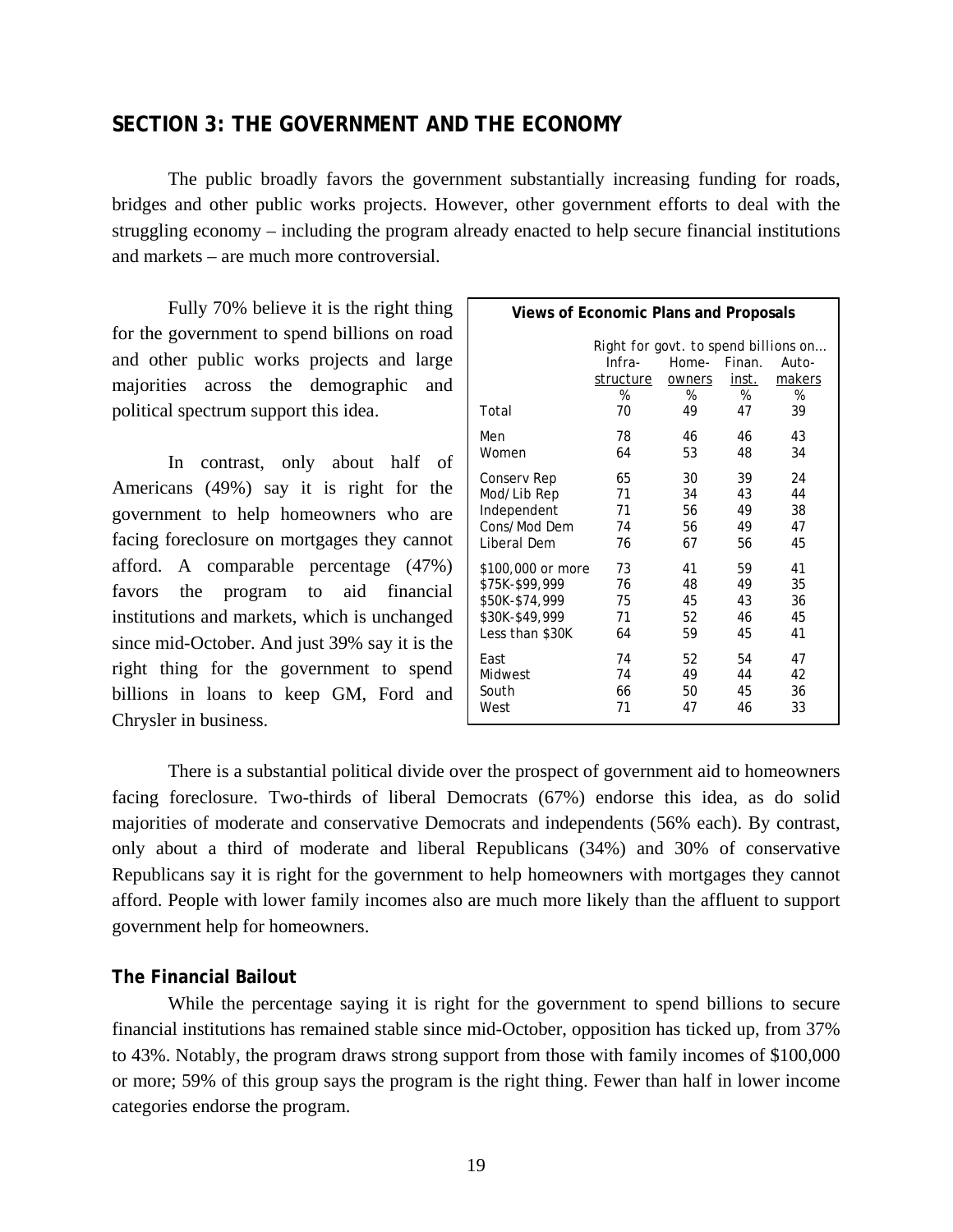In addition a majority of liberal Democrats (56%) say it is the right thing for the government to invest billions to secure financial markets and institutions. About half of independents and conservative and moderate Democrats, and substantially fewer Republicans, agree.

Asked why they thought government efforts to boost the country's financial institutions and markets were the right thing to do, supporters noted that the alternatives were worse: Connections between the finance system and the rest of the economy meant that the failure of financial institutions would ripple through the country. As one person said, "If they crash, we all crash." "They don't have much choice," said another supporter of the government's efforts. "They have to do something. They have to at least try."

 Opponents of the financial rescue say that people who created the crisis are benefiting, at the expense of the American people. "Let it crumble," advised one person who complained that those who allowed mismanagement got to "walk away with millions." Said another opponent of the bailout: "They're giving it to the wrong people. They need to be giving it to the individual taxpayers." Some opponents noted that the government's efforts violated free market principles.

#### **Aid to Automakers**

A proposal to spend billions in loans to keep the Big Three automakers afloat draws only modest public support. Fewer than half of conservative and moderate Democrats (47%) and liberal Democrats (45%) say this is the right thing for the government to do. Independents and Republicans are less supportive. While people in the East and Midwest are more supportive of helping the automakers than are those in other regions, just 47% of Easterners and 42% of Midwesterners endorse this idea.

Those who support loans for the automakers express concerns about the loss of jobs – at both the car companies and at other businesses – should the auto companies go out of business. "We need to keep the Big Three going because of the trickle-down effect of unemployment," said one supporter. Another person said it was the right thing for government to offer emergency loans to automakers "to save the pensions of those that gave their careers and to help those employees on the line – not executive bonuses or salaries."

 Some opponents of government help for the auto industry suggested that bankruptcy was a better route for Detroit. Others pointed to bad decisions by the automakers that made supporting them the wrong move: "They have done that to themselves with inferior products and poor management," said one person. Others were opposed to Washington intervention on principle: "Government should not be involved in private business," said one respondent.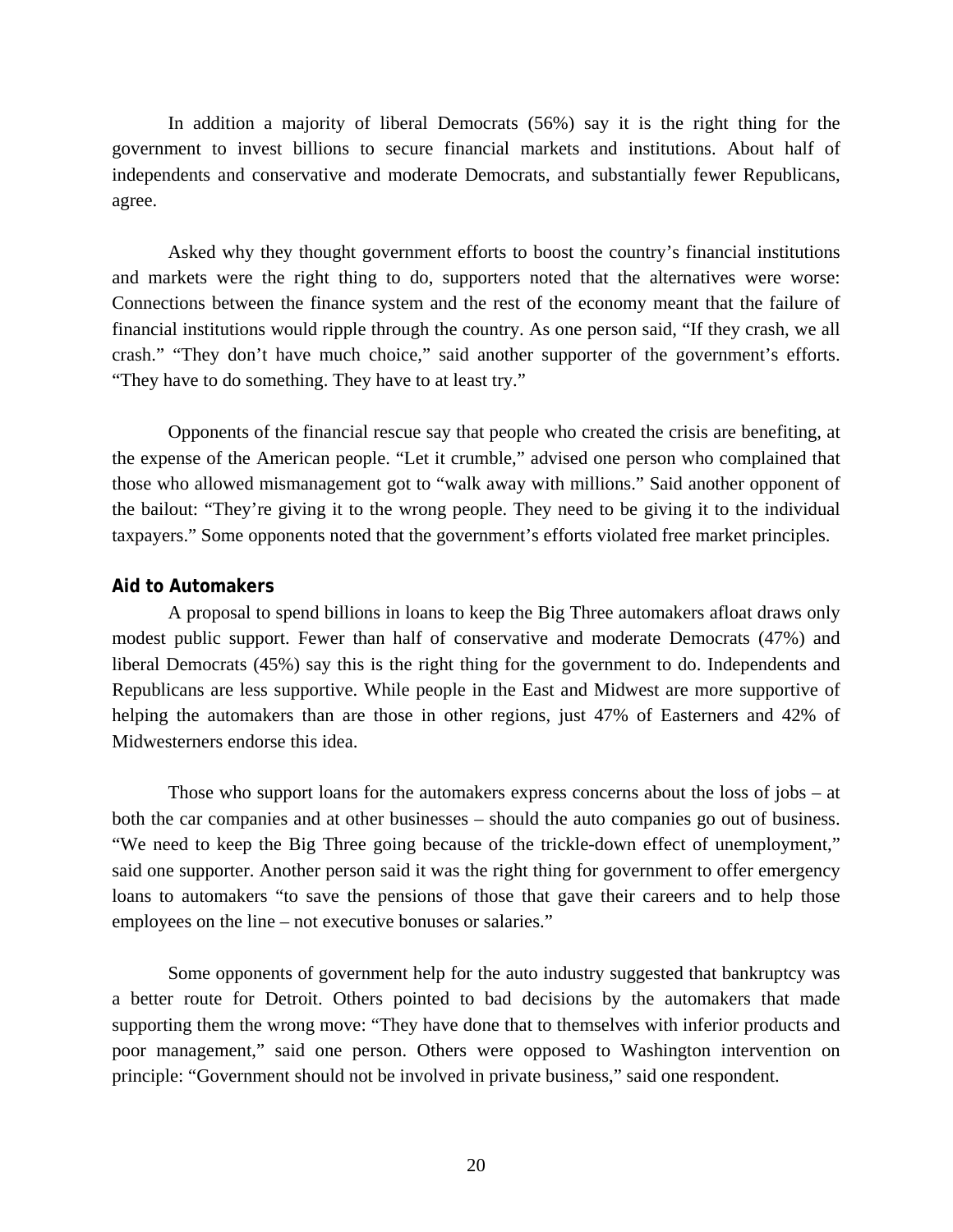### **Most Say Government Can Fix Economy**

Almost six-in-ten (59%) say government still has the power to fix the economy, despite the United States being part of a global economy. That is virtually unchanged from early October, but somewhat lower than in July, when 68% said the government could fix the economy.

 Democrats are far more likely to think that Washington can fix the economy than are Republicans, whose confidence in the federal government's economic abilities has been falling since last summer. In July, 65% of Republicans said they thought the federal government still had the power to fix the economy, a figure that dropped to 57% in October and to 48% now.

 By comparison, almost seven-in-ten Democrats (68%) now say the government can still fix the economy. That is up slightly from early October (62%), but is lower than in July, when threequarters of Democrats expressed this view.

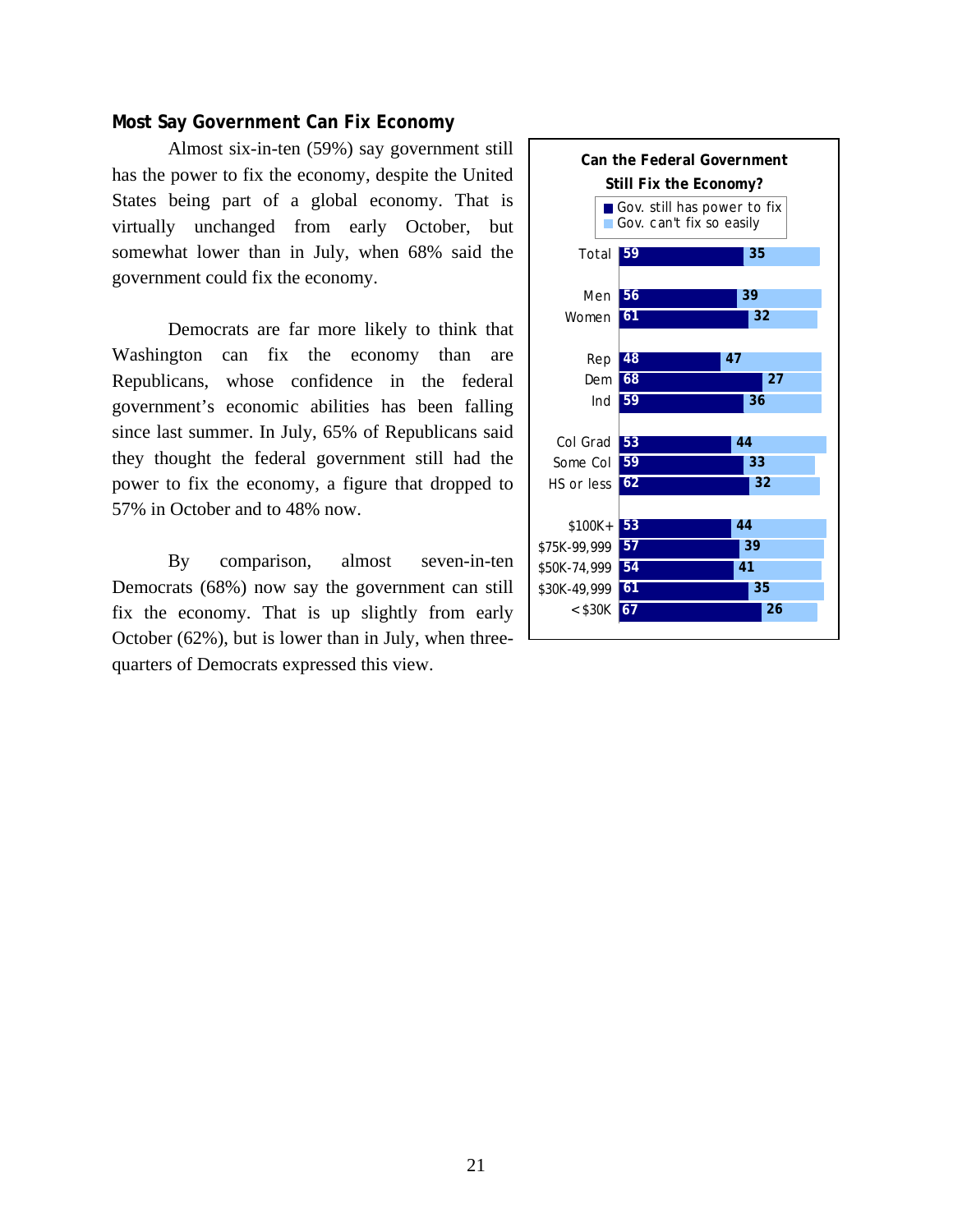# **Inherent American Optimism Unshaken**

 The public remains steadfastly confident in the ability of the American people to solve the nation's problems. Indeed, compared with two months ago slightly more now say that "As Americans, we can always find ways to solve our problems and get what we want" (68% today vs. 64% in October). Just 27% say that "this country can't solve many of its important problems."

 Yet the public is not oblivious to some of the implications of the current economic situation. When asked to choose, a small majority of 53% now agrees that "people should learn to live with less," and just 40% think that "there are no real limits to growth in this country." This is a complete reversal of the pattern seen four years ago, when 51% saw no limits to growth.

In the midst of this tumultuous period in which the roles of government and business are undergoing scrutiny and possible revision, the public's basic orientations toward both have remained relatively unchanged. Americans are divided over whether regulation of business is needed to protect the public (47%) or does more harm than good (43%). At least in part, this reflects skepticism about both government competence and business practices. A small majority of 53% says government is almost always wasteful and inefficient. Somewhat more (58%) believe that business corporations make too much profit.

There is also little change in the public's view of government assistance. Currently, 55% say that the government should do more to help the needy even if it means going deeper into debt. Just 35% say the government can't afford to do much more to help the needy.

### **Public Still Confident, But Sees Limits to Growth**

| Which comes closer<br>to your view?                                                        | Dec<br>2004<br>%            | 0ct<br>2008<br>% | Dec<br>2008<br>%            |
|--------------------------------------------------------------------------------------------|-----------------------------|------------------|-----------------------------|
| As Americans, we can always<br>find ways to solve problems<br>This country can't solve     | 59                          | 64               | 68                          |
| many important problems<br>Neither/Don't know                                              | 36<br>$\overline{5}$<br>100 | 29<br>7<br>100   | 27<br>$\overline{5}$<br>100 |
| There are no real limits<br>to growth in this country<br>People should learn to            | 51                          | 41               | 40                          |
| live with less<br>Neither/Don't know                                                       | 41<br>8<br>100              | 49<br>10<br>100  | 53<br>$\frac{7}{100}$       |
| Govt. reg. of business is needed<br>to protect public interest                             | 49                          | 50               | 47                          |
| Gov't reg. of business usually<br>does more harm than good<br>Neither/Don't know           | 41<br>10<br>100             | 38<br>12<br>100  | 43<br>10<br>100             |
| Govt. is almost always<br>wasteful and inefficient<br>Govt. often does a better job        | 47                          | 57               | 53                          |
| than it is credited for<br>Neither/Don't know                                              | 45<br>8<br>100              | 35<br>8<br>100   | 40<br>$\prime$<br>100       |
| Business corporations make<br>too much profit<br>Most corporations make a fair             | 53                          | 59               | 58                          |
| and reasonable profit<br>Neither/Don't know                                                | 39<br>8<br>100              | 33<br>8<br>100   | 35<br>$\overline{1}$<br>100 |
| Govt. should do more to help<br>needy Americans even if it<br>means going deeper into debt | 57                          | 51               | 55                          |
| The govt. can't afford to do<br>much more to help the needy<br>Neither/Don't know          | 33<br>10<br>100             | 37<br>12<br>100  | 35<br>10<br>100             |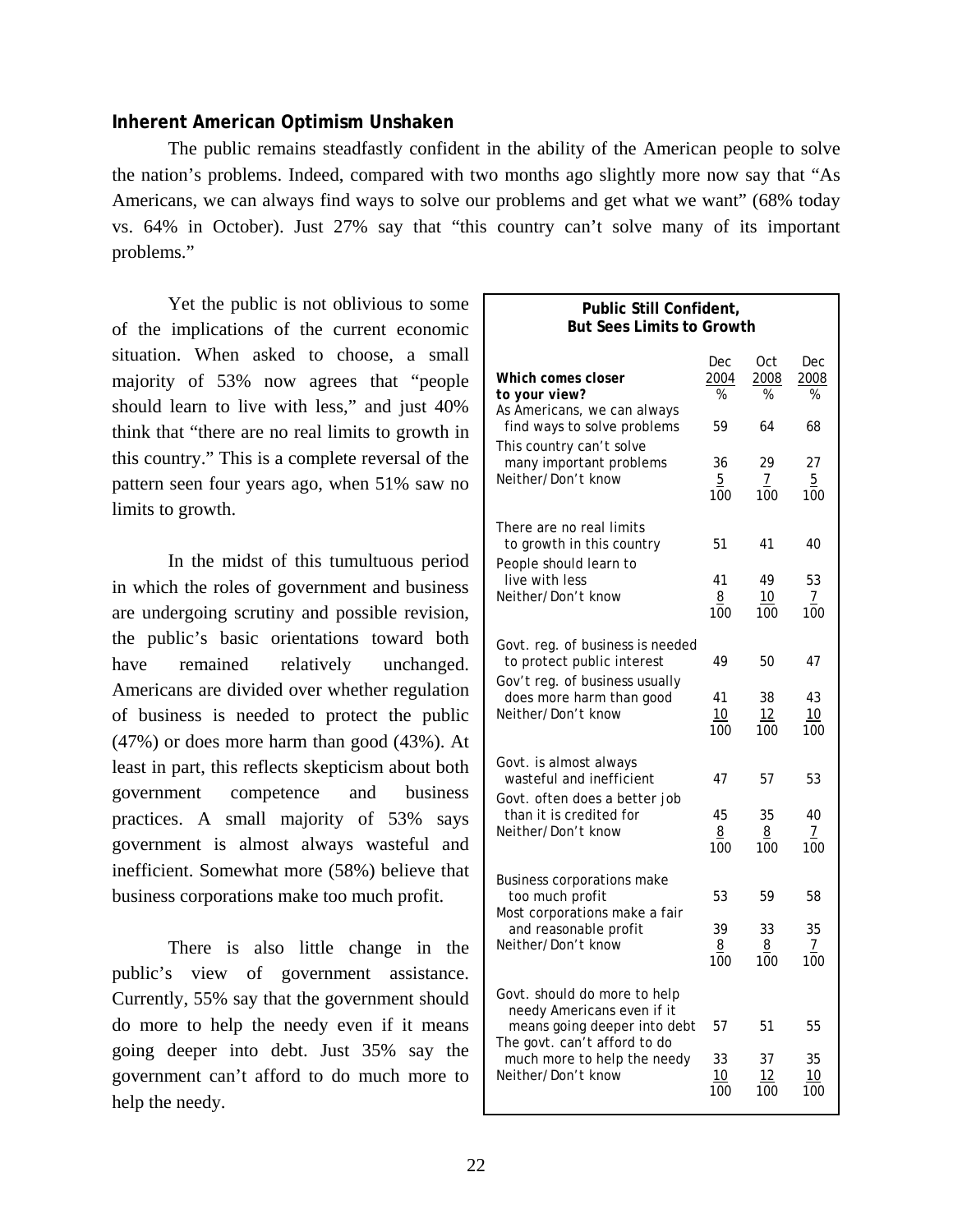# **SECTION 4: OBAMA'S TRANSITION**

Public reaction to President-elect Obama's transition thus far has been very positive. Large majorities approve of his choices for cabinet positions and other high level offices (71%) and the job he has done in explaining his policies and plans for the future (72% approve). More than six-in-ten (63%) say it is a good thing that many of his top advisors worked in the Clinton administration.

Most Americans also are satisfied with the ideological tenor of Obama's appointments: 68% say they are "about right," while 15% say they are too liberal and just 3% say they are too conservative. In particular, just 1% of liberal Democrats say Obama's choices are too conservative, despite grumbling among some activists on the left.

Surveys conducted during previous presidential transitions have generally found a favorable public reaction to the incoming president and his actions, but public response to Obama's appointments and speeches has been even more favorable than average. For example, 64% approved of President-elect Clinton's cabinet appointments during the transition in 1993, and 58% approved of George W. Bush's appointments during the same transition period eight years later. A 56% majority said

|                                                                                                                                                                                                                                                                                                                                             | Positive Views of Obama's Transition                          |                                    |                                                             |                                    |  |  |  |  |  |  |  |  |
|---------------------------------------------------------------------------------------------------------------------------------------------------------------------------------------------------------------------------------------------------------------------------------------------------------------------------------------------|---------------------------------------------------------------|------------------------------------|-------------------------------------------------------------|------------------------------------|--|--|--|--|--|--|--|--|
| Explanation of<br>his policies*<br>Approve<br>Disapprove<br>Don't know                                                                                                                                                                                                                                                                      | Bush Sr.<br>1989<br>$\%$<br>65<br>28<br>$\overline{7}$<br>100 | 1993<br>%<br>62<br>24<br>14<br>100 | Clinton GW Bush Obama<br>2001<br>%<br>50<br>36<br>14<br>100 | 2008<br>%<br>72<br>18<br>10<br>100 |  |  |  |  |  |  |  |  |
| His cabinet choices**<br>Approve<br>Disapprove<br>Don't know                                                                                                                                                                                                                                                                                | 59<br>15<br>26<br>100                                         | 64<br>15<br>21<br>100              | 58<br>16<br>26<br>100                                       | 71<br>17<br>12<br>100              |  |  |  |  |  |  |  |  |
| Many top advisors from<br>Bush Sr./Clinton admin.<br>Good thing<br>Bad thing<br>Neither/Don't know                                                                                                                                                                                                                                          |                                                               |                                    | 56<br>29<br>15<br>100                                       | 63<br>22<br>15<br>100              |  |  |  |  |  |  |  |  |
| His cabinet choices<br>Too moderate/liberal***<br>Too conservative<br>About right<br>Don't know                                                                                                                                                                                                                                             |                                                               |                                    | 7<br>21<br>50<br>$\frac{22}{2}$<br>100                      | 15<br>3<br>68<br>14<br>100         |  |  |  |  |  |  |  |  |
| *1989 figures are from Gallup.<br>**1989 figures are from ABC News; 1993 figures are from U.S.<br>News & World Report.<br>***In 2001 the question asked if Bush's choices were "too<br>conservative, too moderate or about right." In 2008 the<br>question asked if Obama's choices were "too liberal, too<br>conservative or about right." |                                                               |                                    |                                                             |                                    |  |  |  |  |  |  |  |  |

that it was a good thing that many of Bush's top advisors had served in his father's administration. Obama's ratings on all of these questions are significantly higher.

 Obama is getting less laudatory marks – though on balance, still positive – for his explanation of how he would handle current problems with financial institutions and markets. Overall, 57% give him an excellent (19%) or good (38%) rating on this, but 21% say he has done only a fair job and 12% rate his explanations as poor. At the height of the presidential campaign in October, registered voters were evenly divided about the job Obama was doing in explaining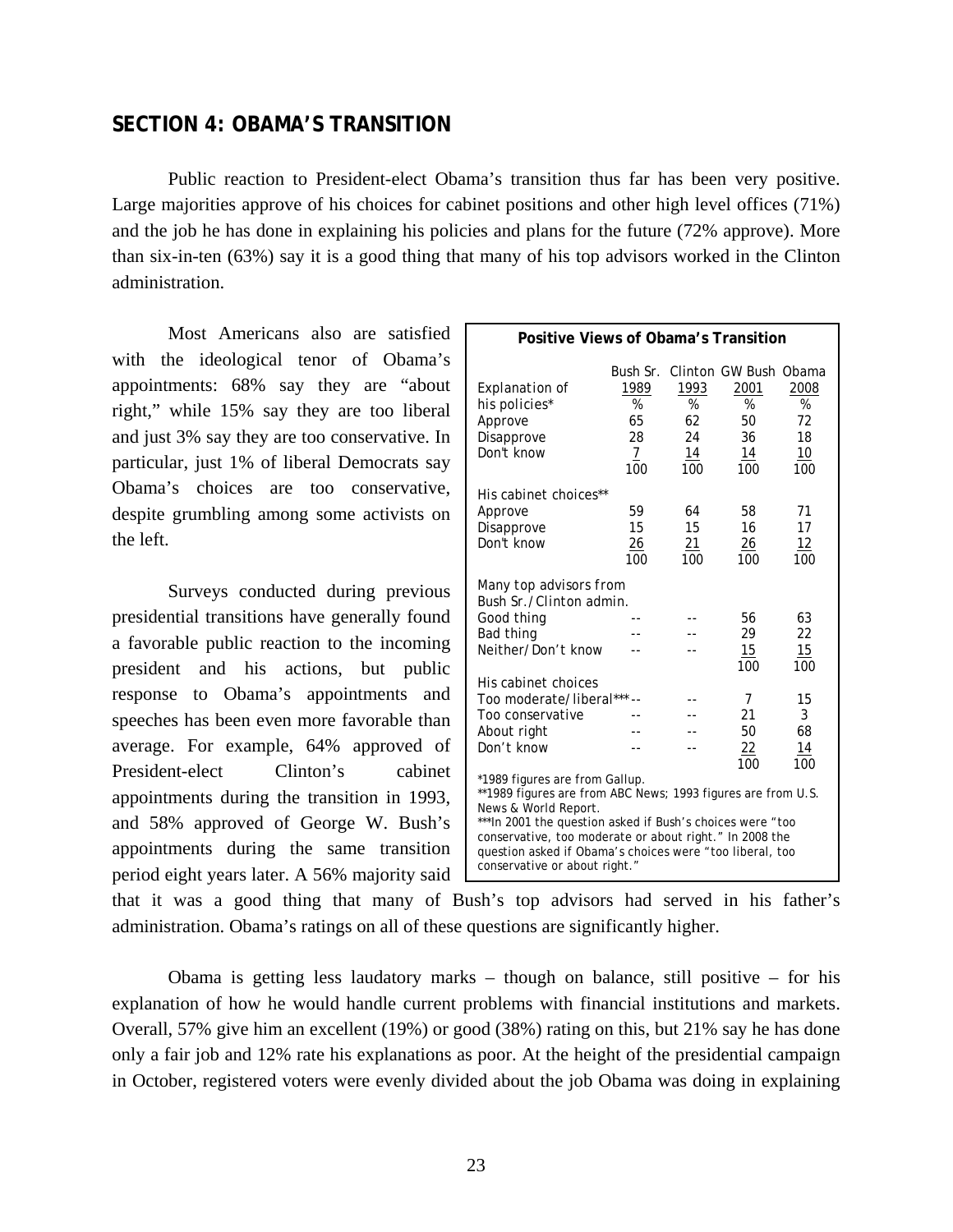how he would handle problems with financial institutions (48% excellent/good vs. 47% only fair/poor).

# **Partisan Reactions to Transition**

 On balance, more Republicans approve of Obama's cabinet choices than disapprove (45% vs. 41%). Democrats and independents offer overwhelmingly positive opinions of Obama's cabinet selections (89% and 75% approve, respectively).

 In January 2001, George W. Bush's cabinet choices received about the same approval rating from Democrats (44%) as Obama's selections currently receive from Republicans. Bush's selections received lower marks from independents (58%) than Obama's today.

 Notably, a plurality of Republicans (47%) say that Obama's choices are about right ideologically; 35% say they are too liberal, while very few (2%) say they are too conservative. In January 2001, just a third of Democrats said Bush's picks were about right, although as with overall approval of the selections, a relatively large proportion of Democrats (26%) offered no opinion.

Republicans are less positive about Obama's use of Clinton-era advisors, with just 34% saying it's a good thing Obama is relying on so many of them and 49% saying it's a bad thing. Bush's use of advisors from his father's administration evoked a similar pattern of reactions among Democrats in January 2001.

| <b>Reactions to Transition</b>                                                                              |                                   |                                  |                                               |                                   |  |  |  |  |  |  |
|-------------------------------------------------------------------------------------------------------------|-----------------------------------|----------------------------------|-----------------------------------------------|-----------------------------------|--|--|--|--|--|--|
| Obama cabinet choices                                                                                       | AII                               | Rep                              | Dem                                           | Ind                               |  |  |  |  |  |  |
| Approve                                                                                                     | $\%$                              | $\%$                             | %                                             | %                                 |  |  |  |  |  |  |
| Disapprove                                                                                                  | 71                                | 45                               | 89                                            | 75                                |  |  |  |  |  |  |
| Don't know                                                                                                  | 17                                | 41                               | 4                                             | 13                                |  |  |  |  |  |  |
|                                                                                                             | 12                                | 14                               | 7                                             | 12                                |  |  |  |  |  |  |
|                                                                                                             | 100                               | 100                              | 100                                           | 100                               |  |  |  |  |  |  |
| Cabinet choices are                                                                                         | 15                                | 35                               | 4                                             | 13                                |  |  |  |  |  |  |
| Too liberal                                                                                                 | 3                                 | $\mathfrak{p}$                   | 1                                             | 5                                 |  |  |  |  |  |  |
| Too conservative                                                                                            | 68                                | 47                               | 86                                            | 67                                |  |  |  |  |  |  |
| About right                                                                                                 | 14                                | 16                               | $\overline{9}$                                | 15                                |  |  |  |  |  |  |
| Don't know                                                                                                  | 100                               | 100                              | 100                                           | 100                               |  |  |  |  |  |  |
| Many top advisors from<br>Clinton administration<br>Good thing<br>Bad thing<br>Neither/Don't know           | 63<br>22<br>15<br>100             | 34<br>49<br>17<br>100            | 84<br>$\overline{7}$<br>$\overline{9}$<br>100 | 64<br>20<br>16<br>100             |  |  |  |  |  |  |
| <b>Explanation of his policies</b>                                                                          | 72                                | 45                               | 92                                            | 76                                |  |  |  |  |  |  |
| Approve                                                                                                     | 18                                | 41                               | 3                                             | 15                                |  |  |  |  |  |  |
| Disapprove                                                                                                  | 10                                | 14                               | $\overline{5}$                                | 9                                 |  |  |  |  |  |  |
| Don't know                                                                                                  | 100                               | 100                              | 100                                           | 100                               |  |  |  |  |  |  |
| Explaining how he will<br>handle financial problems<br>Excellent<br>Good<br>Only fair<br>Poor<br>Don't know | 19<br>38<br>21<br>12<br>10<br>100 | 7<br>21<br>34<br>27<br>11<br>100 | 30<br>49<br>12<br>4<br>5<br>100               | 16<br>37<br>25<br>11<br>11<br>100 |  |  |  |  |  |  |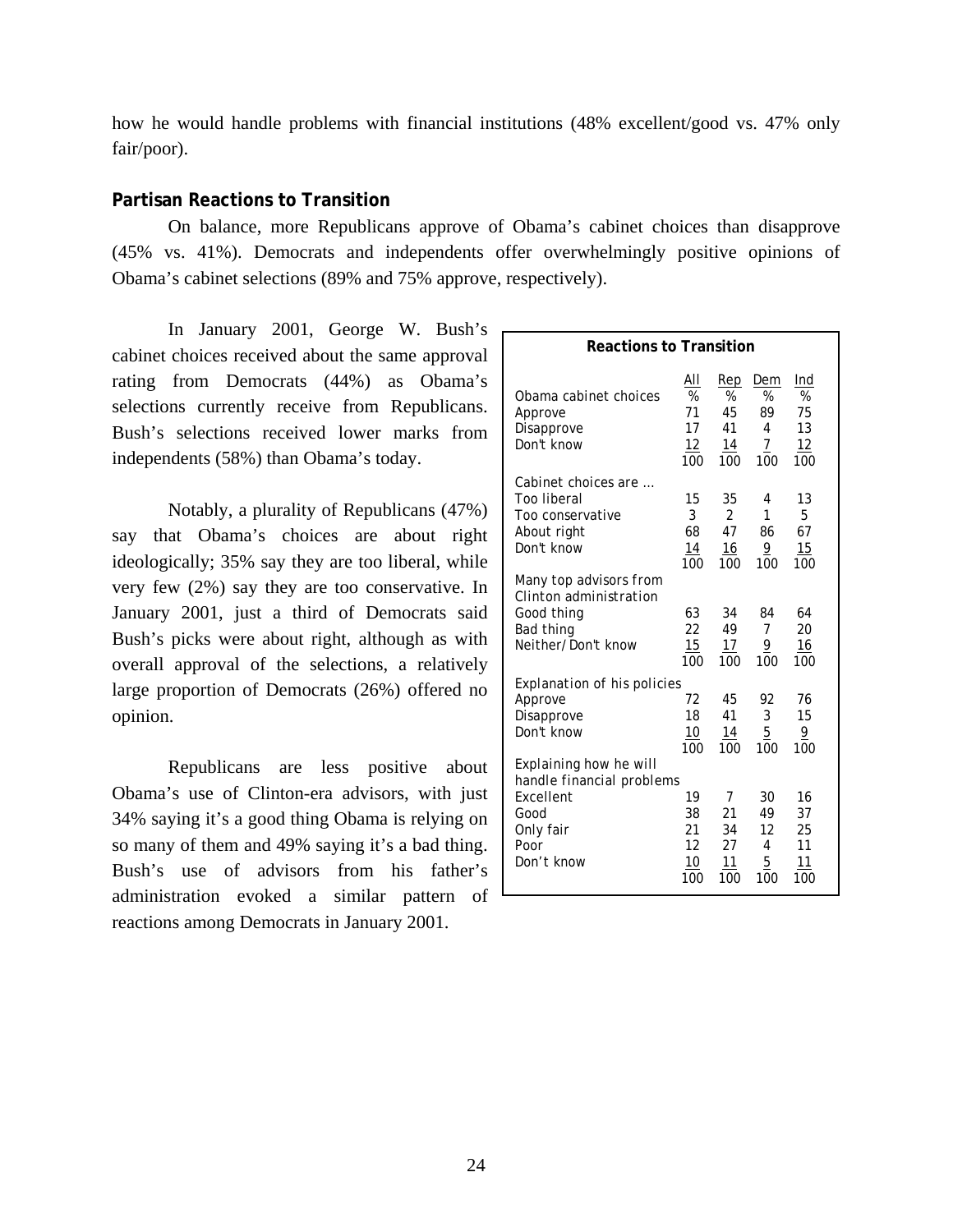# **ABOUT THE SURVEY**

 Results for this survey are based on telephone interviews conducted under the direction of Princeton Survey Research Associates among a nationwide sample of 1,489 adults, 18 years of age or older, from December 3-7, 2008 (1,126 respondents were interviewed on a landline telephone, and 363 were interviewed on a cell phone, including 138 who had no landline telephone). Both the landline and cell phone samples were provided by Survey Sampling **International** 

The combined landline and cell phone sample are weighted using an iterative technique that matches gender, age, education, race/ethnicity, region, and population density to parameters from the March 2007 Census Bureau's Current Population Survey. The sample is also weighted to match current patterns of telephone status and relative usage of landline and cell phones (for those with both), based on extrapolations from the 2007 National Health Interview Survey. The weighting procedure also accounts for the fact that respondents with both landline and cell phones have a greater probability of being included in the sample.

The following table shows the error attributable to sampling that would be expected at the 95% level of confidence for different groups in the survey:

| Group         | <b>Sample Size</b> | Plus or minus         |
|---------------|--------------------|-----------------------|
| Total sample  | l.489              | 3.0 percentage points |
| Form 1 sample | 766                | 4.0 percentage points |
| Form 2 sample | 723                | 4.5 percentage points |

In addition to sampling error, one should bear in mind that question wording and practical difficulties in conducting surveys can introduce error or bias into the findings of opinion polls.

#### **ABOUT THE CENTER**

 The Pew Research Center for the People & the Press is an independent opinion research group that studies attitudes toward the press, politics and public policy issues. We are sponsored by The Pew Charitable Trusts and are one of seven projects that make up the Pew Research Center, a nonpartisan "fact tank" that provides information on the issues, attitudes and trends shaping America and the world.

 The Center's purpose is to serve as a forum for ideas on the media and public policy through public opinion research. In this role it serves as an important information resource for political leaders, journalists, scholars, and public interest organizations. All of our current survey results are made available free of charge.

 All of the Center's research and reports are collaborative products based on the input and analysis of the entire Center staff consisting of:

 Andrew Kohut, Director Scott Keeter, Director of Survey Research Carroll Doherty and Michael Dimock, Associate Directors Michael Remez, Senior Writer Juliana Menasce Horowitz, Robert Suls, Shawn Neidorf, Leah Christian, Jocelyn Kiley and Neha Sahgal, Research Associates Kathleen Holzwart and Alec Tyson, Research Analysts

© Pew Research Center, 2008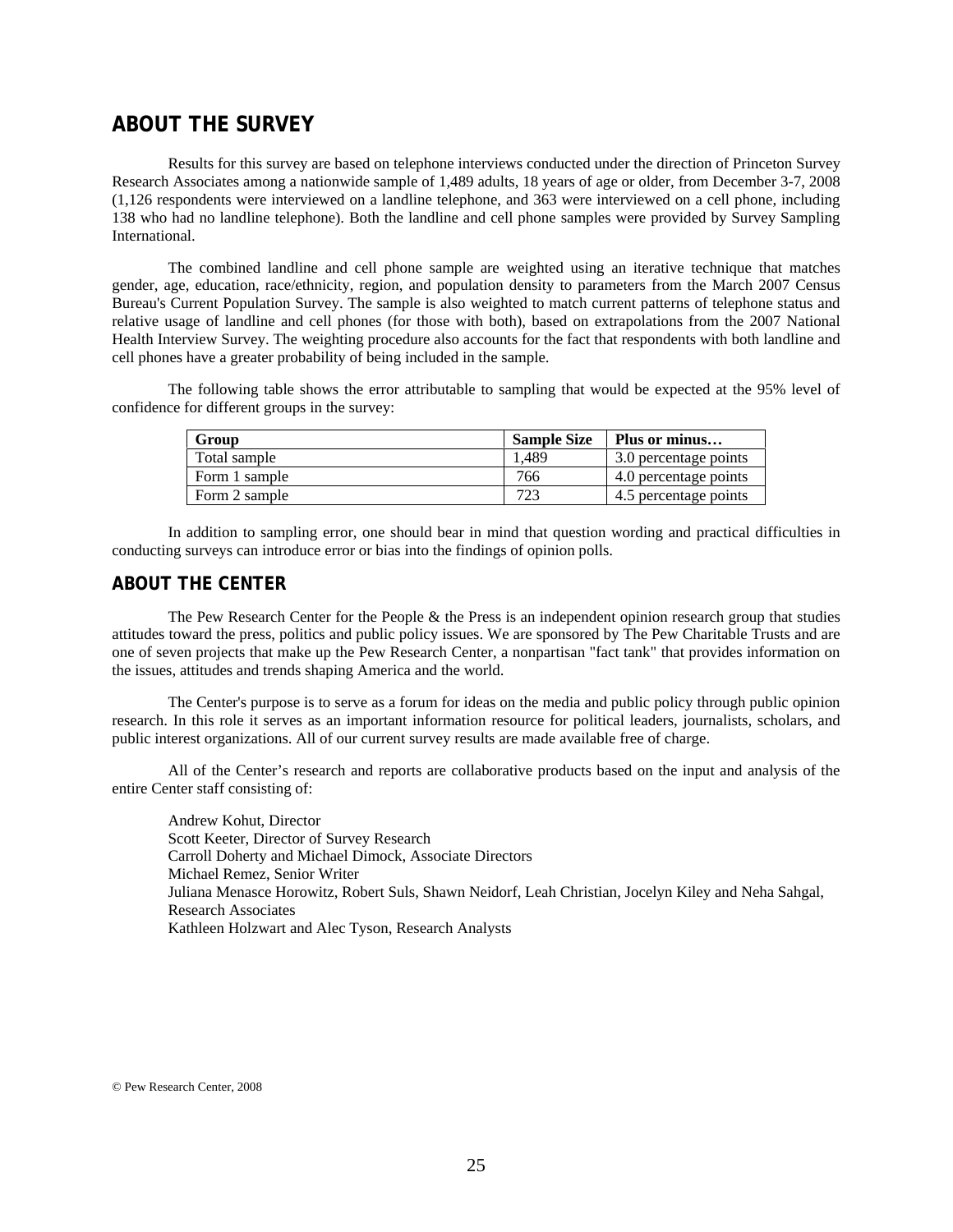#### **PEW RESEARCH CENTER FOR THE PEOPLE & THE PRESS DECEMBER 2008 POLITICAL & ECONOMIC SURVEY FINAL TOPLINE**  December 3-7, 2008

N=1,489

#### **ROTATE Q.1 WITH Q.2/2a**

**ASK ALL:** 

Q.1 All in all, are you satisfied or dissatisfied with the way things are going in this country today?

|                      | Satis- | Dis-           | No         |                              | Satis- | Dis-           | N <sub>o</sub> |
|----------------------|--------|----------------|------------|------------------------------|--------|----------------|----------------|
|                      |        | fied satisfied | Opinion    |                              |        | fied satisfied | Opinion        |
| December, 2008       | 13     | 83             | $4=100$    | Early September, 2001        | 41     | 53             | $6=100$        |
| Early October, 2008  | 11     | 86             | $3=100$    | June, 2001                   | 43     | 52             | $5=100$        |
| Mid-September, 2008  | 25     | 69             | $6=100$    | March, 2001                  | 47     | 45             | $8=100$        |
| August, 2008         | 21     | 74             | $5=100$    | February, 2001               | 46     | 43             | $11 = 100$     |
| July, 2008           | 19     | 74             | $7 = 100$  | January, 2001                | 55     | 41             | $4 = 100$      |
| June, 2008           | 19     | 76             | $5=100$    | October, 2000 $(RVs)$        | 54     | 39             | $7=100$        |
| Late May, 2008       | 18     | 76             | $6=100$    | September, 2000              | 51     | 41             | $8=100$        |
| <b>March</b> , 2008  | 22     | 72             | $6=100$    | June, 2000                   | 47     | 45             | $8=100$        |
| Early February, 2008 | 24     | 70             | $6=100$    | April, 2000                  | 48     | 43             | $9=100$        |
| Late December, 2007  | 27     | 66             | $7 = 100$  | August, 1999                 | 56     | 39             | $5=100$        |
| October, 2007        | 28     | 66             | $6=100$    | January, 1999                | 53     | 41             | $6=100$        |
| February, 2007       | 30     | 61             | $9=100$    | November, 1998               | 46     | 44             | $10=100$       |
| Mid-January, 2007    | 32     | 61             | $7=100$    | Early September, 1998        | 54     | 42             | $4 = 100$      |
| Early January, 2007  | 30     | 63             | $7=100$    | Late August, 1998            | 55     | 41             | $4=100$        |
| December, 2006       | 28     | 65             | $7=100$    | Early August, 1998           | 50     | 44             | $6=100$        |
| Mid-November, 2006   | 28     | 64             | $8=100$    | February, 1998               | 59     | 37             | $4=100$        |
| Early October, 2006  | 30     | 63             | $7=100$    | January, 1998                | 46     | 50             | $4=100$        |
| July, 2006           | 30     | 65             | $5=100$    | September, 1997              | 45     | 49             | $6=100$        |
| May, 2006            | 29     | 65             | $6=100$    | <b>August</b> , 1997         | 49     | 46             | $5=100$        |
| <b>March</b> , 2006  | 32     | 63             | $5=100$    | January, 1997                | 38     | 58             | $4=100$        |
| January, 2006        | 34     | 61             | $5=100$    | July, 1996                   | 29     | 67             | $4 = 100$      |
| Late November, 2005  | 34     | 59             | $7=100$    | March, 1996                  | 28     | 70             | $2=100$        |
| Early October, 2005  | 29     | 65             | $6=100$    | October, 1995                | 23     | 73             | $4 = 100$      |
| July, 2005           | 35     | 58             | $7 = 100$  | June, 1995                   | 25     | 73             | $2=100$        |
| Late May, 2005       | 39     | 57             | $4=100$    | April, 1995                  | 23     | 74             | $3=100$        |
| February, 2005       | 38     | 56             | $6=100$    | July, 1994                   | 24     | 73             | $3=100$        |
| January, 2005        | 40     | 54             | $6=100$    | March, 1994                  | 24     | 71             | $5=100$        |
| December, 2004       | 39     | 54             | $7=100$    | October, 1993                | 22     | 73             | $5=100$        |
| Mid-October, 2004    | 36     | 58             | $6=100$    | September, 1993              | 20     | 75             | $5=100$        |
| July, 2004           | 38     | 55             | $7 = 100$  | May, 1993                    | 22     | 71             | $7 = 100$      |
| May, 2004            | 33     | 61             | $6=100$    | January, 1993                | 39     | 50             | $11 = 100$     |
| Late February, 2004  | 39     | 55             | $6=100$    | January, 1992                | 28     | 68             | $4 = 100$      |
| Early January, 2004  | 45     | 48             | $7=100$    | November, 1991               | 34     | 61             | $5=100$        |
| December, 2003       | 44     | 47             | $9=100$    | Late February, 1991 (Gallup) | 66     | 31             | $3=100$        |
| October, 2003        | 38     | 56             | $6=100$    | August, 1990                 | 47     | 48             | $5=100$        |
| August, 2003         | 40     | 53             | $7=100$    | May, 1990                    | 41     | 54             | $5=100$        |
| April 8, 2003        | 50     | 41             | $9 = 100$  | January, 1989                | 45     | 50             | $5 = 100$      |
| January, 2003        | 44     | 50             | $6 = 100$  | September, 1988 (RVs)        | 50     | 45             | $5=100$        |
| November, 2002       | 41     | 48             | $11 = 100$ | May, 1988                    | 41     | 54             | $5=100$        |
| September, 2002      | 41     | 55             | $4=100$    | January, 1988                | 39     | 55             | $6=100$        |
| Late August, 2002    | 47     | 44             | $9=100$    |                              |        |                |                |
| May, 2002            | 44     | 44             | $12=100$   |                              |        |                |                |
| March, 2002          | 50     | 40             | $10=100$   |                              |        |                |                |
| Late September, 2001 | 57     | 34             | $9=100$    |                              |        |                |                |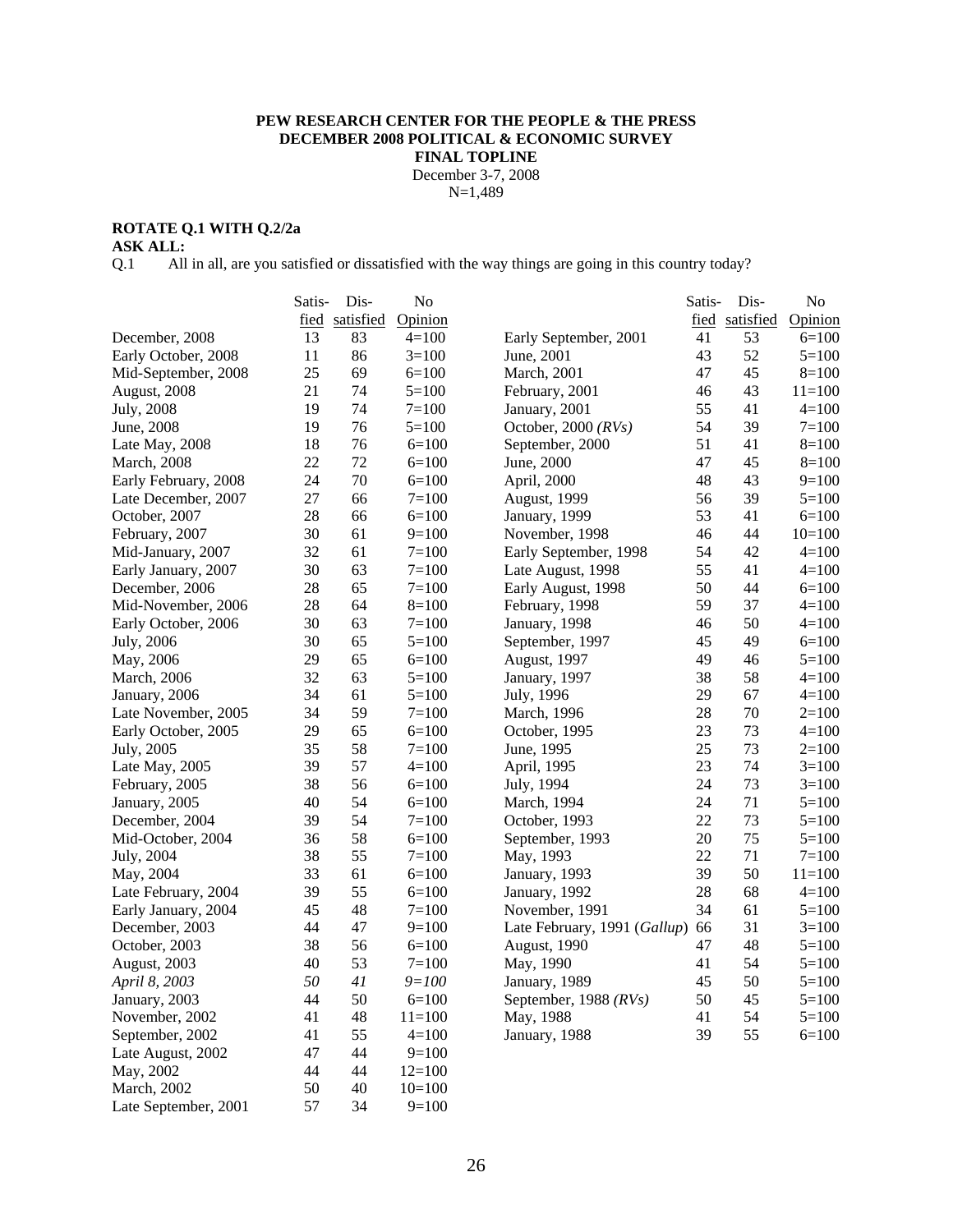# **ROTATE Q.1 WITH Q.2/2a**

**ASK ALL:**  $Q.2$  Do Do you approve or disapprove of the way George W. Bush is handling his job as President? **[IF DK ENTER AS DK. IF DEPENDS PROBE ONCE WITH:** Overall do you approve or disapprove of the way George W. Bush is handling his job as President? **IF STILL DEPENDS ENTER AS DK]** 

|                      | App- | Dis-    | Don't     |                        | App-     | Dis-    | Don't      |
|----------------------|------|---------|-----------|------------------------|----------|---------|------------|
|                      | rove | approve | know      |                        | rove     | approve | know       |
| December, 2008       | 24   | 68      | $8=100$   | December, 2004         | 48       | 44      | $8=100$    |
| Late October, 2008   | 22   | 70      | $8=100$   | Mid-October, 2004      | 44       | 48      | $8=100$    |
| Early October, 2008  | 25   | 67      | $8=100$   | August, 2004           | 46       | 45      | $9=100$    |
| August, 2008         | 28   | 66      | $6=100$   | July, 2004             | 46       | 46      | $8=100$    |
| July, 2008           | 27   | 68      | $5=100$   | June, 2004             | 48       | 43      | $9=100$    |
| April, 2008          | 27   | 65      | $8=100$   | May, 2004              | 44       | 48      | $8=100$    |
| <b>March</b> , 2008  | 28   | 63      | $9=100$   | Late April, 2004       | 48       | 43      | $9=100$    |
| Late February, 2008  | 33   | 59      | $8=100$   | Early April, 2004      | 43       | 47      | $10=100$   |
| Early February, 2008 | 31   | 62      | $7=100$   | Late March, 2004       | 47       | 44      | $9=100$    |
| January, 2008        | 31   | 59      | $10=100$  | Mid-March, 2004        | 46       | 47      | $7=100$    |
| Late December, 2007  | 31   | 60      | $9=100$   | February, 2004         | 48       | 44      | $8=100$    |
| November, 2007       | 30   | 59      | $11=100$  | Mid-January, 2004      | 56       | 34      | $10=100$   |
| October, 2007        | 30   | 63      | $7 = 100$ | Early January, 2004    | 58       | 35      | $7 = 100$  |
| September, 2007      | 31   | 59      | $10=100$  | December, 2003         | 57       | 34      | $9=100$    |
| August, 2007         | 31   | 59      | $10=100$  | November, 2003         | 50       | 40      | $10=100$   |
| July, 2007           | 29   | 61      | $10=100$  | October, 2003          | 50       | 42      | $8=100$    |
| June, 2007           | 29   | 61      | $10=100$  | September, 2003        | 55       | 36      | $9=100$    |
| April, 2007          | 35   | 57      | $8=100$   | Mid-August, 2003       | 56       | 32      | $12=100$   |
| March, 2007          | 33   | 58      | $9=100$   | Early August, 2003     | 53       | 37      | $10=100$   |
| February, 2007       | 33   | 56      | $11=100$  | Mid-July, 2003         | 58       | 32      | $10=100$   |
| Mid-January, 2007    | 33   | 59      | $8=100$   | Early July, 2003       | 60       | 29      | $11 = 100$ |
| Early January, 2007  | 33   | 57      | $10=100$  | June, 2003             | 62       | 27      | $11=100$   |
| December, 2006       | 32   | 57      | $11=100$  | May, 2003              | 65       | 27      | $8=100$    |
| Mid-November, 2006   | 32   | 58      | $10=100$  | April 10-16, 2003      | 72       | 22      | $6 = 100$  |
| Early October, 2006  | 37   | 53      | $10=100$  | April 9, 2003          | 74       | 20      | $6 = 100$  |
| September, 2006      | 37   | 53      | $10=100$  | April 2-7, 2003        | 69       | 25      | $6 = 100$  |
| August, 2006         | 37   | 54      | $9=100$   | March 28-April 1, 2003 | 71       | 23      | $6 = 100$  |
| July, 2006           | 36   | 57      | $7 = 100$ | March 25-27, 2003      | 70       | 24      | $6 = 100$  |
| June, 2006           | 36   | 54      | $10=100$  | March 20-24, 2003      | 67       | 26      | $7 = 100$  |
| April, 2006          | 33   | 56      | $11=100$  | March 13-16, 2003      | 55       | 34      | $11=100$   |
| Early April, 2006    | 35   | 55      | $10=100$  | February, 2003         | 54       | 36      | $10=100$   |
| March, 2006          | 33   | 57      | $10=100$  | January, 2003          | 58       | 32      | $10=100$   |
| February, 2006       | 40   | 52      | $8=100$   | December, 2002         | 61       | 28      | $11=100$   |
| January, 2006        | 38   | 54      | $8=100$   | Late October, 2002     | 59       | 29      | $12=100$   |
| December, 2005       | 38   | 54      | $8=100$   | Early October, 2002    | 61       | 30      | $9=100$    |
| Early November, 2005 | 36   | 55      | $9=100$   | Mid-September, 2002    | 67       | 22      | $11 = 100$ |
| Late October, 2005   | 40   | 52      | $8=100$   | Early September, 2002  | 63       | 26      | $11=100$   |
| Early October, 2005  | 38   | 56      | $6=100$   | Late August, 2002      | 60       | 27      | $13=100$   |
| September 8-11, 2005 | 40   | 52      | $8=100$   | August, 2002           | 67       | 21      | $12=100$   |
| September 6-7, 2005  | 40   | 52      | $8=100$   |                        |          | 25      | $10=100$   |
|                      | 44   | 48      |           | Late July, 2002        | 65<br>67 | 21      |            |
| July, 2005           |      |         | $8=100$   | July, 2002             |          |         | $12=100$   |
| June, 2005           | 42   | 49      | $9=100$   | June, 2002             | 70       | 20      | $10=100$   |
| Late May, 2005       | 42   | 48      | $10=100$  | April, 2002            | 69       | 18      | $13=100$   |
| Mid-May, 2005        | 43   | 50      | $7=100$   | Early April, 2002      | 74       | 16      | $10=100$   |
| Late March, 2005     | 49   | 46      | $5=100$   | February, 2002         | 78       | 13      | $9=100$    |
| Mid-March, 2005      | 45   | 46      | $9=100$   | January, 2002          | 80       | 11      | $9=100$    |
| February, 2005       | 46   | 47      | $7 = 100$ | Mid-November, 2001     | 84       | 9       | $7 = 100$  |
| January, 2005        | 50   | 43      | $7=100$   | Early October, 2001    | 84       | 8       | $8=100$    |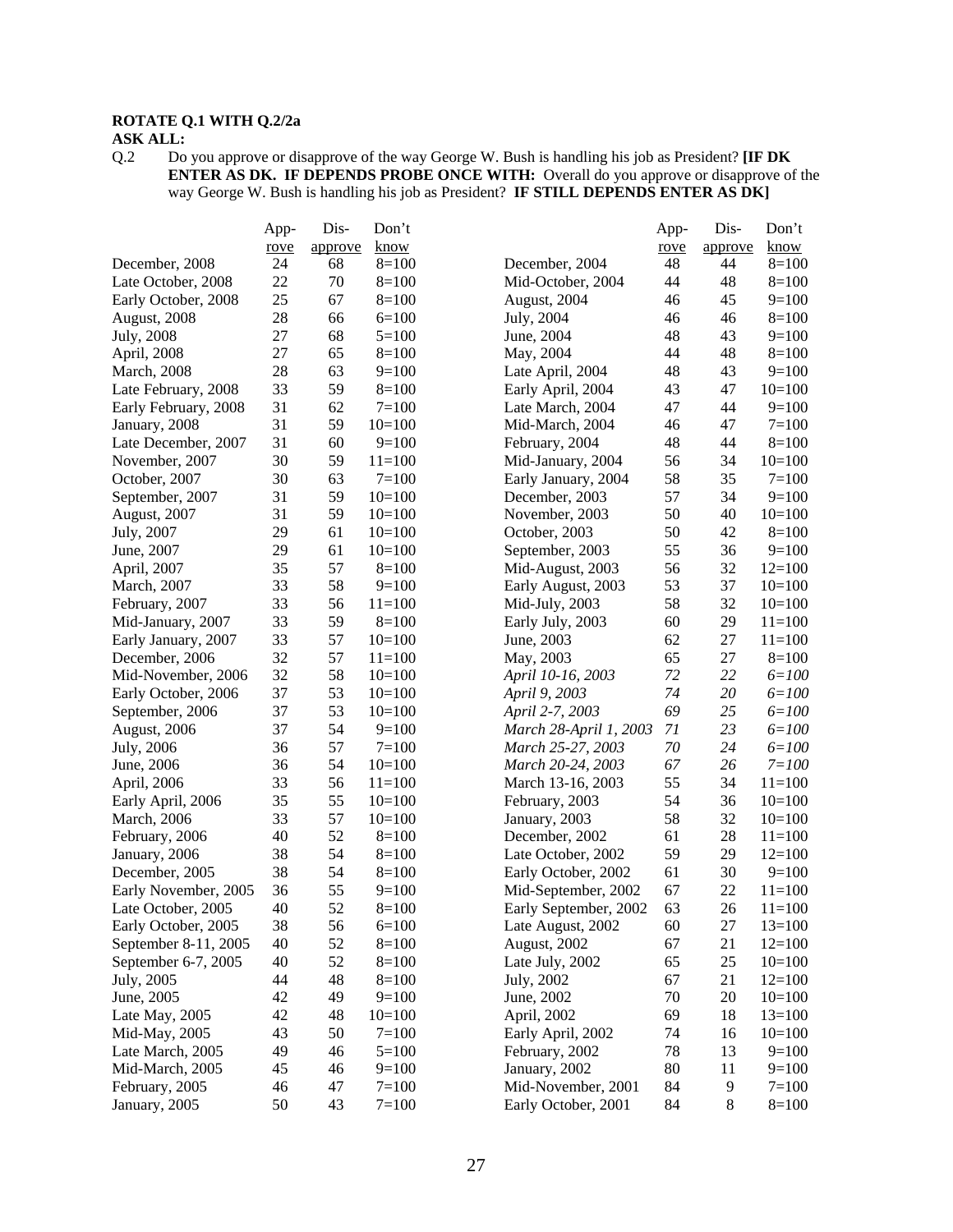#### **Q.2 CONTINUED …**

|                       | App- | Dis-    | Don't      |
|-----------------------|------|---------|------------|
|                       | rove | approve | know       |
| Late September, 2001  | 86   | 7       | $7=100$    |
| Mid-September, 2001   | 80   | 9       | $11 = 100$ |
| Early September, 2001 | 51   | 34      | $15=100$   |
| August, 2001          | 50   | 32      | $18=100$   |
| July, 2001            | 51   | 32      | $17 = 100$ |
| June, 2001            | 50   | 33      | $17 = 100$ |
| May, 2001             | 53   | 32      | $15=100$   |
| April, 2001           | 56   | 27      | $17 = 100$ |
| <b>March</b> , 2001   | 55   | 25      | $20=100$   |
| February, 2001        | 53   | 21      | $26=100$   |

#### **QUESTION 2a HELD FOR FUTURE RELEASE**

#### **NO QUESTIONS 3-7**

#### **QUESTIONS 8 THROUGH 14 HELD FOR FUTURE RELEASE**

#### **ASK ALL:**

Q.15 I'm going to read you some pairs of statements, tell me whether the FIRST statement or the SECOND statement comes closer to your own views — even if neither is exactly right. The first pair is... **(READ AND RANDOMIZE; READ OPTIONS IN ORDER) (AFTER CHOICE IS MADE, PROBE:** Do you feel STRONGLY about that, or not?**)**

|    |                          |    |                                                                       | Early |                                                             |                           |    |        |                           |                                                        |                                               |                           |                |                                               |                |                                              |                 |                |
|----|--------------------------|----|-----------------------------------------------------------------------|-------|-------------------------------------------------------------|---------------------------|----|--------|---------------------------|--------------------------------------------------------|-----------------------------------------------|---------------------------|----------------|-----------------------------------------------|----------------|----------------------------------------------|-----------------|----------------|
|    |                          |    |                                                                       |       | Oct Dec Jun Jul Feb Sep Aug Oct Jun Oct Apr Oct Apr Oct Jul |                           |    |        |                           |                                                        |                                               |                           |                |                                               |                |                                              |                 |                |
|    |                          |    |                                                                       | 08    | 04                                                          | 03                        | 02 | 02     | 00                        | 99                                                     | 97                                            | 97                        | $\frac{96}{9}$ | 96                                            |                | $\frac{95}{2}$ $\frac{95}{2}$ $\frac{94}{2}$ |                 | 94             |
| a. |                          |    | Government is almost always                                           |       |                                                             |                           |    |        |                           |                                                        |                                               |                           |                |                                               |                |                                              |                 |                |
|    | 53                       |    | wasteful and inefficient                                              | 57    | 47                                                          | 48                        |    |        | 52                        | 51                                                     | $\overline{a}$                                | 59                        | 56             | $\mathbf{u}$                                  | 63             | 63                                           | 64              | 66             |
|    |                          | 46 | Strongly                                                              | 50    | 38                                                          | 38                        |    |        | 43                        | 41                                                     | $\sim$ $\sim$                                 | 49                        | 48             | $-$                                           | 53             | 51                                           | 54              | .54            |
|    |                          | 7  | Not Strongly                                                          | 7     | 9                                                           | 10                        |    |        | 9                         | 10                                                     | $\sim$ $\sim$                                 | 10                        | 8              | $\sim$ $\sim$                                 | 10             | 12                                           | -10             | -12            |
|    |                          |    | Government often does a better                                        |       |                                                             |                           |    |        |                           |                                                        |                                               |                           |                |                                               |                |                                              |                 |                |
|    | 40                       |    | job than people give it credit for                                    | 35    | 45                                                          | 46                        |    |        | 40                        | 43                                                     | $\overline{a}$                                | 36                        | 39             | $\sim$ $\sim$                                 | 34 34          |                                              | 32              | 31             |
|    |                          | 27 | Strongly                                                              | 25    | 28                                                          | 28                        |    |        | 27                        | 28                                                     | $\perp$ .                                     | 23                        | 25             | $\mathbb{L} \mathbb{L}$                       | 20             | 19                                           | 19              | 17             |
|    |                          | 13 | Not Strongly                                                          | 10    | 17                                                          | 18                        |    |        | 13                        | 15                                                     | $\mathcal{L} \mathcal{L}$                     | 13                        | 14             | $\sim$ $\sim$                                 | 14             | 15                                           | 13              | 14             |
|    | $\overline{\mathcal{I}}$ |    | Neither/Don't know (VOL.)                                             | 8     | 8                                                           | $6\overline{6}$           |    |        | 8                         | 6                                                      | $\mathord{\hspace{1pt}\text{--}\hspace{1pt}}$ | 5                         | $\frac{5}{2}$  |                                               | $\overline{3}$ | $\overline{3}$                               | $\overline{4}$  | $\frac{3}{2}$  |
|    | 100                      |    |                                                                       | 100   |                                                             | 100 100                   |    |        |                           | 100 100                                                |                                               |                           | 100 100        |                                               |                |                                              | 100 100 100 100 |                |
|    |                          |    |                                                                       |       |                                                             |                           |    |        |                           |                                                        |                                               |                           |                |                                               |                |                                              |                 |                |
|    |                          |    |                                                                       |       |                                                             |                           |    |        |                           |                                                        |                                               |                           |                |                                               |                |                                              |                 |                |
|    |                          |    |                                                                       | Early |                                                             |                           |    |        |                           |                                                        |                                               |                           |                |                                               |                |                                              |                 |                |
|    |                          |    |                                                                       |       | Oct Dec Jun Jul Feb Sep Aug Oct Jun Oct Apr Oct Apr Oct Jul |                           |    |        |                           |                                                        |                                               |                           |                |                                               |                |                                              |                 |                |
|    |                          |    |                                                                       | 08    |                                                             | 04 03                     | 02 |        |                           | $02$ $00$ $99$ $97$ $97$ $96$ $96$ $95$ $95$ $94$ $94$ |                                               |                           |                |                                               |                |                                              |                 |                |
| b. |                          |    | Government regulation of business is                                  |       |                                                             |                           |    |        |                           |                                                        |                                               |                           |                |                                               |                |                                              |                 |                |
|    | 47                       |    | necessary to protect the public interest                              | 50    | 49                                                          |                           | 54 | 50     | $\sim$ $\sim$             | 48                                                     |                                               |                           | 45             |                                               | 45             | 43                                           | 38              | 41             |
|    |                          | 35 | Strongly                                                              | 38    | 32                                                          | $\sim$ $\sim$             | 39 | 35     | $\sim$ $\sim$             | 32                                                     | $\sim$ $\sim$                                 | $\mathbb{H}^{\mathbb{Z}}$ | 29             | $\mathbb{L} \mathbb{L}$                       | 28             | 25                                           | 24              | 24             |
|    |                          | 12 | Not Strongly                                                          | 12    | 17                                                          | $\mathbb{L}^{\mathbb{L}}$ | 15 | $15 -$ |                           | -16                                                    | $\sim$                                        | $\sim$                    | -16            | $\sim$ $\sim$                                 | 17             | 18                                           | 14              | 17             |
|    |                          |    |                                                                       |       |                                                             |                           |    |        |                           |                                                        |                                               |                           |                |                                               |                |                                              |                 |                |
|    | 43                       |    | Government regulation of business<br>usually does more harm than good | 38    | 41                                                          |                           | 36 | 41     |                           | 44                                                     | $\overline{\phantom{m}}$                      |                           | 46             | $\sim$                                        | 50             | 51                                           | 55              | .54            |
|    |                          | 36 | Strongly                                                              | 31    | 30                                                          |                           | 27 | 31     | $\sim$                    | 32                                                     | $\overline{\phantom{m}}$                      |                           | 33             | $-$                                           | 37             | 38                                           | 41              | 39             |
|    |                          | 7  |                                                                       | 7     | 11                                                          | $-$                       | 9  | 10     | $\mathbb{L}^{\mathbb{L}}$ | 12                                                     | $\overline{a}$                                | $\sim$ $\sim$             | 13             | $\mathbb{L} \mathbb{L}$                       | 13             | 13                                           | 14              | 15             |
|    | 10                       |    | Not Strongly<br>Neither/Don't know (VOL.)                             | 12    | 10                                                          | $--$                      | 10 | 9      | $\overline{\phantom{m}}$  | 8                                                      | $\overline{\phantom{m}}$                      | $\overline{\phantom{m}}$  | $\overline{9}$ | $\mathord{\hspace{1pt}\text{--}\hspace{1pt}}$ | 5              | 6                                            |                 | $\overline{5}$ |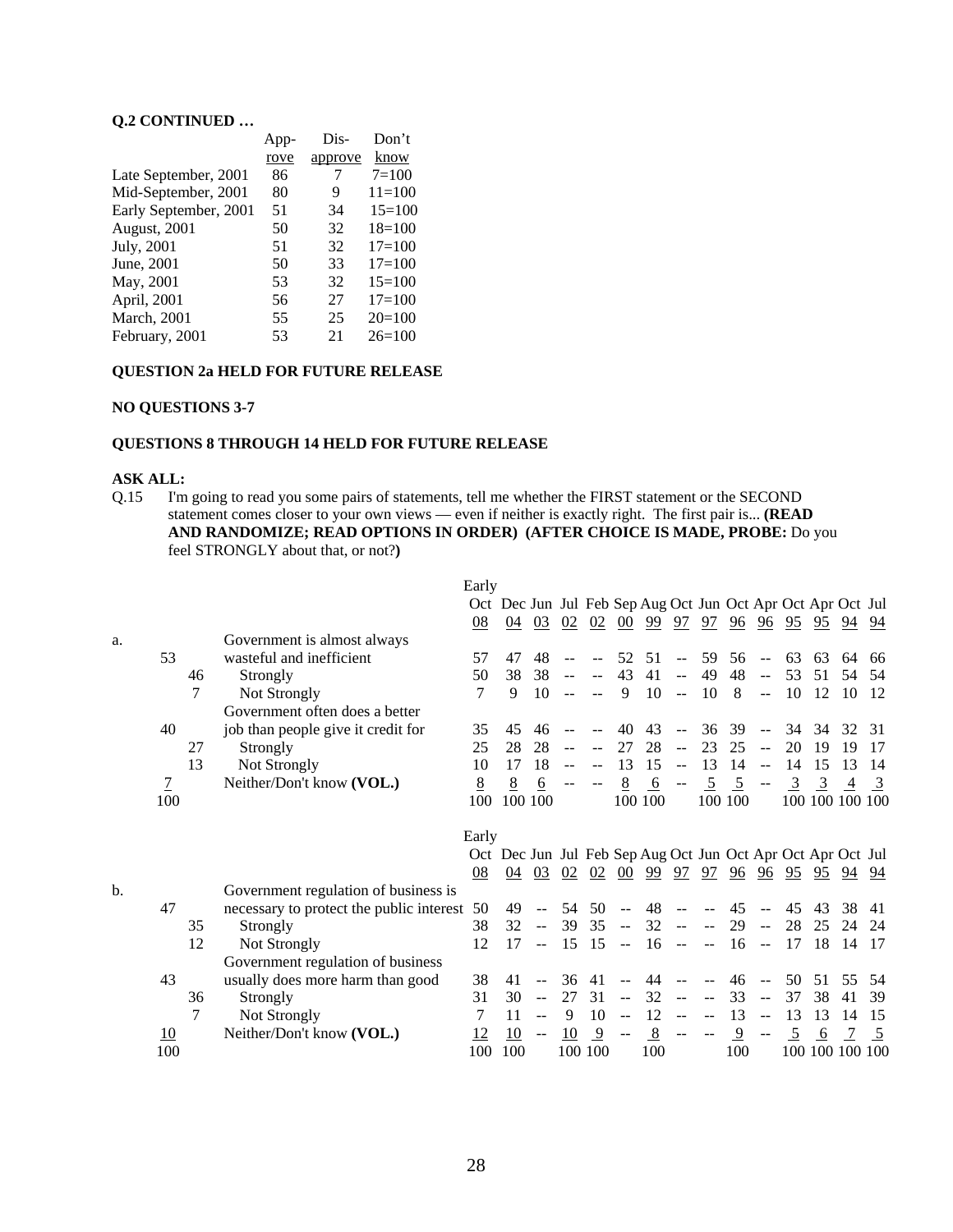# **Q.15 CONTINUED…**

|    |     |    |                                     | Early |     |    |    |    |    |                                                             |               |                          |    |         |    |                 |       |     |
|----|-----|----|-------------------------------------|-------|-----|----|----|----|----|-------------------------------------------------------------|---------------|--------------------------|----|---------|----|-----------------|-------|-----|
|    |     |    |                                     |       |     |    |    |    |    | Oct Dec Jun Jul Feb Sep Aug Oct Jun Oct Apr Oct Apr Oct Jul |               |                          |    |         |    |                 |       |     |
| c. |     |    | The government should do more       | 08    | 04  | 03 | 02 | 02 | 00 | 99                                                          | 97            | 97                       | 96 | 96      | 95 | 95              | 94    | 94  |
|    |     |    | to help needy Americans, even if it |       |     |    |    |    |    |                                                             |               |                          |    |         |    |                 |       |     |
|    | 55  |    | means going deeper into debt        |       |     |    |    |    |    | 57                                                          | $\sim$ $\sim$ | $\mathbf{u}$             | 46 | 49      | 47 | 46              | 50    | -48 |
|    |     | 46 | Strongly                            | 42    | 46  |    |    |    |    |                                                             |               | $\sim$ $\sim$            | 36 | 42      | 35 | 33              | 39    | -35 |
|    |     | 9  | Not Strongly                        | 9     |     |    |    |    |    | 13                                                          |               | $ -$                     | 10 |         | 12 | -13             |       |     |
|    |     |    | The government today can't afford   |       |     |    |    |    |    |                                                             |               |                          |    |         |    |                 |       |     |
|    | 35  |    | to do much more to help the needy   |       | 33  |    |    |    |    |                                                             |               |                          | 44 | 44      | 47 | 47              | 43.   | -47 |
|    |     | 26 | Strongly                            |       | 22  |    |    |    |    |                                                             | $- -$         | $\overline{\phantom{m}}$ | 31 | 34      | 31 | -34             | 31 32 |     |
|    |     | 9  | Not Strongly                        | Q     |     |    |    |    |    |                                                             |               |                          | 13 | 10      | 16 | 13              | 12    |     |
|    | 10  |    | Neither/Don't know (VOL.)           |       | 10  |    |    |    |    |                                                             | $\sim$ $\sim$ | $\sim$ $\sim$            | 10 |         | 6  |                 |       |     |
|    | 100 |    |                                     | 100   | 100 |    |    |    |    | 100                                                         |               |                          |    | 100 100 |    | 100 100 100 100 |       |     |
|    |     |    |                                     |       |     |    |    |    |    |                                                             |               |                          |    |         |    |                 |       |     |

# **NO ITEM d.**

|    |                |    |                                     | Early            |                                                             |    |    |     |                                 |                         |                |    |         |                          |                |    |                                                                 |                 |
|----|----------------|----|-------------------------------------|------------------|-------------------------------------------------------------|----|----|-----|---------------------------------|-------------------------|----------------|----|---------|--------------------------|----------------|----|-----------------------------------------------------------------|-----------------|
|    |                |    |                                     |                  | Oct Dec Jun Jul Feb Sep Aug Oct Jun Oct Apr Oct Apr Oct Jul |    |    |     |                                 |                         |                |    |         |                          |                |    |                                                                 |                 |
|    |                |    |                                     | $\underline{08}$ | 04                                                          | 03 | 02 |     | $\frac{02}{00}$ $\frac{00}{99}$ |                         | 97             | 97 | 96      |                          |                |    | $\frac{96}{95}$ $\frac{95}{95}$ $\frac{94}{94}$                 | 94              |
| e. |                |    | Business corporations make too      |                  |                                                             |    |    |     |                                 |                         |                |    |         |                          |                |    |                                                                 |                 |
|    | 58             |    | much profit                         | 59               | 53                                                          | 51 | 58 | .54 | 54                              | 52                      | $\mathbf{L}$   | 51 | 51      | $\mathbf{u}$             | 53             | 51 | 50                                                              | 52              |
|    |                | 51 | Strongly                            | 52               | 46                                                          | 43 | 51 | 44  | 46                              | 42                      | $\sim$ $\sim$  | 43 | 43      | $\sim$ $\sim$            | 44             | 42 | 40                                                              | 43              |
|    |                | 7  | Not Strongly                        | 7                | 7                                                           | 8  | 7  | 10  | 8                               | 10                      | $\sim$ $\sim$  | 8  | 8       | $\overline{a}$           | 9              | 9  | 10                                                              | 9               |
|    |                |    | Most corporations make a fair       |                  |                                                             |    |    |     |                                 |                         |                |    |         |                          |                |    |                                                                 |                 |
|    | 35             |    | and reasonable amount of profit     | 33               | 39                                                          | 42 | 33 | 39  | 38                              | 42                      |                | 43 | 42      |                          | 43             | 44 | 44                                                              | 43              |
|    |                | 24 | Strongly                            | 23               | 25                                                          | 27 | 22 | 24  | 28                              | 29                      | $\sim$ $\sim$  | 28 | 27      | $\sim$ $\sim$            | 27             | 26 | 28                                                              | 27              |
|    |                | 11 | Not Strongly                        | 10               | 14                                                          | 15 | 11 | 15  | 10                              | 13                      | $\overline{a}$ | 15 | 15      | $\mathbf{u}$             | 16             | 18 | 16                                                              | 16              |
|    | $\overline{1}$ |    | Neither/Don't know (VOL.)           | 8                | 8                                                           |    | 9  |     | 8                               | 6                       | $\sim$ $\sim$  | 6  |         | $\overline{\phantom{m}}$ | $\overline{4}$ | -5 | 6                                                               | - 5             |
|    | 100            |    |                                     | 100              |                                                             |    |    |     |                                 | 100 100 100 100 100 100 |                |    | 100 100 |                          |                |    |                                                                 | 100 100 100 100 |
|    |                |    |                                     |                  |                                                             |    |    |     |                                 |                         |                |    |         |                          |                |    |                                                                 |                 |
|    |                |    |                                     | Early            |                                                             |    |    |     |                                 |                         |                |    |         |                          |                |    |                                                                 |                 |
|    |                |    |                                     |                  | Oct Dec Jun Jul Feb Sep Aug Oct Jun Oct Apr Oct Apr Oct Jul |    |    |     |                                 |                         |                |    |         |                          |                |    |                                                                 |                 |
|    |                |    |                                     | 08               | 04                                                          | 03 | 02 | 02  | $00\,$                          | 99                      | 97             | 97 |         |                          |                |    | $\frac{96}{96}$ $\frac{96}{95}$ $\frac{95}{95}$ $\frac{94}{94}$ | 94              |
| f. |                |    | There are no real limits to growth  |                  |                                                             |    |    |     |                                 |                         |                |    |         |                          |                |    |                                                                 |                 |
|    | 40             |    | in this country today               | 41               | 51                                                          |    |    |     |                                 | 54                      |                |    |         |                          |                |    |                                                                 | 51              |
|    |                | 32 | Strongly                            | 31               | 36                                                          |    |    |     |                                 | 38                      |                |    |         |                          |                |    |                                                                 | 33              |
|    |                | 8  | Not Strongly                        | 10               | 15                                                          |    |    |     |                                 | 16                      |                |    |         |                          |                |    |                                                                 | 18              |
|    |                |    | People in this country should learn |                  |                                                             |    |    |     |                                 |                         |                |    |         |                          |                |    |                                                                 |                 |
|    | 53             |    | to live with less                   | 49               | 41                                                          |    |    |     |                                 | 40                      |                |    |         |                          |                |    |                                                                 | 45              |
|    |                | 44 | Strongly                            | 41               | 30                                                          |    |    |     | --                              | 30                      |                |    |         |                          |                |    |                                                                 | 30              |
|    |                | 9  | Not Strongly                        | 8                | 11                                                          |    |    |     |                                 | 9                       |                |    |         |                          |                |    |                                                                 | 15              |
|    | 7              |    | Neither/Don't know (VOL.)           | 10               | 8                                                           |    |    |     |                                 | 6                       |                |    |         |                          |                |    |                                                                 | 4               |

100 100 100 100 100

29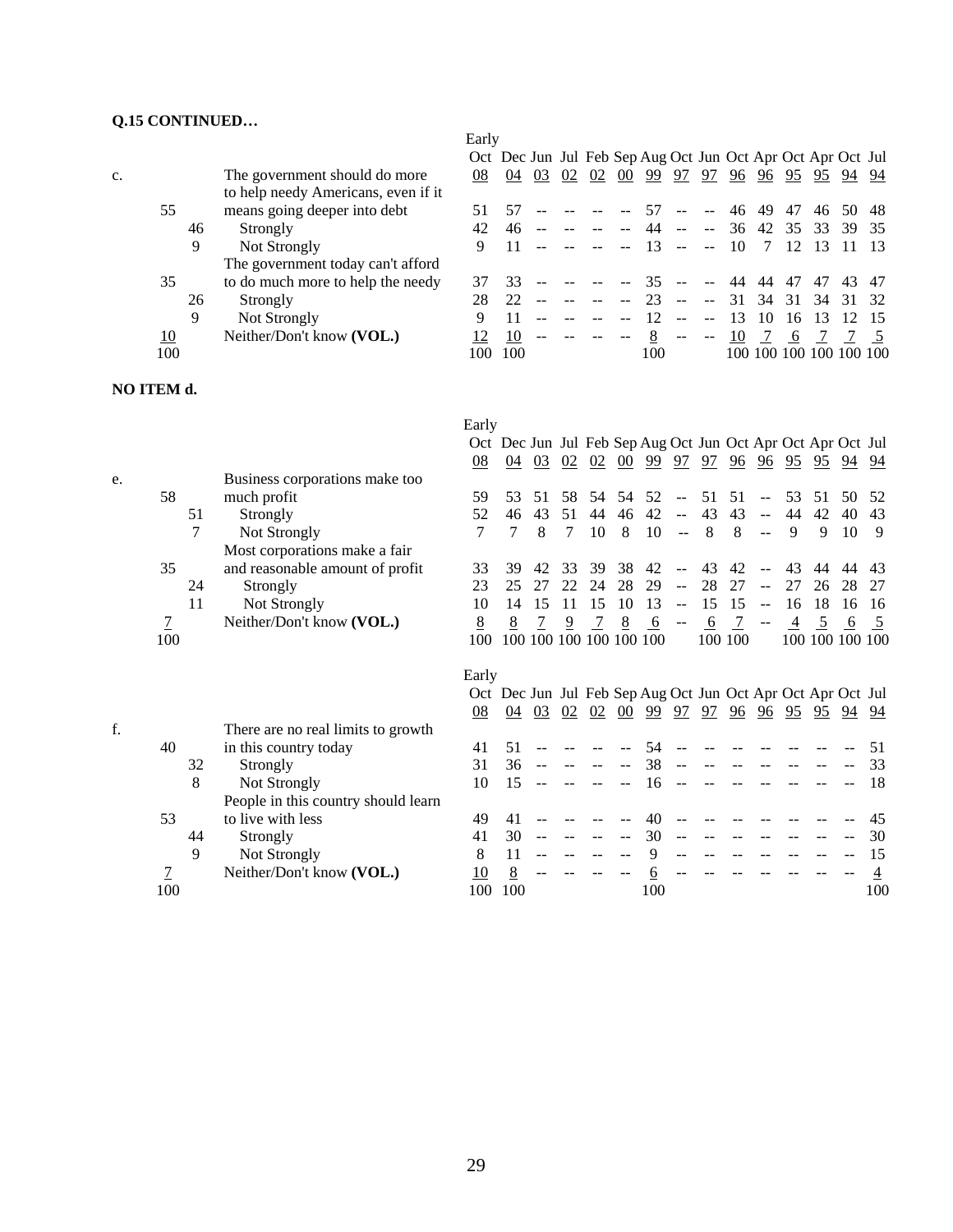# **Q.15 CONTINUED…**

|    |     |    |                                                                        | Early |                                                             |    |    |    |        |         |    |    |    |    |       |    |     |
|----|-----|----|------------------------------------------------------------------------|-------|-------------------------------------------------------------|----|----|----|--------|---------|----|----|----|----|-------|----|-----|
|    |     |    |                                                                        |       | Oct Dec Jun Jul Feb Sep Aug Oct Jun Oct Apr Oct Apr Oct Jul |    |    |    |        |         |    |    |    |    |       |    |     |
|    |     |    |                                                                        | 08    | 04                                                          | 03 | 02 | 02 | $00\,$ | 99      | 97 | 97 | 96 | 96 | 95 95 | 94 | 94  |
| g. |     |    | As Americans, we can always find<br>ways to solve our problems and get |       |                                                             |    |    |    |        |         |    |    |    |    |       |    |     |
|    | 68  |    | what we want                                                           | 64    | 59                                                          |    |    |    | 59     | 63      |    |    |    |    |       |    |     |
|    |     | 58 | Strongly                                                               | 56.   | 45                                                          |    |    |    | 46     | 47      |    |    |    |    |       |    |     |
|    |     | 10 | Not Strongly                                                           | 8     | 14                                                          |    |    |    | 13     | 16      |    |    |    |    |       |    |     |
|    |     |    | This country can't solve many of its                                   |       |                                                             |    |    |    |        |         |    |    |    |    |       |    |     |
|    | 27  |    | important problems                                                     | 29    | 36                                                          |    |    |    | 36     | -32     |    |    |    |    |       |    |     |
|    |     | 22 | Strongly                                                               |       |                                                             |    |    |    | 29     | 24      |    |    |    |    |       |    | 30  |
|    |     | 5  | Not Strongly                                                           | 4     | 9                                                           |    |    |    |        |         |    |    |    |    |       |    |     |
|    |     |    | Neither/Don't know (VOL.)                                              |       |                                                             |    |    |    |        |         |    |    |    |    |       |    |     |
|    | 100 |    |                                                                        | 100   | 100                                                         |    |    |    |        | 100 100 |    |    |    |    |       |    | 100 |

#### **QUESTIONS 16 AND 17 HELD FOR FUTURE RELEASE**

# **NO QUESTION 18**

### **ASK ALL: ROTATE Q.19-Q.21/Q.22-Q.23 IN BLOCKS**

Thinking now about the nation's economy…

Q.19 How would you rate economic conditions in this country today… as excellent, good, only fair, or poor?

|                            |                  |                |      |      | (VOL.)      |
|----------------------------|------------------|----------------|------|------|-------------|
|                            |                  |                | Only |      | Don't know/ |
|                            | <b>Excellent</b> | Good           | Fair | Poor | Refused     |
| December, 2008             | $\ast$           | 7              | 33   | 59   | $1=100$     |
| November, 2008             | 1                | 6              | 28   | 64   | $1 = 100$   |
| Late October, 2008         | ∗                | $\overline{7}$ | 25   | 67   | $1=100$     |
| Early October, 2008        | 1                | $8\,$          | 32   | 58   | $1 = 100$   |
| Late September, 2008       | $\ast$           | $\tau$         | 27   | 65   | $1 = 100$   |
| July, 2008                 | 1                | 9              | 39   | 50   | $1 = 100$   |
| April, 2008                | 1                | 10             | 33   | 56   | $* = 100$   |
| March, 2008                | 1                | 10             | 32   | 56   | $1 = 100$   |
| Early February, 2008       | 1                | 16             | 36   | 45   | $2=100$     |
| January, 2008              | 3                | 23             | 45   | 28   | $1 = 100$   |
| November, 2007             | 3                | 20             | 44   | 32   | $1 = 100$   |
| September, 2007            | 3                | 23             | 43   | 29   | $2=100$     |
| June, 2007                 | 6                | 27             | 40   | 25   | $2=100$     |
| February, 2007             | 5                | 26             | 45   | 23   | $1 = 100$   |
| December, 2006             | 6                | 32             | 41   | 19   | $2=100$     |
| Early November, 2006 (RVs) | 9                | 35             | 37   | 17   | $2=100$     |
| Late October, 2006         | 6                | 27             | 40   | 25   | $2=100$     |
| September, 2006            | 5                | 32             | 41   | 20   | $2=100$     |
| March, 2006                | 4                | 29             | 44   | 22   | $1 = 100$   |
| January, 2006              | $\overline{4}$   | 30             | 45   | 19   | $2=100$     |
| Early October, 2005        | $\overline{c}$   | 23             | 45   | 29   | $1=100$     |
| Mid-September, 2005        | 3                | 28             | 44   | 24   | $1=100$     |
| Mid-May, 2005              | 3                | 29             | 47   | 20   | $1 = 100$   |
| January, 2005              | 3                | 36             | 45   | 15   | $1 = 100$   |
| December, 2004             | 3                | 33             | 43   | 20   | $1 = 100$   |
| Early November, 2004 (RVs) | 5                | 31             | 37   | 26   | $1 = 100$   |
| Mid-September, 2004        | 4                | 34             | 40   | 20   | $2=100$     |
| August, 2004               | 3                | 30             | 45   | 21   | $1=100$     |
|                            |                  |                |      |      |             |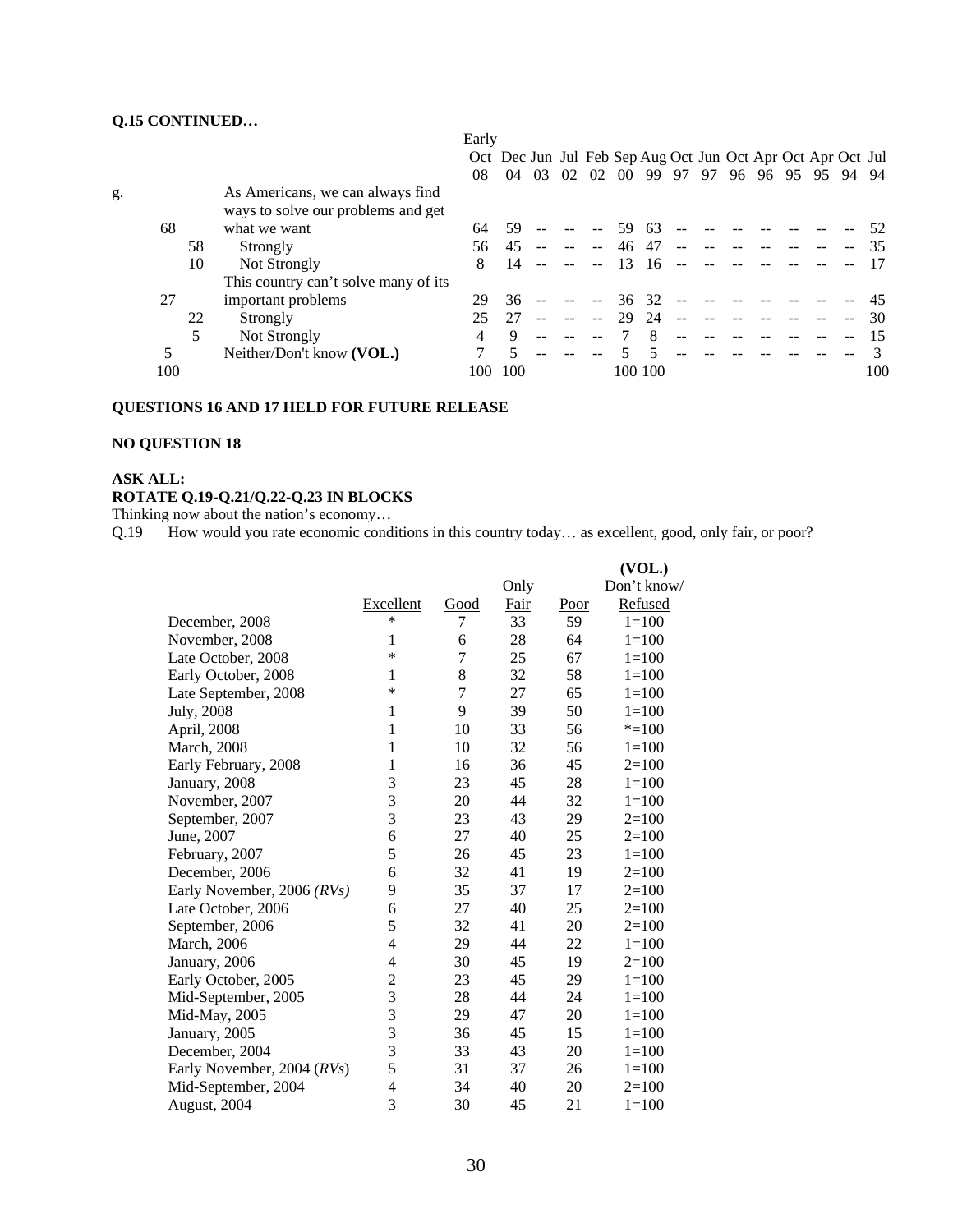| <b>Q.19 CONTINUED</b>            |           |      |      |      | (VOL.)     |
|----------------------------------|-----------|------|------|------|------------|
|                                  |           |      | Only |      | Don't know |
|                                  | Excellent | Good | Fair | Poor | Refused    |
| Late April, 2004                 |           | 34   | 38   | 22   | $2=100$    |
| Late February, 2004 <sup>1</sup> |           | 29   | 42   | 26   | $1 = 100$  |

#### **ASK IF ECONOMIC CONDITIONS ONLY FAIR OR POOR (3,4 IN Q.19):**

Q.19a Do you think the U.S. economy is just having a few problems, is in a recession, or is in a depression?

|     |                                 |      | Late | Early | Late |      |       |
|-----|---------------------------------|------|------|-------|------|------|-------|
|     |                                 | Nov  | Oct  | Oct   | Sept | July | March |
|     |                                 | 2008 | 2008 | 2008  | 2008 | 2008 | 2008  |
|     | Excellent/Good                  |      | ⇁    | 9     |      | 10   | 11    |
| 92  | Only fair/Poor                  | 92   | 92   | 90    | 92   | 89   | 88    |
|     | Just having a few problems<br>6 | 11   | 12   | 11    | 12   | 14   | 14    |
|     | 64<br>In a recession            | 58   | 58   | 54    | 56   | 54   | 56    |
|     | In a depression<br>20           | 18   | 19   | 22    | 21   | 18   | 15    |
|     | Don't know/refused (VOL.)       | 5    | 3    | 3     | 3    | 3    |       |
|     | Don't know/Refused (VOL.)       |      |      |       |      |      |       |
| 100 |                                 | 100  | 100  | 100   | 100  | 100  | 100   |
|     |                                 |      |      |       |      |      |       |

#### **NO QUESTION 20**

**ASK ALL:**<br>Q.21 A y A year from now, do you expect that economic conditions in the country as a whole will be better than they are at present, or worse, or just about the same as now?

|                        |               |              |             | (VOL.)         |
|------------------------|---------------|--------------|-------------|----------------|
|                        |               |              |             | Don't Know/    |
|                        | <b>Better</b> | <b>Worse</b> | <u>Same</u> | <b>Refused</b> |
| December, 2008         | 43            | 17           | 36          | $4=100$        |
| Early October, 2008    | 46            | 16           | 30          | $8=100$        |
| July, 2008             | 30            | 21           | 41          | $8=100$        |
| <b>March</b> , 2008    | 33            | 22           | 39          | $6=100$        |
| January, 2008          | 20            | 26           | 48          | $6=100$        |
| September, 2007        | 19            | 23           | 53          | $5=100$        |
| June, 2007             | 16            | 24           | 55          | $5=100$        |
| February, 2007         | 17            | 20           | 58          | $5=100$        |
| December, 2006         | 22            | 18           | 56          | $4=100$        |
| September, 2006        | 16            | 25           | 55          | $4 = 100$      |
| January, 2006          | 20            | 22           | 55          | $3=100$        |
| Early October, 2005    | 20            | 32           | 45          | $3=100$        |
| Mid-September, 2005    | 18            | 37           | 43          | $2=100$        |
| Mid-May, 2005          | 18            | 24           | 55          | $3=100$        |
| January, 2005          | 27            | 18           | 52          | $3=100$        |
| August, 2004           | 36            | 9            | 47          | $8=100$        |
| Late February, 2004    | 39            | 12           | 41          | $8=100$        |
| September, 2003        | 37            | 17           | 43          | $3=100$        |
| May, 2003              | 43            | 19           | 35          | $3=100$        |
| Late March, 2003       | 33            | 23           | 37          | $7 = 100$      |
| January, 2003          | 30            | 20           | 44          | $6=100$        |
| January, 2002          | 44            | 17           | 36          | $3=100$        |
| January, 2001 Newsweek | 18            | 33           | 44          | $5=100$        |

<sup>&</sup>lt;u>1</u>

<sup>&</sup>lt;sup>1</sup> Earlier trends available from Gallup.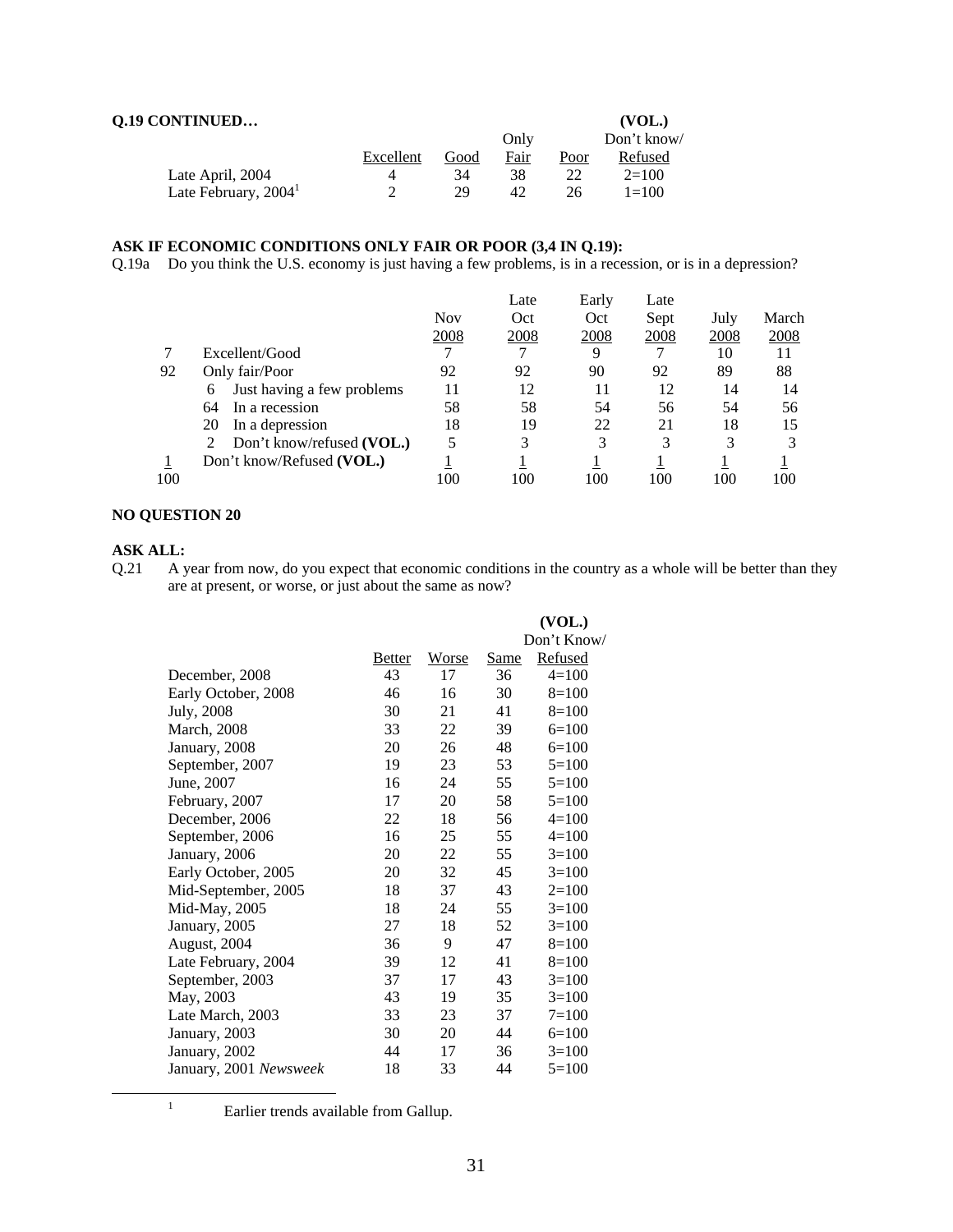| <b>Q.21 CONTINUED</b>        |               |       |      | (VOL.)<br>Don't Know/ |
|------------------------------|---------------|-------|------|-----------------------|
|                              | <b>Better</b> | Worse | Same | Refused               |
| June, 2000                   | 15            | 24    | 55   | $6=100$               |
| Early October, 1998 (RVs)    | 16            | 22    | 57   | $5=100$               |
| Early September, 1998        | 18            | 17    | 61   | $4=100$               |
| May, 1990                    | 18            | 31    | 45   | $6=100$               |
| February, 1989               | 25            | 22    | 49   | $4=100$               |
| September, 1988 (RVs)        | 24            | 16    | 51   | $9=100$               |
| May, 1988                    | 24            | 20    | 46   | $10=100$              |
| January, 1988                | 22            | 26    | 45   | $7=100$               |
| January, 1984 Newsweek (RVs) | 35            | 13    | 49   | $3=100$               |

#### **ASK ALL:**

# **ROTATE Q.19-Q.21/Q.22-Q.23 IN BLOCKS**

Now thinking about your own personal finances...

Q.22 How would you rate your own personal financial situation? Would you say you are in excellent shape, good shape, only fair shape or poor shape financially?

|                         |                |    |      |      | (VOL.)      |
|-------------------------|----------------|----|------|------|-------------|
|                         |                |    | Only |      | Don't Know/ |
|                         | Excellent Good |    | Fair | Poor | Refused     |
| December, 2008          | 6              | 32 | 40   | 21   | $1 = 100$   |
| Early October, 2008     | 6              | 35 | 40   | 18   | $1 = 100$   |
| July, 2008              | 9              | 33 | 37   | 19   | $2=100$     |
| April, 2008             | $\,8\,$        | 35 | 39   | 16   | $2=100$     |
| March, 2008             | 8              | 39 | 34   | 17   | $2=100$     |
| Early February, 2008    | 9              | 36 | 37   | 16   | $2=100$     |
| January, 2008           | 10             | 39 | 34   | 15   | $2=100$     |
| November, 2007          | 9              | 41 | 34   | 15   | $1 = 100$   |
| September, 2007         | 10             | 38 | 34   | 16   | $2=100$     |
| February, 2007          | 8              | 41 | 36   | 14   | $1=100$     |
| December, 2006          | 8              | 40 | 35   | 16   | $1=100$     |
| Late October, 2006      | 9              | 40 | 33   | 16   | $2=100$     |
| March, 2006             | 9              | 39 | 36   | 15   | $1 = 100$   |
| January, 2006           | $\overline{7}$ | 39 | 37   | 15   | $2=100$     |
| Mid-May, 2005           | $\overline{7}$ | 37 | 39   | 16   | $1 = 100$   |
| January, 2005           | 10             | 41 | 34   | 14   | $1 = 100$   |
| August, 2004            | 9              | 42 | 34   | 14   | $1=100$     |
| September, 2003         | 10             | 38 | 36   | 15   | $1 = 100$   |
| Late March, 2003        | 10             | 43 | 31   | 12   | $4=100$     |
| January, 2003           | 7              | 38 | 39   | 15   | $1 = 100$   |
| Early October, 2002     | 7              | 39 | 37   | 16   | $1=100$     |
| June, 2002              | 5              | 40 | 37   | 16   | $2=100$     |
| Late September, 2001    | $\overline{7}$ | 40 | 37   | 14   | $2=100$     |
| June, 2001              | 6              | 38 | 39   | 16   | $1 = 100$   |
| June, 2000              | 9              | 43 | 35   | 11   | $2=100$     |
| August, 1999            | 6              | 43 | 41   | 9    | $1=100$     |
| May, 1997               | $\overline{7}$ | 43 | 38   | 11   | $1 = 100$   |
| September, 1996 (RVs)   | 8              | 47 | 34   | 10   | $1 = 100$   |
| February, 1995          | 8              | 39 | 38   | 14   | $1 = 100$   |
| March, 1994             | 5              | 41 | 40   | 13   | $1 = 100$   |
| December, 1993          | 5              | 34 | 45   | 15   | $1 = 100$   |
| January, 1993 U.S. News | $\overline{4}$ | 33 | 46   | 16   | $1=100$     |
| October, 1992 U.S. News | 6              | 34 | 40   | 19   | $1 = 100$   |
| August, 1992 U.S. News  | 5              | 30 | 47   | 17   | $1=100$     |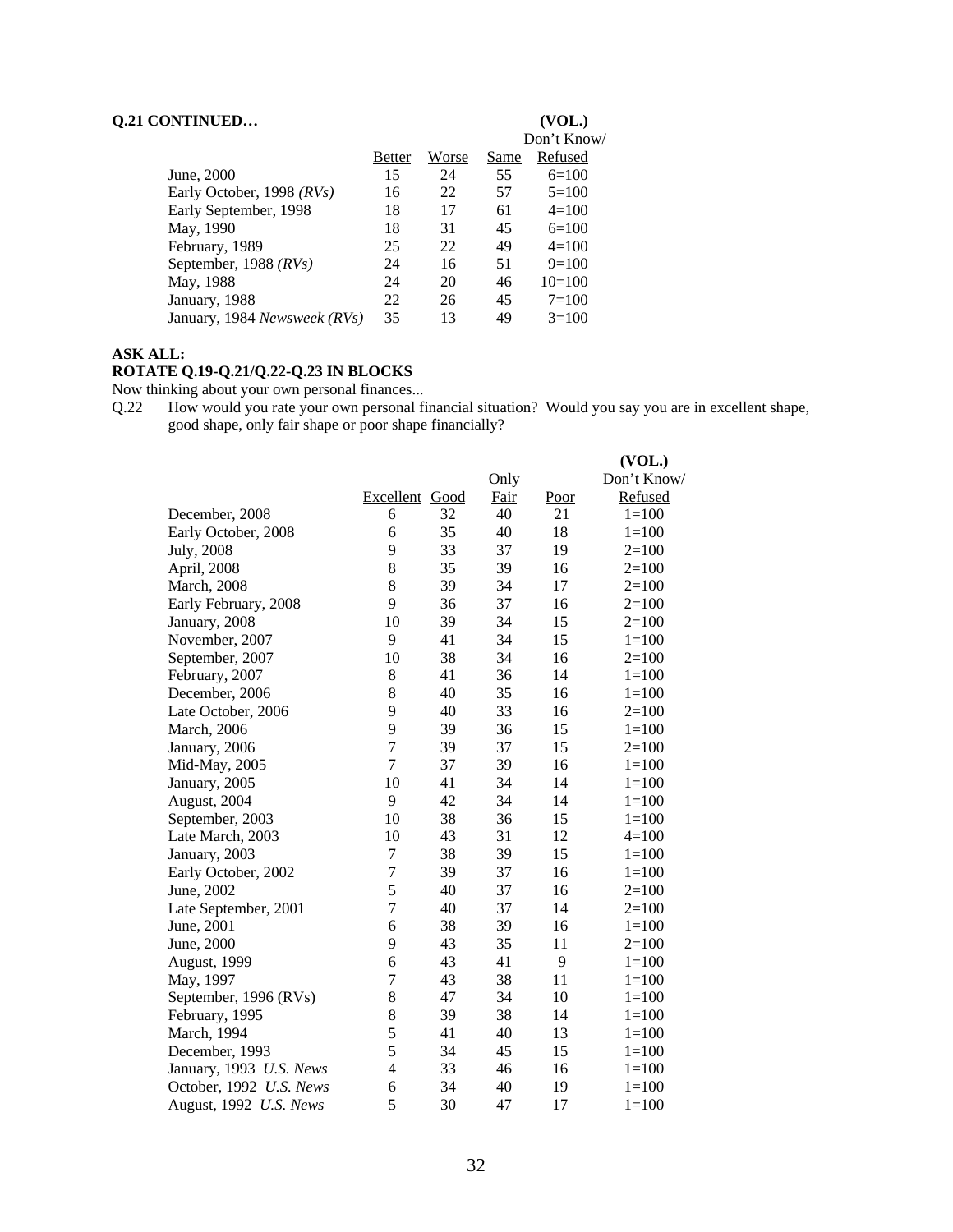| <b>Q.22 CONTINUED</b>   |                |    |      |      | (VOL.)     |
|-------------------------|----------------|----|------|------|------------|
|                         |                |    | Only |      | Don't Know |
|                         | Excellent Good |    | Fair | Poor | Refused    |
| May, 1992 U.S. News     | 4              | 35 | 45   | 15   | $1 = 100$  |
| January, 1992 U.S. News | $\Delta$       | 32 | 45   |      | $1 = 100$  |

#### **ASK ALL:**

Q.23 Over the course of the next year, do you think the financial situation of you and your family will improve a lot, improve some, get a little worse or get a lot worse?

|                         |                |         |              |                          |          | (VOL.)    |
|-------------------------|----------------|---------|--------------|--------------------------|----------|-----------|
|                         |                |         |              |                          | (VOL.)   | Don't     |
|                         | Improve        | Improve | Get a        | Get a lot                | Stay the | Know/     |
|                         | a lot          | some    | little worse | worse                    | same     | Refused   |
| December, 2008          | 7              | 49      | 21           | 6                        | 13       | $4 = 100$ |
| Early October, 2008     | $8\,$          | 51      | 20           | 6                        | 9        | $6=100$   |
| July, 2008              | $\overline{7}$ | 44      | 21           | 7                        | 14       | $7=100$   |
| <b>March</b> , 2008     | 10             | 45      | 20           | $\overline{7}$           | 13       | $5 = 100$ |
| January, 2008           | 11             | 49      | 16           | 6                        | 14       | $4 = 100$ |
| September, 2007         | 10             | 52      | 14           | $\overline{4}$           | 16       | $4 = 100$ |
| February, 2007          | 11             | 52      | 12           | 3                        | 19       | $3=100$   |
| December, 2006          | 10             | 57      | 13           | 3                        | 14       | $3=100$   |
| January, 2006           | 10             | 51      | 14           | 5                        | 16       | $4 = 100$ |
| Mid-May, 2005           | 10             | 51      | 15           | 5                        | 15       | $4 = 100$ |
| January, 2005           | 10             | 54      | 14           | $\overline{4}$           | 15       | $3=100$   |
| August, 2004            | 13             | 57      | 9            | 3                        | 12       | $6=100$   |
| September, 2003         | 11             | 53      | 15           | 4                        | 14       | $3=100$   |
| Late March, 2003        | 12             | 51      | 15           | $\overline{4}$           | 11       | $7=100$   |
| January, 2003           | 9              | 51      | 18           | 5                        | 13       | $4 = 100$ |
| Early October, 2002     | 10             | 54      | 13           | 5                        | 12       | $6=100$   |
| June, 2002              | 11             | 55      | 15           | $\overline{4}$           | 11       | $4 = 100$ |
| January, 2002           | 12             | 53      | 15           | 5                        | 11       | $4 = 100$ |
| Late September, 2001    | 9              | 46      | 16           | $\overline{4}$           | 17       | $8 = 100$ |
| June, 2001              | 11             | 52      | 15           | $\overline{4}$           | 14       | $4 = 100$ |
| January, 2001           | 11             | 46      | 18           | 9                        | 12       | $4 = 100$ |
| January, 1999           | 17             | 55      | 7            | 3                        | 14       | $4 = 100$ |
| May, 1997               | 12             | 56      | 10           | $\overline{c}$           | 17       | $3=100$   |
| February, 1995          | 11             | 53      | 13           | 3                        | 17       | $3=100$   |
| March, 1994             | 10             | 57      | 11           | 3                        | 16       | $3=100$   |
| October, 1992 U.S. News | 9              | 51      | 14           | 3                        | 15       | $8=100$   |
| August, 1992 U.S. News  | 6              | 50      | 20           | 5                        | 14       | $5=100$   |
| May, 1992 U.S. News     | 8              | 49      | 22           | $\overline{\mathcal{L}}$ | 13       | $4 = 100$ |
| January, 1992 U.S. News | 9              | 46      | 19           | 5                        | 16       | $5=100$   |
|                         |                |         |              |                          |          |           |

# **ASK ALL:**<br>Q.24 Col

- Compared with others around the country, do you think current economic conditions are hurting you more, less, or about the same as most others?
	- 19 More
	- 22 Less
	- 56 About the same
	- 3 Don't know/Refused **(VOL.)**   $\frac{3}{100}$
	-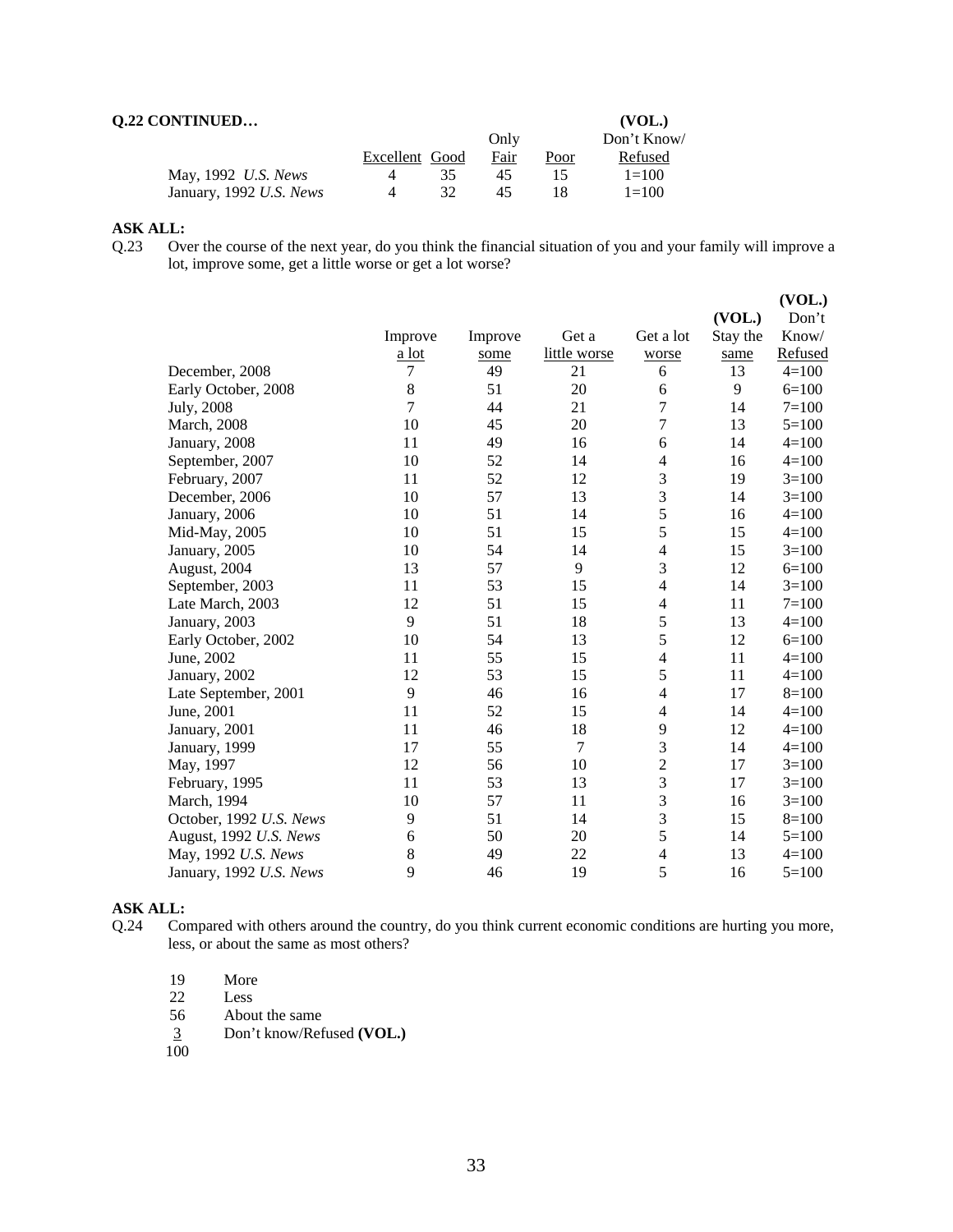#### **ASK FORM 1 ONLY [N=766]:**

Q.25 Next, I'd like to ask you a few questions about what you think will happen in the next year. First, do you think **[INSERT ITEM; RANDOMIZE]** will increase, decrease or stay about the same? How about **[NEXT ITEM]**?

|      |                |          |          |          | (VOL.)                 |
|------|----------------|----------|----------|----------|------------------------|
|      |                |          |          |          | Stay About Don't Know/ |
|      |                | Increase | Decrease | the Same | Refused                |
| a.F1 | Unemployment   |          |          |          |                        |
|      | December, 2008 | 63       | 17       | 18       | $2=100$                |
|      | February, 1989 | 32       | 20       | 43       | $5=100$                |
| b.F1 | Inflation      |          |          |          |                        |
|      | December, 2008 | 47       | 11       | 37       | $5=100$                |
|      | February, 1989 | 64       | 6        | 26       | $4=100$                |
| c.F1 | <b>Taxes</b>   |          |          |          |                        |
|      | December, 2008 | 55       | 10       | 32       | $3=100$                |
|      | February, 1989 | 76       | 3        | 19       | $2=100$                |
| d.F1 | Interest rates |          |          |          |                        |
|      | December, 2008 | 31       | 32       | 32       | $5=100$                |
|      | February, 1989 | 67       | 7        | 21       | $5=100$                |

#### **NO QUESTIONS 26-28**

#### **ASK ALL:**

Q.29 In considering the financial difficulties of major banks and financial institutions, do you feel that it is a bad situation but the worst is behind us, or do you think the problem may get worse in the future?

- 32 Worst is behind us
- 62 Problem will get worse in the future
- 6 Don't know/Refused **(VOL.)**
- $100$

#### **TREND FOR COMPARISON:**

In considering the financial difficulties of the savings and loans institutions, do you feel that it is a bad situation but the worst is behind us, or do you think the problem may get worse in the future?

|                                      | May  | Feb        |
|--------------------------------------|------|------------|
|                                      | 1990 | 1989       |
| Worst is behind us                   | 28   | 23         |
| Problem will get worse in the future | 59   | 64         |
| Don't know/Refused (VOL.)            | 13   | <u> 13</u> |
|                                      | 100  | 100        |

#### **ASK ALL:**

EMPLOY Are you now employed full-time, part-time or not employed?

| 50 | Full-time |
|----|-----------|
| 13 | Part-time |

- 
- 37 Not employed<br> $*$  Don't know/Re Don't know/Refused (VOL.)
- 100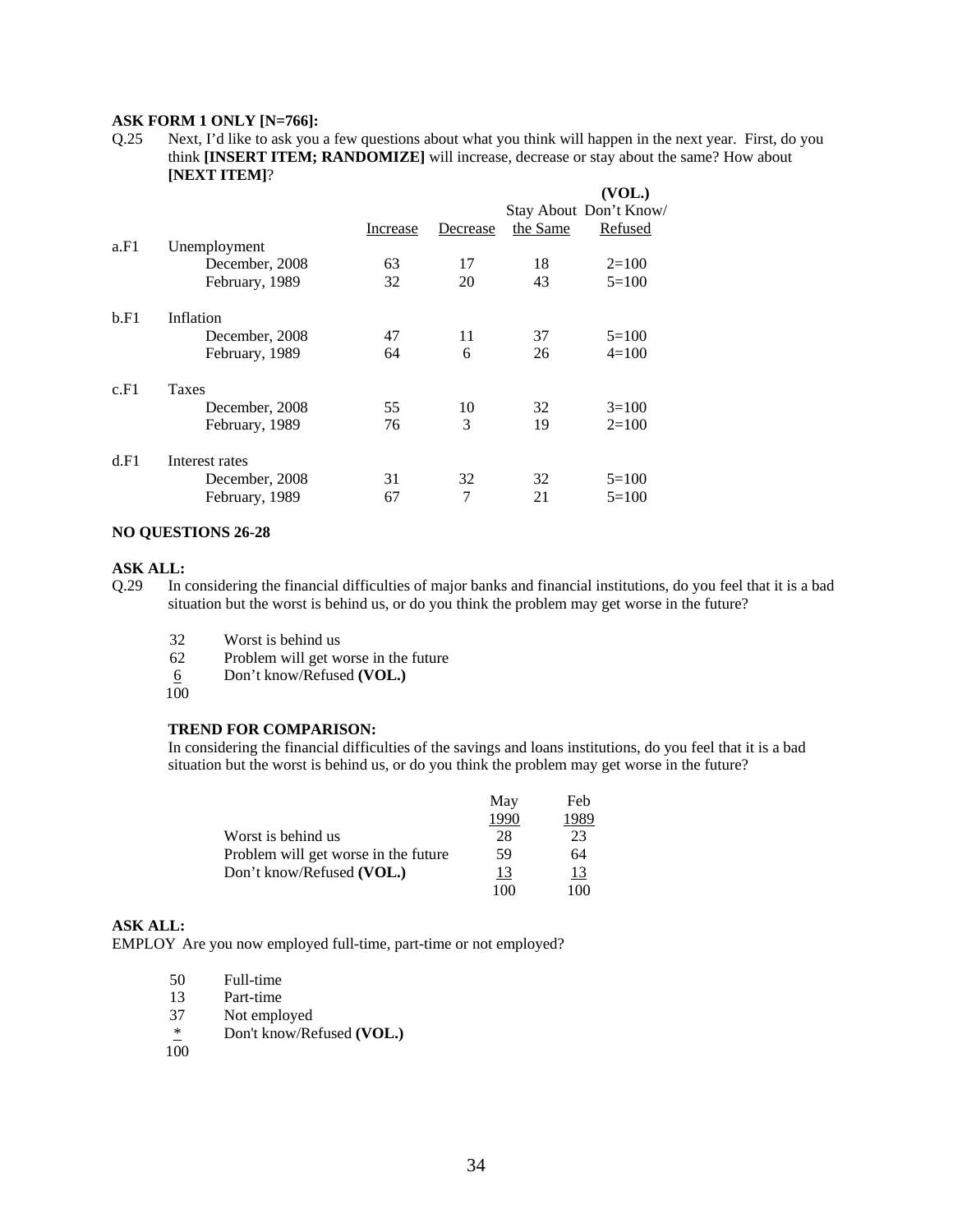# **IF NOT FULL TIME (2-9 IN EMPLOY) [N=796]:**<br>RETIRED Are you currently retired?

| RETIRED | Are you currently retired? |
|---------|----------------------------|
|---------|----------------------------|

- 40 Yes
- 4 Yes, semi-retired or "still do some type of work" **(VOL.)**
- $\frac{56}{4}$  No<br>Dot
- Don't know/Refused (VOL.)
- $100$

# **ASK ALL:**

Q.30 Over the past 12 months, has there been a time when you or someone in your household has been without a job and looking for work, or not?

|     |                           | Early Feb | May    |
|-----|---------------------------|-----------|--------|
|     |                           | 2008      | 2005   |
| 35  | Yes                       | 28        | 31     |
| 65  | No                        | 71        | 69     |
| ∗   | Don't know/Refused (VOL.) |           | $\ast$ |
| 100 |                           | 100       | 00     |

### **ASK OF EMPLOYED ONLY (1 or 2 in EMPLOY) [N=881]:**

Q.31 How would you rate the financial condition of the company or organization that employs you? Would you say it is in excellent financial shape, good shape, only fair shape or in poor shape?

|     |                           | Early | Early          |             | --- U.S. News & World Report --- |      |      |      |
|-----|---------------------------|-------|----------------|-------------|----------------------------------|------|------|------|
|     |                           | Oct   | Feb            | June        | Oct                              | Aug  | May  | Jan  |
|     |                           | 2008  | 2008           | <u>2001</u> | 1992                             | 1992 | 1992 | 1992 |
| 20  | Excellent shape           | 22    | 30             | 31          | 27                               | 23   | 25   | 22   |
| 43  | Good shape                | 44    | 39             | 39          | 38                               | 40   | 40   | 39   |
| 27  | Only fair shape           | 25    | 21             | 20          | 23                               | 26   | 22   | 24   |
| 8   | Poor shape                |       | 6              |             | 10                               | 9    | 11   | 12   |
|     | Does not apply (VOL.)     | 2     | 2              | 2           | --                               |      | --   | --   |
|     | Don't know/Refused (VOL.) |       | $\overline{2}$ |             |                                  |      |      |      |
| 100 |                           | 100   | 100            | 100         | 100                              | 100  | 100  | 100  |

#### **ASK ALL:**

Q.32 Thinking now about job opportunities where you live, would you say there are plenty of jobs available in your community or are jobs difficult to find?

|                      |                |                   | (VOL.)             | (VOL.)    |
|----------------------|----------------|-------------------|--------------------|-----------|
|                      | Plenty of      | Jobs are          | Lots of some jobs, | DK/       |
|                      | jobs available | difficult to find | few of others      | Refused   |
| December, 2008       | 19             | 73                | 4                  | $4=100$   |
| Early October, 2008  | 25             | 64                | 4                  | $7 = 100$ |
| July, 2008           | 31             | 58                | 4                  | $7 = 100$ |
| April, 2008          | 30             | 61                | 4                  | $5=100$   |
| Early February, 2008 | 34             | 53                | 5                  | $8=100$   |
| November, 2007       | 41             | 48                | 4                  | $7 = 100$ |
| September, 2007      | 36             | 50                | 6                  | $8=100$   |
| June, 2007           | 39             | 49                | 5                  | $7=100$   |
| February, 2007       | 39             | 48                | 6                  | $7=100$   |
| December, 2006       | 40             | 49                | 5                  | $6=100$   |
| March, 2006          | 37             | 56                | 3                  | $4=100$   |
| January, 2006        | 33             | 56                | 6                  | $5=100$   |
| Early October, 2005  | 36             | 56                | 4                  | $4=100$   |
| May, 2005            | 30             | 60                | 6                  | $4=100$   |
|                      |                |                   |                    |           |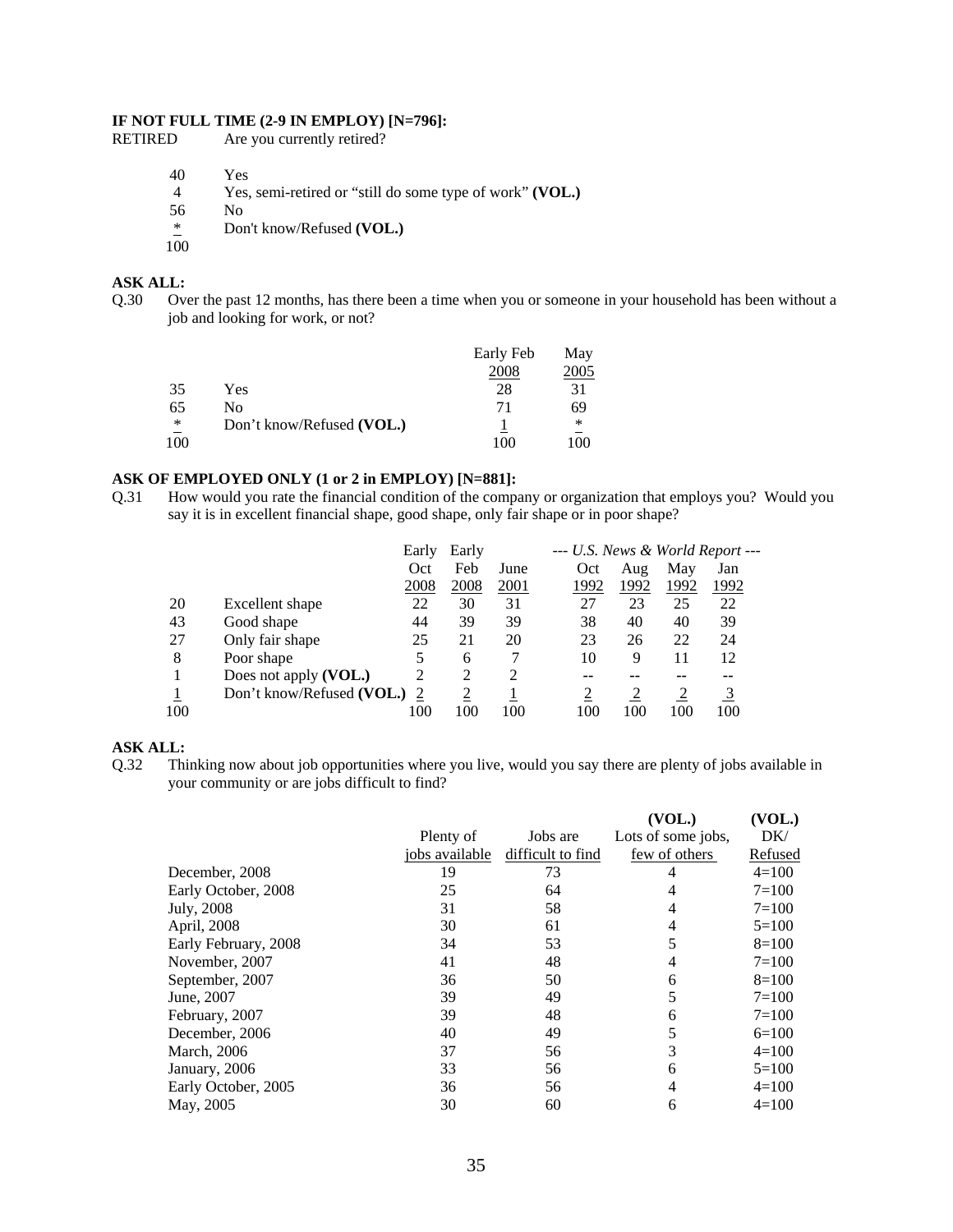| <b>Q.32 CONTINUED</b>                     |                |                   | (VOL.)             | (VOL.)     |
|-------------------------------------------|----------------|-------------------|--------------------|------------|
|                                           | Plenty of      | Jobs are          | Lots of some jobs, | DK/        |
|                                           | jobs available | difficult to find | few of others      | Refused    |
| January, 2005                             | 32             | 58                |                    | $5=100$    |
| Mid-September, 2004                       | 31             | 52                | 6                  | $11 = 100$ |
| August, 2004                              | 34             | 55                | 4                  | $7 = 100$  |
| Late April, 2004                          | 30             | 57                | 4                  | $9=100$    |
| Late February, 2004                       | 31             | 59                | 5                  | $6=100$    |
| Mid-January, 2004                         | 27             | 60                | 6                  | $7 = 100$  |
| October, 2003                             | 24             | 66                |                    | $5 = 100$  |
| June, 2002                                | 31             | 59                | 4                  | $6=100$    |
| June, 2001                                | 42             | 44                | 8                  | $6=100$    |
| August, 1992 U.S. News & World Report     | 15             | 76                | 6                  | $3=100$    |
| May, 1992 U.S. News & World Report        | 16             | 77                | 4                  | $3=100$    |
| January, 1992 U.S. News & World Report 12 |                | 79                | 6                  | $3=100$    |

#### **ASK IF EMPLOYED FULL OR PART TIME (1,2 IN EMPLOY) [N=881]:**

Q.33 And what about the job opportunities available to you? Do you think there are plenty of jobs in your line of work available in your community, or are jobs in your line of work difficult to find?

|     |                                         |             | U.S. News &  |
|-----|-----------------------------------------|-------------|--------------|
|     |                                         | Early       | World Report |
|     |                                         | Feb         | May          |
|     |                                         | <u>2008</u> | 1992         |
| 38  | Plenty of jobs available                | 48          | 32           |
| 56  | Jobs are difficult to find              | 46          | 63           |
| 2   | Lots of some jobs, few of others (VOL.) | 3           |              |
| 4   | Don't know/Refused (VOL.)               |             |              |
| 100 |                                         | 100         | 00           |

#### **NO QUESTIONS 34-35**

#### **ASK ALL:**

Q.36 What's your impression about the real estate market in your area? Over the past year, have home prices in your area gone up a lot, gone up a little, gone down a little, or gone down a lot?

|     |                              | Early Oct | July | Early Feb | Sept |
|-----|------------------------------|-----------|------|-----------|------|
|     |                              | 2008      | 2008 | 2008      | 2007 |
|     | Gone up a lot                | 19        | 20   | 28        | 28   |
| 11  | Gone up a little             | 14        | 13   | 18        | 22   |
| 33  | Gone down a little           | 29        | 32   | 23        | 25   |
| 34  | Gone down a lot              | 25        | 24   | 18        | 15   |
| 5   | Stayed about the same (VOL.) | 4         |      |           |      |
| 6   | Don't know/Refused (VOL.)    | 9         | 6    | 10        |      |
| 100 |                              | 100       | 100  | 100       | 100  |

#### **NO QUESTIONS 37-38**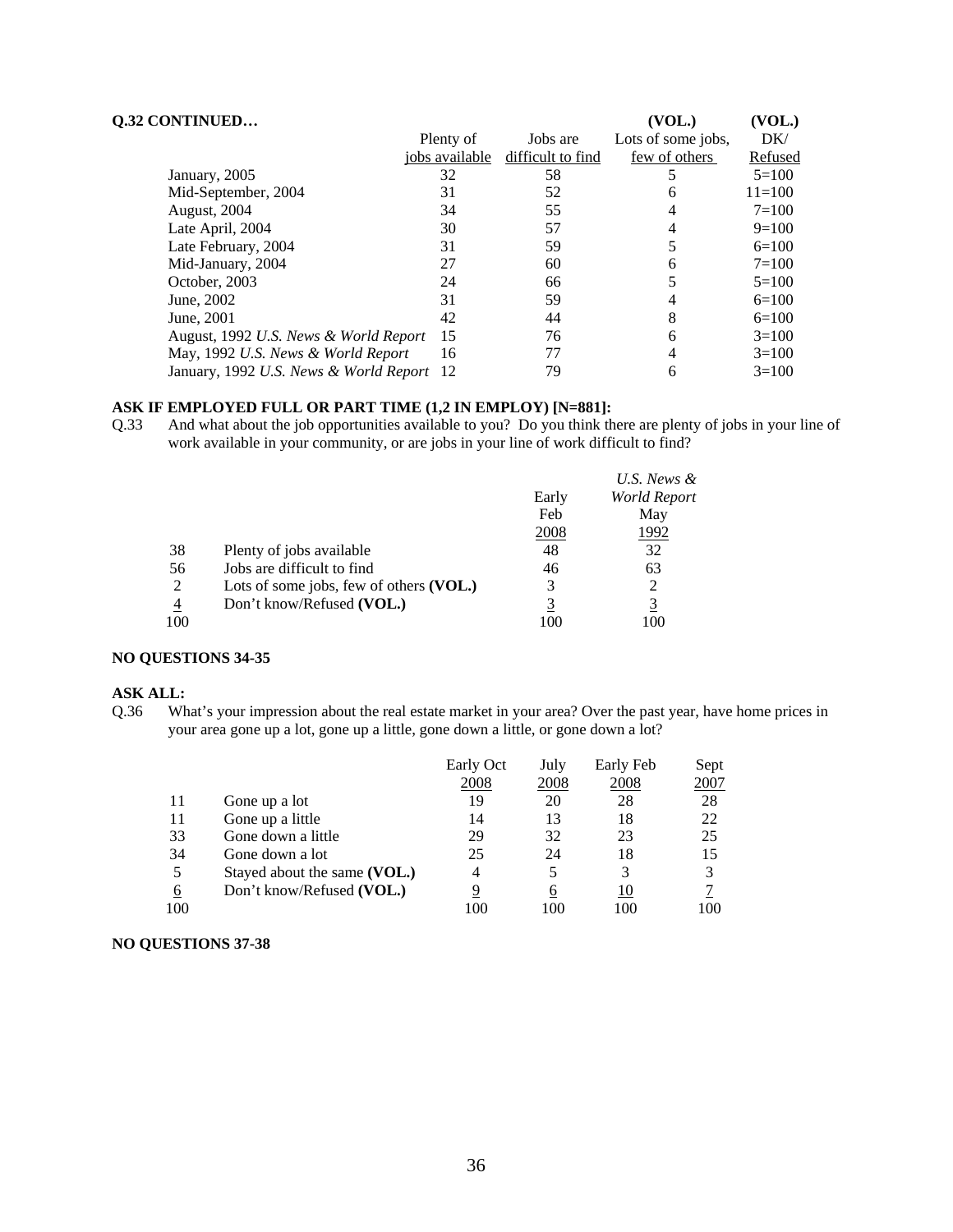### **ASK ALL:**

Q.39 In general, how easy is it for you to afford the things in life that you want — very easy, easy, difficult or very difficult?

|     |                       |          |          |      |             | U.S. News &         |
|-----|-----------------------|----------|----------|------|-------------|---------------------|
|     |                       | Early    | Early    |      |             | <b>World Report</b> |
|     |                       | Oct      | Feb      | June | June        | Jan                 |
|     |                       | 2008     | 2008     | 2002 | <u>2001</u> | 1992                |
| 6   | Very Easy             | 8        | 9        |      | 7           | 4                   |
| 37  | Easy                  | 41       | 43       | 44   | 43          | 35                  |
| 40  | Difficult             | 37       | 33       | 37   | 36          | 46                  |
| 15  | Very Difficult        | 11       | 12       | 11   | 12          | 12                  |
|     | Don't Know/Ref (VOL.) | <u>3</u> | <u>3</u> |      |             | $\overline{3}$      |
| 100 |                       | 100      | 100      | 100  | 100         | 100                 |

### **ASK ALL:**

Q.40 How easy or difficult is it for you and your family to afford **[INSERT ITEM; RANDOMIZE]** – very easy, easy, difficult or very difficult? How about **[NEXT ITEM]**?<sup>2</sup>

|                              |                      |                         |      |           |                |                | (VOL.)      |
|------------------------------|----------------------|-------------------------|------|-----------|----------------|----------------|-------------|
|                              |                      | Very                    |      |           | Very           |                | Don't know/ |
|                              |                      | easy                    | Easy | Difficult | difficult N/A  |                | Refused     |
| Food<br>a.                   |                      |                         |      |           |                |                |             |
|                              | December, 2008       | 9                       | 60   | 25        | 4              | ∗              | $2=100$     |
|                              | July, 2008           | 10                      | 50   | 30        | $\,8\,$        | ∗              | $2=100$     |
|                              | Early February, 2008 | 14                      | 57   | 22        | 5              | *              | $2=100$     |
| U.S. News & World Report:    | August, 1992         | 11                      | 65   | 18        | 5              | *              | $1=100$     |
| U.S. News & World Report:    | May, 1992            | 12                      | 66   | 18        | $\mathfrak{Z}$ | *              | $1 = 100$   |
| U.S. News & World Report:    | January, 1992        | $\overline{7}$          | 68   | 21        | 3              | *              | $1 = 100$   |
| Health care<br>$\mathbf b$ . |                      |                         |      |           |                |                |             |
|                              | December, 2008       | 7                       | 44   | 29        | 16             | 1              | $3=100$     |
|                              | July, 2008           | 9                       | 40   | 30        | 16             | 2              | $3=100$     |
|                              | Early February, 2008 | 11                      | 39   | 29        | 16             | 3              | $2=100$     |
| U.S. News & World Report:    | August, 1992         | 7                       | 39   | 32        | 19             | $\overline{c}$ | $1 = 100$   |
| U.S. News & World Report:    | May, 1992            | 10                      | 42   | 29        | 15             | 3              | $1 = 100$   |
| U.S. News & World Report:    | January, 1992        | 6                       | 43   | 29        | 16             | $\overline{4}$ | $2=100$     |
| Taxes<br>c.                  |                      |                         |      |           |                |                |             |
|                              | December, 2008       | 3                       | 38   | 41        | 11             | 3              | $4 = 100$   |
|                              | July, 2008           | 5                       | 35   | 40        | 12             | 3              | $5=100$     |
|                              | Early February, 2008 | 6                       | 36   | 37        | 14             | 3              | $4=100$     |
| U.S. News & World Report:    | August 1992          | 3                       | 32   | 43        | 17             | 3              | $2=100$     |
| U.S. News & World Report:    | May 1992             | 4                       | 30   | 46        | 15             | 3              | $2=100$     |
| U.S. News & World Report:    | January 1992         | $\overline{c}$          | 33   | 45        | 13             | 4              | $3=100$     |
| Savings for retirement<br>d. |                      |                         |      |           |                |                |             |
|                              | December, 2008       | $\overline{\mathbf{c}}$ | 23   | 39        | 25             | 8              | $3=100$     |
|                              | July, 2008           | 5                       | 23   | 37        | 22             | 10             | $3=100$     |
|                              | Early February, 2008 | 5                       | 28   | 34        | 22             | 8              | $3=100$     |
| U.S. News & World Report:    | August 1992          | 3                       | 22   | 36        | 29             | 9              | $1 = 100$   |
| U.S. News & World Report:    | May 1992             | $\overline{c}$          | 21   | 38        | 24             | 13             | $2=100$     |
| U.S. News & World Report:    | January 1992         | $\overline{2}$          | 22   | 37        | 23             | 14             | $2=100$     |

 $\frac{1}{2}$ 

<sup>&</sup>lt;sup>2</sup> In 1992, the question was worded: "How easy is it for you and your family to afford" the items.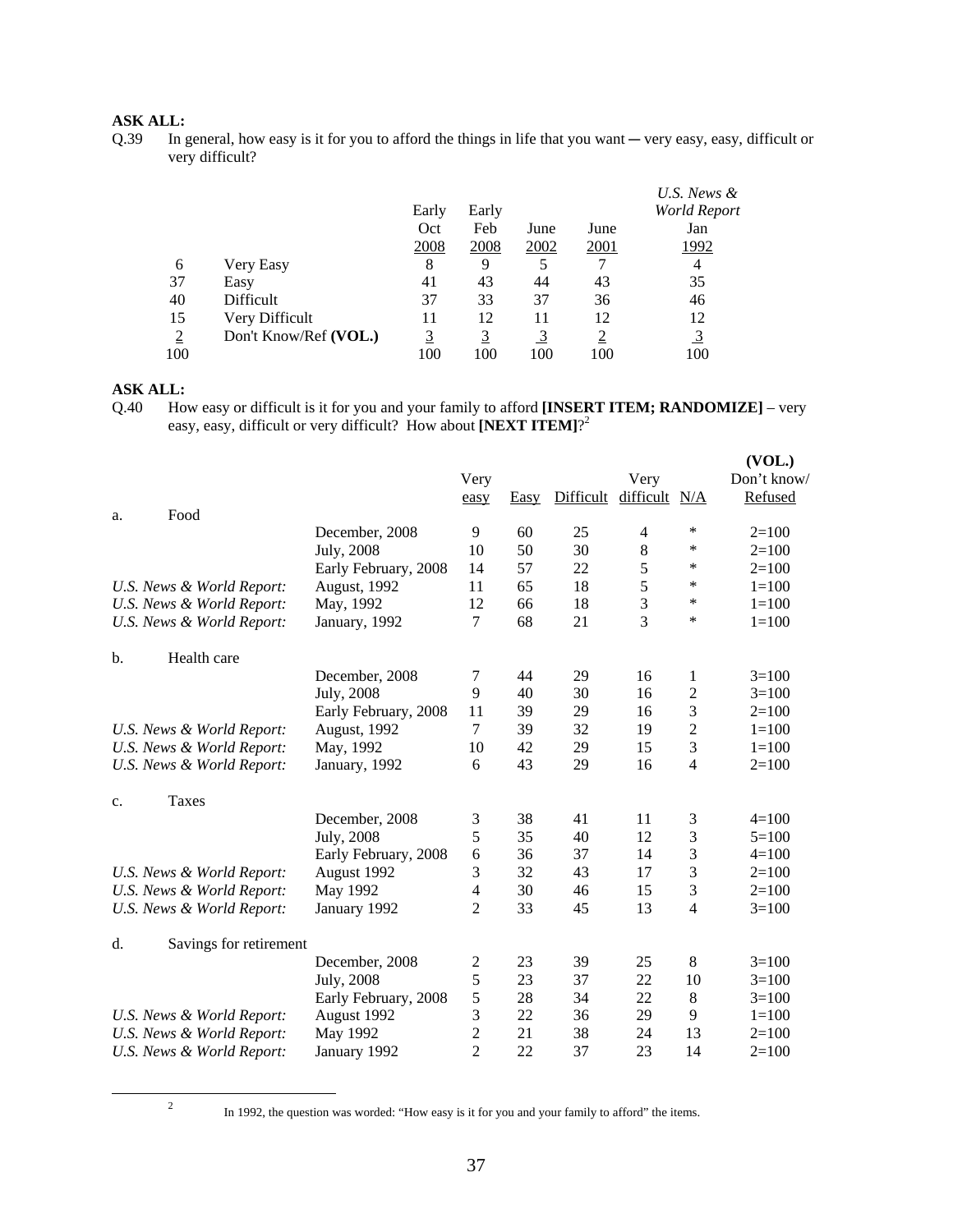| Q.40 CONTINUED                                          |                      |      |      |           |               |   | (VOL.)      |
|---------------------------------------------------------|----------------------|------|------|-----------|---------------|---|-------------|
|                                                         |                      | Very |      |           | Very          |   | Don't know/ |
|                                                         |                      | easy | Easy | Difficult | difficult N/A |   | Refused     |
| Your home heating and electric bills <sup>3</sup><br>e. |                      |      |      |           |               |   |             |
|                                                         | December, 2008       | 7    | 46   | 32        | 10            | 2 | $3=100$     |
|                                                         | July, 2008           | 6    | 41   | 38        | 11            |   | $3=100$     |
|                                                         | Early February, 2008 | 8    | 44   | 33        | 11            | 2 | $2=100$     |
| U.S. News & World Report:                               | August 1992          |      | 54   | 29        | 8             |   | $1 = 100$   |
| U.S. News & World Report:                               | May 1992             | 9    | 54   | 28        | 6             |   | $2=100$     |
| U.S. News & World Report:                               | January 1992         | 4    | 55   | 31        | 7             |   | $2=100$     |
| f.<br>Gasoline                                          |                      |      |      |           |               |   |             |
|                                                         | December, 2008       | 10   | 57   | 21        | 6             | 5 | $1 = 100$   |
|                                                         | July, 2008           | 4    | 23   | 42        | 26            | 3 | $2=100$     |
|                                                         | Early February, 2008 | 5    | 30   | 38        | 22            | 3 | $2=100$     |

#### **NO QUESTIONS 41-45**

#### **ASK ALL:**

Q.46 Some people think that the federal government cannot fix the economy so easily these days because the U.S. is part of a global economy. Others believe that the government still has the power to fix the economy. Which of these comes closer to your view?

|     |                                              | Early Oct | July |
|-----|----------------------------------------------|-----------|------|
|     |                                              | 2008      | 2008 |
| 35  | The government can't fix it so easily        | 37        | 26   |
| 59  | The government still has the power to fix it | 56        | 68   |
| 6   | Don't know/Refused (VOL.)                    |           | O    |
| 100 |                                              | 100       | 100  |
|     |                                              |           |      |

#### **ASK ALL:**

Q.47 As you think about your OWN financial situation, which of the following economic issues worries you MOST right now? **[READ AND RANDOMIZE]**

| 2008<br>2008<br>49<br>38<br>31<br>Rising prices<br>Problems in the financial markets<br>29<br>31<br>14<br>26<br>The job situation<br>19<br>18<br>Declining real estate values<br>12<br>9<br>8 |  |
|-----------------------------------------------------------------------------------------------------------------------------------------------------------------------------------------------|--|
|                                                                                                                                                                                               |  |
|                                                                                                                                                                                               |  |
|                                                                                                                                                                                               |  |
|                                                                                                                                                                                               |  |
|                                                                                                                                                                                               |  |
| Other (VOL.)<br>2                                                                                                                                                                             |  |
| 2<br>None / not worried about any $(VOL.)$<br>2                                                                                                                                               |  |
| $\overline{2}$<br>$\overline{2}$<br>Don't know/Refused (VOL.)                                                                                                                                 |  |
| 100<br>100                                                                                                                                                                                    |  |

#### **NO QUESTIONS 48-49**

 <sup>3</sup>

<sup>&</sup>lt;sup>3</sup> In 1992, category was "Heating oil, gas and electric."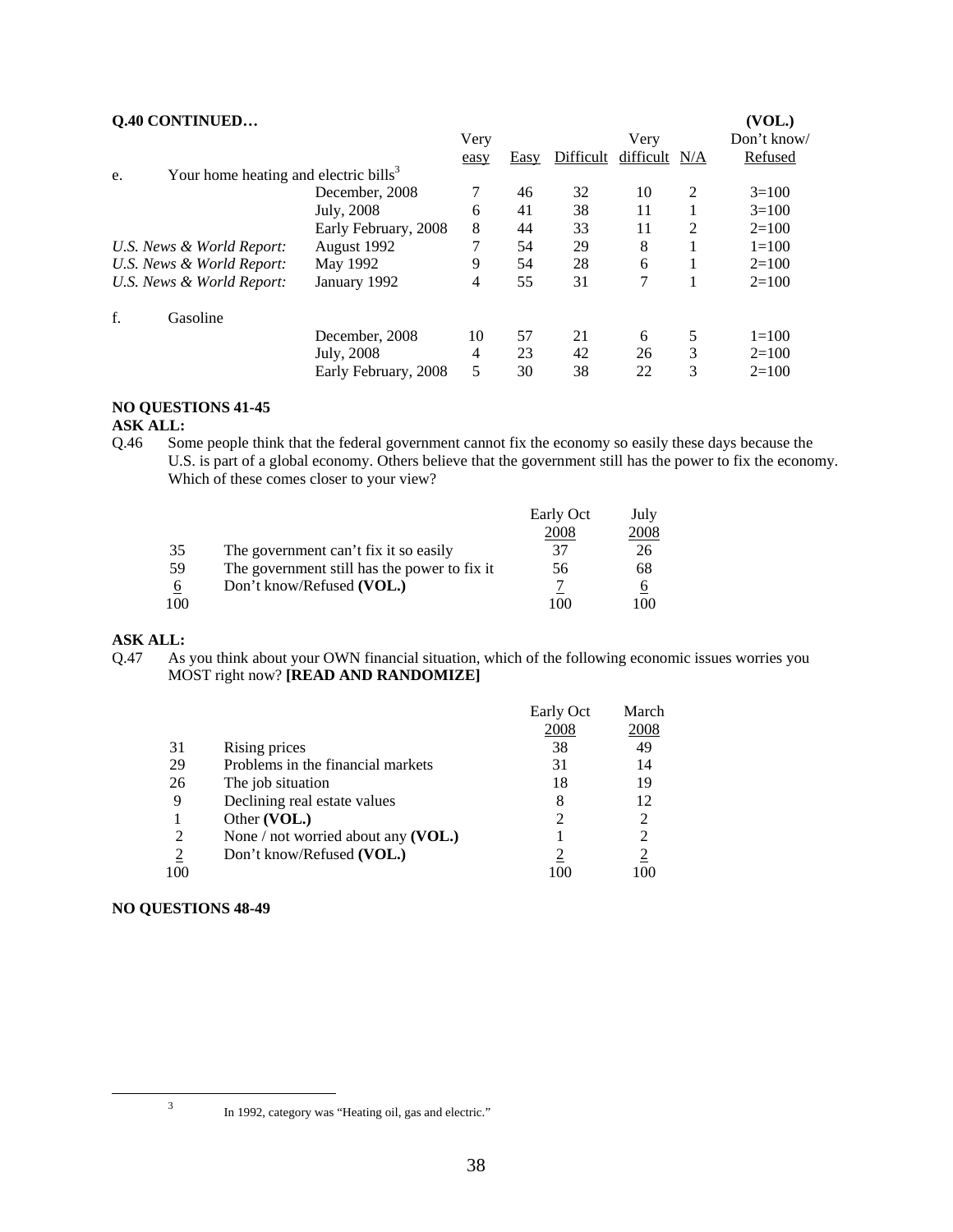#### **ASK ALL:**

Q.50 As you may know, the government is investing billions of dollars to try to keep financial institutions and markets secure. Do you think this is the right thing or the wrong thing for the government to be doing?

|     |                           | -NII-     |         |          | -NII-                |
|-----|---------------------------|-----------|---------|----------|----------------------|
|     |                           | Nov 14-17 | Mid Oct |          | Late Sept Sept 19-22 |
|     |                           | 2008      | 2008    | $2008^4$ | 2008                 |
| 47  | Right thing               | 40        | 47      | 45       | 57                   |
| 43  | Wrong thing               | 43        | 37      | 38       | 30                   |
| 10  | Don't know/Refused (VOL.) |           | 16      |          | <u>13</u>            |
| 100 |                           | 100       | 100     | 100      | 100                  |

#### **ASKED OF FIRST-NIGHT RESPONDENTS ONLY; RESULTS USED FOR QUALITATIVE PURPOSES ASK FORM 1 ONLY IF ANSWER GIVEN (1,2 IN Q.50F1):**

Q.51F1 What's the main reason you think this is the **[INSERT ANSWER FROM Q.50F1]** to do? **[OPEN END; DO NOT PROBE FOR MULTIPLE RESPONSES]**

Q.51F1 RESULTS NOT SHOWN; USED FOR QUALITATIVE PURPOSES ONLY.

#### **NO QUESTION 52**

#### **ASK ALL:**

Q.53 As you may know, the government is considering several other proposals to address economic problems facing the nation. Do you think it is the right thing or the wrong thing for the government to spend billions of dollars **[INSERT ITEM; RANDOMIZE]**?

|     |                                                                                          | Right<br>thing | thing | (VOL.)<br>Wrong Don't Know/<br>Refused |
|-----|------------------------------------------------------------------------------------------|----------------|-------|----------------------------------------|
| a.  | To substantially increase spending on roads, bridges, and<br>other public works projects | 70             | 24    | $6=100$                                |
| $b$ | To help homeowners facing foreclosure on mortgages<br>they cannot afford                 | 49             | 43    | $8=100$                                |
| c.  | In loans to General Motors, Ford and Chrysler<br>to keep them in business                | 39             |       | $7 = 100$                              |

#### **ASKED OF FIRST NIGHT RESPONDENTS ONLY; RESULTS USED FOR QUALITATIVE PURPOSES ASK FORM 2 ONLY IF ANSWER GIVEN (1,2 IN Q.53c):**

Q.54F2 Thinking about the government giving loans to General Motors, Ford and Chrysler, what's the main reason you think this is the **[INSERT ANSWER FROM Q.53c]** to do? **[OPEN END; DO NOT PROBE FOR MULTIPLE RESPONSES]** 

Q.54F2 RESULTS NOT SHOWN; USED FOR QUALITATIVE PURPOSES ONLY.

#### **NO QUESTIONS 55-57**

 $\frac{1}{4}$ 

In Late September 2008 and in the Sept. 19-22 *News Interest Index* the question was worded, "As you may know, the government is potentially investing billions to try to keep financial institutions and markets secure. Do you think this is the right thing or the wrong thing for the government to be doing?" In Late September 2008, an experiment testing the word "committing" instead of "investing" showed no difference in the results. Results for the two versions have been combined.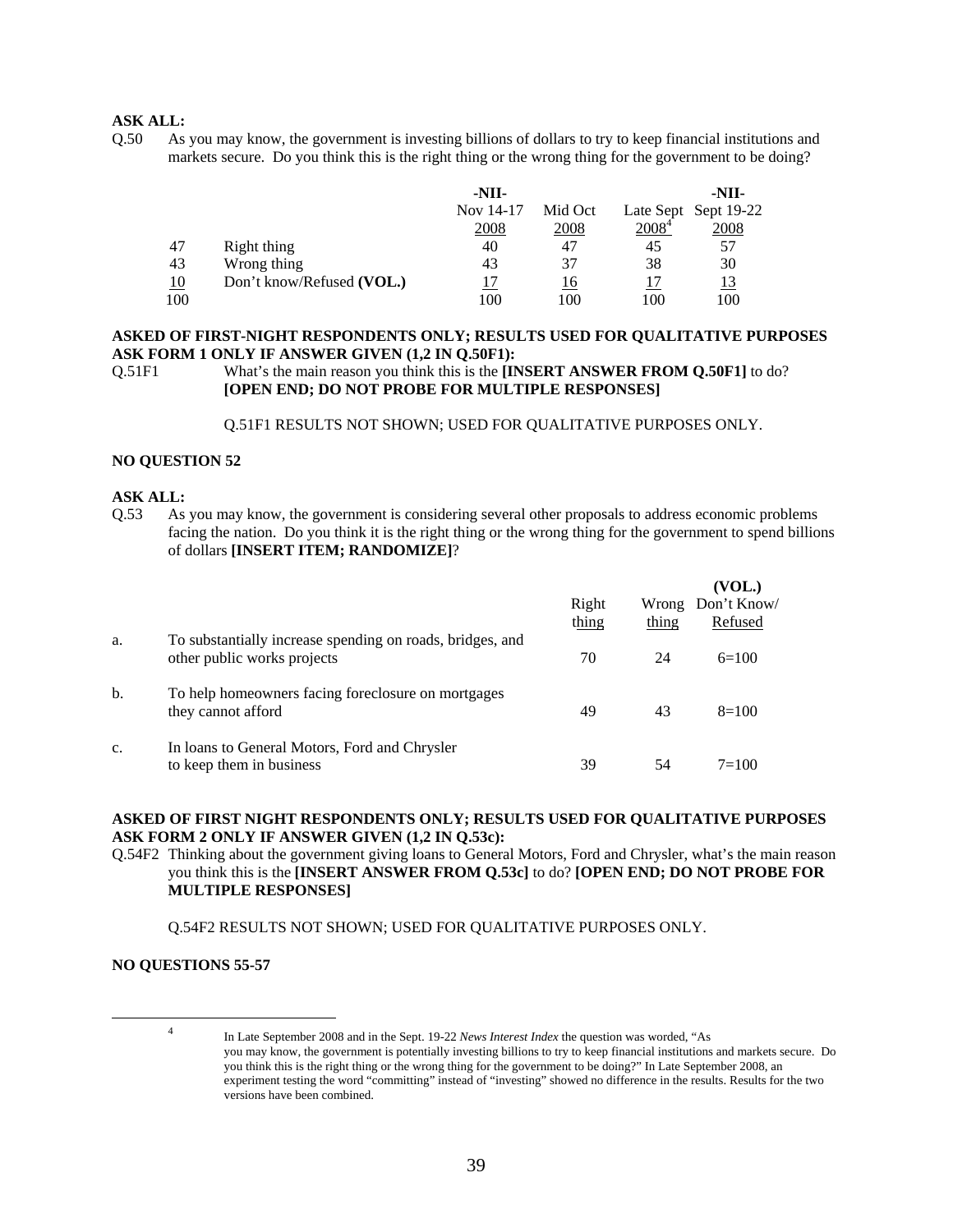#### On another subject...

#### **ASK FORM 1 ONLY [N=766]:**

Q.58F1 Do you approve or disapprove of the job President-elect Obama has done so far in explaining his policies and plans for the future to the American people?

|           |                           |             |                | Gallup       |
|-----------|---------------------------|-------------|----------------|--------------|
|           |                           | <b>Bush</b> | <b>Clinton</b> | <b>Bush</b>  |
|           |                           | Jan         | Jan            | March        |
|           |                           | 2001        | <u> 1993</u>   | <u> 1989</u> |
| 72        | Approve                   | 50          | 62             | 65           |
| 18        | Disapprove                | 36          | 24             | 28           |
| <u>10</u> | Don't know/Refused (VOL.) | 14          | 14             |              |
| 100       |                           | 100         | 100            | 100          |

#### **NO QUESTION 59**

#### **ASK FORM 1 ONLY [N=766]:**

Q.60F1 So far, would you say you approve or disapprove of Barack Obama's cabinet choices and other high level appointments?

|           |                           |             | U.S. News &    |             | <b>TREND FOR</b><br><b>COMPARISON</b> |                |
|-----------|---------------------------|-------------|----------------|-------------|---------------------------------------|----------------|
|           |                           |             | World Report   | ABC         | <b>Harris</b>                         |                |
|           |                           | <b>Bush</b> | <b>Clinton</b> | <b>Bush</b> | Reagan                                |                |
|           |                           | Jan         | Jan            | Jan         | Jan                                   |                |
|           |                           | 2001        | <u> 1993</u>   | 1989        | <u> 1981<sup>5</sup></u>              |                |
| 71        | Approve                   | 58          | 64             | 59          | 52                                    | Excellent/Good |
| 17        | Disapprove                | 16          | 15             | 15          | 34                                    | Only fair/Poor |
| <u>12</u> | Don't know/Refused (VOL.) | 26          | 21             | <u>26</u>   | <u> 14</u>                            | Don't know     |
| 100       |                           | 100         | 100            | 100         | 100                                   |                |

#### **ASK FORM 2 ONLY [N=723]:**

Q.61F2 Do you think Barack Obama has done an excellent, good, only fair, or poor job of explaining how he would handle the current problems with financial institutions and markets?

|    |                           | <b>RVs</b>     |
|----|---------------------------|----------------|
|    |                           | Early Oct 2008 |
| 19 | Excellent                 | 13             |
| 38 | Good                      | 35             |
| 21 | Only fair                 | 31             |
| 12 | Poor                      | 16             |
| 10 | Don't know/Refused (VOL.) |                |
|    |                           |                |

 $\frac{1}{5}$ 

In 1981, the question was worded: "Now let me ask you about President-elect Reagan's Cabinet appointments. How would you rate his appointment of... the cabinet as a whole? Would you say it was an excellent, pretty good, only fair or poor appointment?"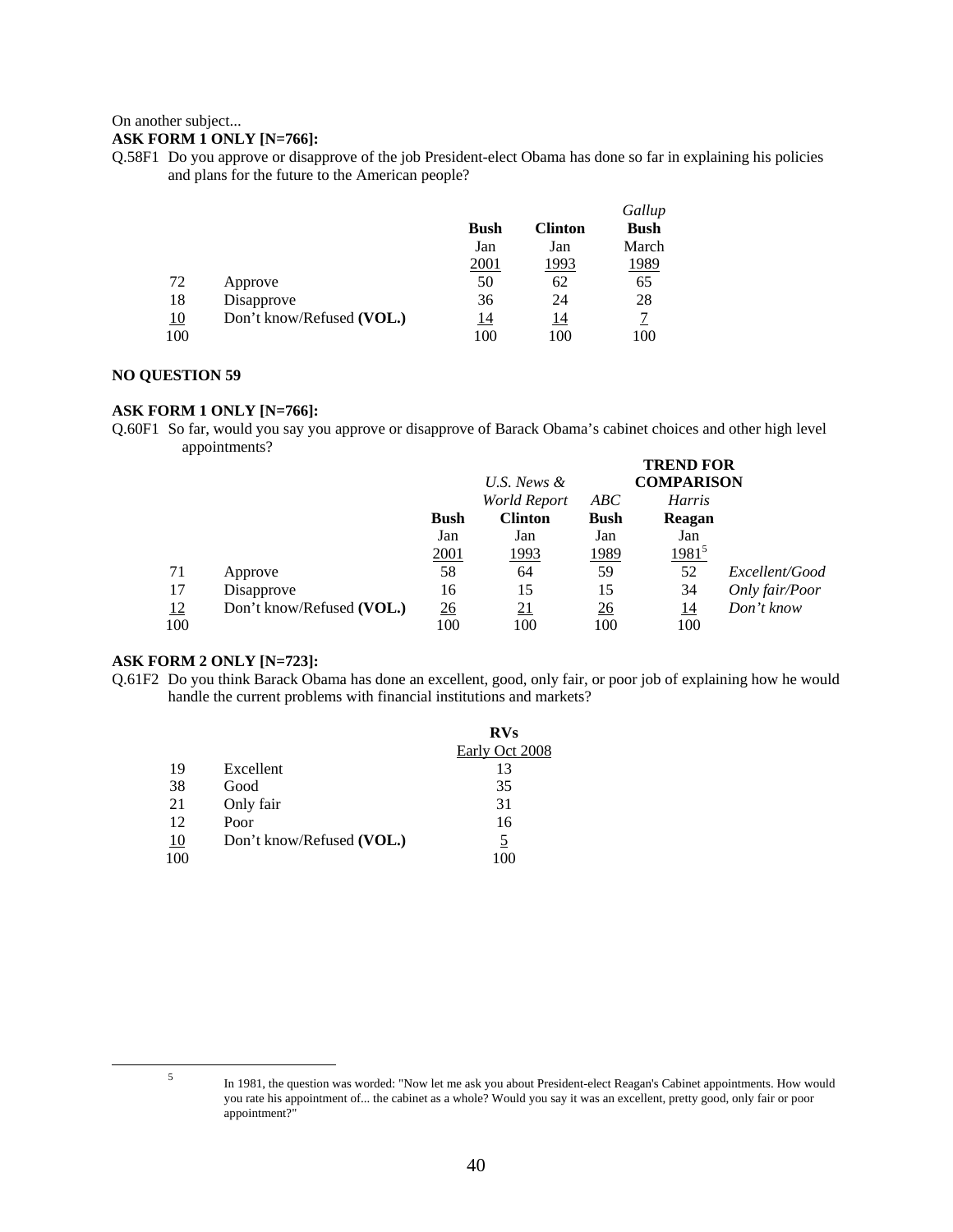#### **ASK FORM 2 ONLY [N=723]:**

Q.62F2 What's your opinion of the cabinet choices and other high level appointments Barack Obama has made so far... Do you think they are too liberal, too conservative, or about right?

|     |                           | <b>TREND FOR COMPARISON</b> |                           |  |
|-----|---------------------------|-----------------------------|---------------------------|--|
|     |                           | <b>Bush</b>                 |                           |  |
|     |                           | Jan 2001                    |                           |  |
| 15  | Too liberal               | 21                          | Too conservative          |  |
|     | Too conservative          |                             | Too moderate              |  |
| 68  | About right               | 50                          | About right               |  |
| 14  | Don't know/Refused (VOL.) | $\frac{22}{2}$              | Don't know/Refused (VOL.) |  |
| 100 |                           | 100                         |                           |  |

#### **NO QUESTIONS 63-64**

#### **ASK ALL:**

Q.65 Do you think it's a good thing or a bad thing that many of Barack Obama's top advisors worked in the Clinton administration?

|    |                               | <b>Bush</b>   |
|----|-------------------------------|---------------|
|    |                               | Jan 2001 $^6$ |
| 63 | Good thing                    | 56            |
| 22 | Bad thing                     | 29            |
|    | Neither/Doesn't matter (VOL.) | n/a           |
| 8  | Don't know/Refused (VOL.)     | 15            |
|    |                               |               |

On another subject…

#### **ASK FORM 1 ONLY [N=766]:**

Q.66 As a result of what's been happening with the economy lately, have you **[INSERT ITEM; RANDOMIZE]** or not? **[REPEAT AS NECESSARY:** As a result of what's been happening with the economy lately,] Have you **[NEXT ITEM]** or not? [**IF RESPONDENT SAYS THIS DOES NOT APPLY, CODE AS NO]**<sup>7</sup>

|      |                                                                                |     |                | (VOL.)<br>Don't know/ |
|------|--------------------------------------------------------------------------------|-----|----------------|-----------------------|
|      |                                                                                | Yes | N <sub>0</sub> | Refused               |
| a.F1 | Delayed or canceled plans to buy a new home<br>or make major home improvements |     |                |                       |
|      | December, 2008                                                                 | 44  | 54             | $2=100$               |
|      | Early October, 2008                                                            | 38  | 61             | $1 = 100$             |
|      | Sept. 19-22, 2008, NII                                                         | 29  | 70             | $1 = 100$             |
| b.F1 | Delayed or canceled plans to buy a new car                                     |     |                |                       |
|      | December, 2008                                                                 | 39  | 60             | $1=100$               |
|      | Early October, 2008                                                            | 36  | 63             | $1 = 100$             |
|      | Sept. 19-22, 2008, NII                                                         | 23  | 77             | $* = 100$             |
|      |                                                                                |     |                |                       |

 <sup>6</sup>

In 2001, the question was worded: "Do you think it's a good thing or a bad thing that many of George W. Bush's top advisors worked in his father's administration?"<br>The the September 10.22, 2009 News Interest Ind.

In the September 19-22, 2008 News Interest Index the question was worded "As a result of what has been happening with the economy lately, have you done any of the following?"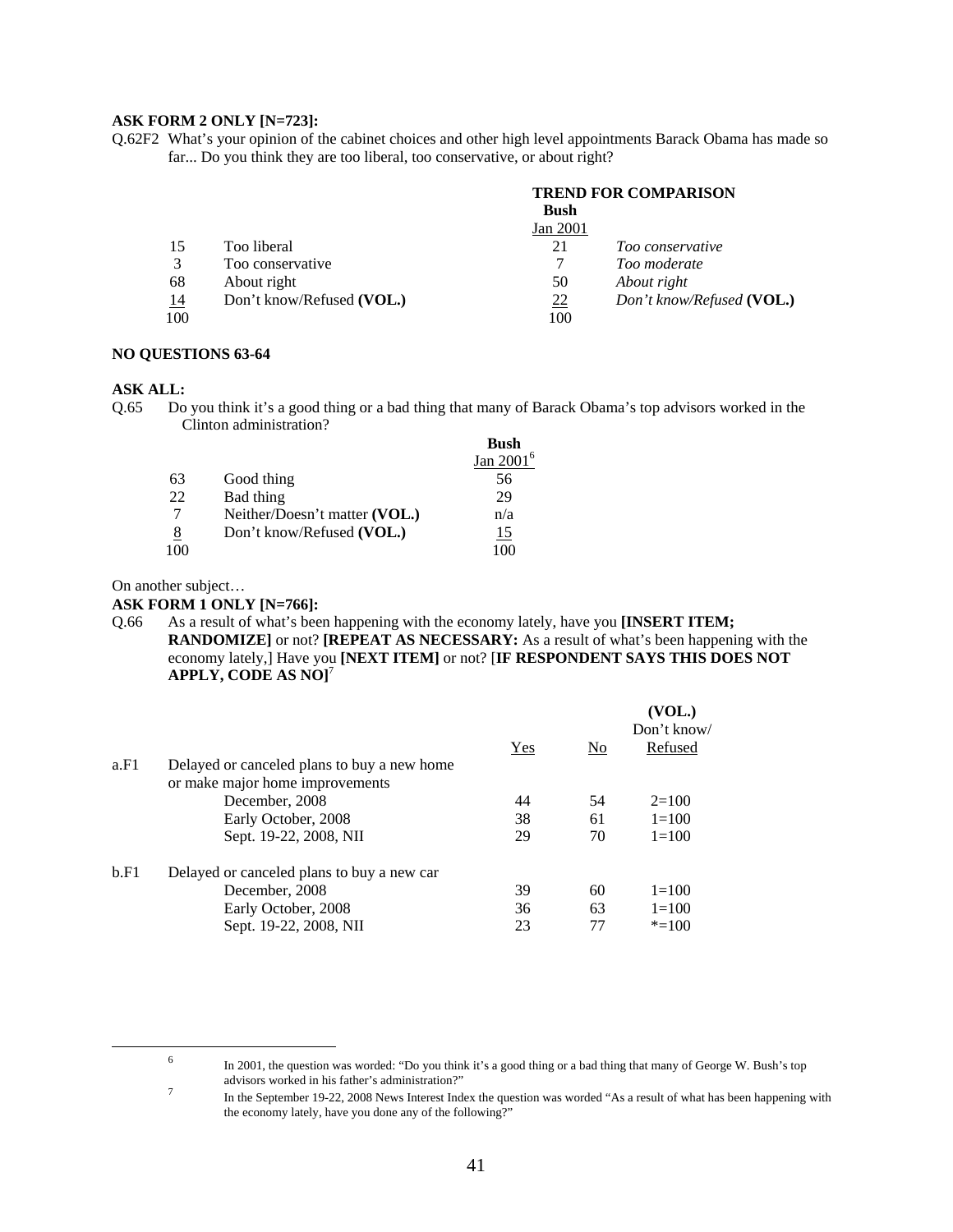|      | Q.66 CONTINUED                                                    |     |    | (VOL.)      |
|------|-------------------------------------------------------------------|-----|----|-------------|
|      |                                                                   |     |    | Don't know/ |
|      |                                                                   | Yes | No | Refused     |
| c.F1 | Delayed or canceled plans to make a major                         |     |    |             |
|      | purchase for your household, such as a                            |     |    |             |
|      | computer or appliance                                             |     |    |             |
|      | December, 2008                                                    | 45  | 54 | $1 = 100$   |
|      | Early October, 2008                                               | 39  | 60 | $1=100$     |
|      | Sept. 19-22, 2008, NII                                            | 30  | 69 | $1 = 100$   |
| d.F1 | Cut back on planned spending for vacation travel                  |     |    |             |
|      | December, 2008                                                    | 62  | 37 | $1=100$     |
|      | Early October, 2008                                               | 59  | 40 | $1=100$     |
|      | Sept. 19-22, 2008, NII                                            | 48  | 51 | $1 = 100$   |
| e.F1 | Adjusted your plans for retirement                                |     |    |             |
|      | December, 2008                                                    | 32  | 66 | $2=100$     |
|      | Early October, 2008                                               | 26  | 73 | $1=100$     |
|      | Sept. 19-22, 2008, NII                                            | 23  | 75 | $2=100$     |
| f.F1 | Changed the way your money is saved or invested                   |     |    |             |
|      | December, 2008                                                    | 60  | 39 | $1 = 100$   |
|      | Early October, 2008                                               | 48  | 51 | $1 = 100$   |
|      | Sept. 19-22, 2008, NII                                            | 39  | 61 | $* = 100$   |
| g.F1 | Been eating out at restaurants less often                         |     |    |             |
|      | December, 2008                                                    | 58  | 41 | $1 = 100$   |
|      | Early October, 2008                                               | 55  | 43 | $2=100$     |
| h.F1 | Cut back on how much you will spend on holiday<br>gifts this year |     |    |             |
|      | December, 2008                                                    | 73  | 27 | $* = 100$   |
|      |                                                                   |     |    |             |

#### **ASK FORM 2 ONLY [N=723]:**

Q.67 Thinking about your personal finances, have you done any of the following lately? (First,) Have you **[INSERT ITEM; RANDOMIZE]** or not? [**IF RESPONDENT SAYS THIS DOES NOT APPLY, CODE AS NO]** 

|      |                                                                                     |     |                        | (VOL.)<br>Don't know/ |
|------|-------------------------------------------------------------------------------------|-----|------------------------|-----------------------|
|      |                                                                                     | Yes | $\overline{\text{No}}$ | Refused               |
| a.F2 | Delayed or canceled plans to buy a new home<br>or make major home improvements      | 36  | 63                     | $1=100$               |
| b.F2 | Delayed or canceled plans to buy a new car                                          | 33  | 67                     | $* = 100$             |
| c.F2 | Delayed or canceled plans to make a major<br>purchase for your household, such as a |     |                        |                       |
|      | computer or appliance                                                               | 44  | 56                     | $* = 100$             |
| d.F2 | Cut back on planned spending for vacation travel                                    | 57  | 42                     | $1 = 100$             |
| e.F2 | Adjusted your plans for retirement                                                  | 27  | 72                     | $1 = 100$             |
| f.F2 | Changed the way your money is saved or invested                                     | 48  | 51                     | $1 = 100$             |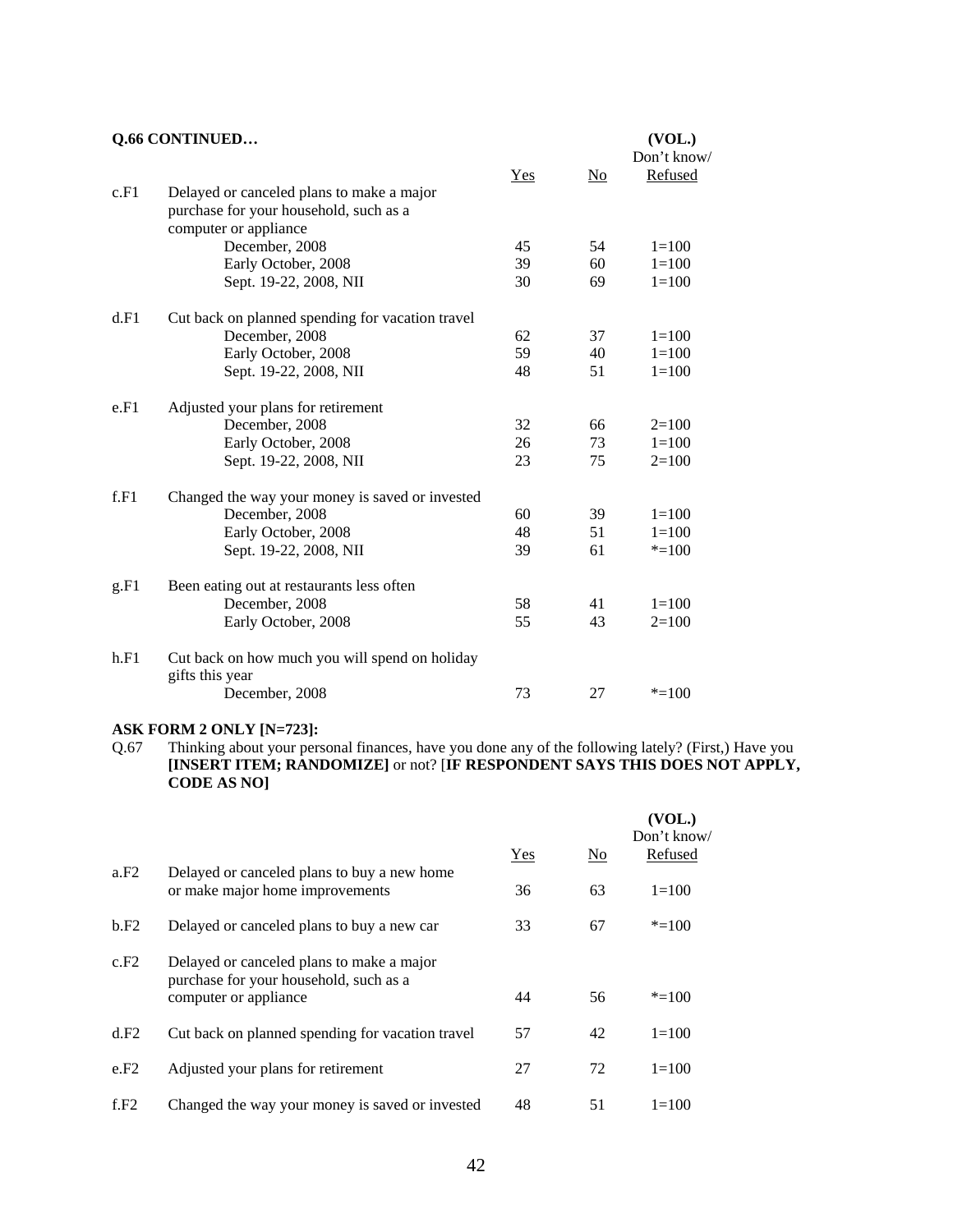| <b>Q.67 CONTINUED</b> | (VOL.)<br>Don't know/                                             |           |                      |                      |
|-----------------------|-------------------------------------------------------------------|-----------|----------------------|----------------------|
| g.F2                  | Been eating out at restaurants less often                         | Yes<br>55 | N <sub>0</sub><br>44 | Refused<br>$1 = 100$ |
| h.F2                  | Cut back on how much you will spend on holiday<br>gifts this year | 72        | 26                   | $2=100$              |

#### **IF CHANGED SPENDING HABITS (1 IN Q66b, Q66c, Q66d, Q66g, Q66h Q67b, Q67c, Q67d, Q67g, Q67h) ASK [N=1,252]:**

- Q.68 In general, have you been cutting back on spending because your financial situation has GOTTEN worse and made such cutbacks necessary, or because you worry that your financial situation MIGHT GET worse in the future?
	- 28 Financial situation has gotten worse<br>59 Worry that it might get worse in the 3
	- 59 Worry that it might get worse in the future
	-
	- 4 Both **(VOL.)**<br>5 Other **(VOL.)** Other **(VOL.)**
	- 4 Don't know/Refused **(VOL.)**
	- 100

# **ASK ALL:**

PARTY In politics TODAY, do you consider yourself a Republican, Democrat, or Independent?

### **IF ANSWERED 3, 4, 5 OR 9 IN PARTY, ASK:**

PARTYLN As of today do you lean more to the Republican Party or more to the Democratic Party?

|                      |            |          |             | (VOL.)         | (VOL.)    | (VOL.)      |            |            |
|----------------------|------------|----------|-------------|----------------|-----------|-------------|------------|------------|
|                      |            |          |             | No             | Other     | DK/         |            | Lean Lean  |
|                      | Republican | Democrat | Independent | Preference     | Party     | Ref         | <u>Rep</u> | <b>Dem</b> |
| December, 2008       | 26         | 39       | 30          | 2              | $\ast$    | $3=100$     | 8          | 15         |
| Late October, 2008   | 24         | 39       | 32          | $\overline{2}$ | $\ast$    | $3 = 100$   | 11         | 15         |
| Mid-October, 2008    | 27         | 35       | 31          | 4              | $\ast$    | $3=100$     | 9          | 16         |
| Early October, 2008  | 26         | 36       | 31          | $\overline{4}$ | $\ast$    | $3 = 100$   | 11         | 15         |
| Late September, 2008 | 25         | 35       | 34          | 3              | 1         | $2=100$     | 13         | 15         |
| Mid-September, 2008  | 28         | 35       | 32          | 3              | $\ast$    | $2=100$     | 12         | 14         |
| August, 2008         | 26         | 34       | 34          | $\overline{4}$ | $\ast$    | $2=100$     | 12         | 17         |
| July, 2008           | 24         | 36       | 34          | $\mathfrak{Z}$ | $\ast$    | $3=100$     | 12         | 15         |
| June, 2008           | 26         | 37       | 32          | 3              | $\ast$    | $2 = 100$   | 11         | 16         |
| Late May, 2008       | 25         | 35       | 35          | $\overline{2}$ | ∗         | $3=100$     | 13         | 15         |
| April, 2008          | 24         | 37       | 31          | 5              | 1         | $2=100$     | 11         | 15         |
| March, 2008          | 24         | 38       | 29          | 5              | $\ast$    | $4 = 100$   | 9          | 14         |
| Late February, 2008  | 24         | 38       | 32          | $\overline{3}$ | $\ast$    | $3=100$     | 10         | 17         |
| Early February, 2008 | 26         | 35       | 31          | 5              | $\ast$    | $3=100$     | 11         | 14         |
| January, 2008        | 24         | 33       | 37          | $\overline{4}$ | $\ast$    | $2=100$     | 12         | 18         |
| <b>Yearly Totals</b> |            |          |             |                |           |             |            |            |
| 2007                 | 25.4       | 32.9     | 33.7        | 4.6            | $\cdot$   | $3.1 = 100$ | 10.7       | 16.7       |
| 2006                 | 27.6       | 32.8     | 30.3        | 5.0            | .4        | $3.9=100$   | 10.2       | 14.5       |
| 2005                 | 29.2       | 32.8     | 30.3        | 4.5            | $\cdot$ 3 | $2.8 = 100$ | 10.2       | 14.9       |
| 2004                 | 29.5       | 33.1     | 30.0        | 4.0            | $\cdot$ 4 | $3.0=100$   | 11.8       | 13.6       |
| 2003                 | 29.8       | 31.4     | 31.2        | 4.7            | .5        | $2.5 = 100$ | 12.1       | 13.0       |
| 2002                 | 30.3       | 31.2     | 30.1        | 5.1            | .7        | $2.7 = 100$ | 12.6       | 11.6       |
| 2001                 | 29.2       | 33.6     | 28.9        | 5.1            | $.5\,$    | $2.7 = 100$ | 11.7       | 11.4       |
| 2001 Post-Sept 11    | 30.9       | 31.8     | 27.9        | 5.2            | $.6\,$    | $3.6 = 100$ | 11.7       | 9.4        |
| 2001 Pre-Sept 11     | 28.2       | 34.6     | 29.5        | 5.0            | .5        | $2.1 = 100$ | 11.7       | 12.5       |
| 2000                 | 27.5       | 32.5     | 29.5        | 5.9            | .5        | $4.0 = 100$ | 11.6       | 11.6       |
| 1999                 | 26.6       | 33.5     | 33.7        | 3.9            | .5        | $1.9 = 100$ | 13.0       | 14.5       |
|                      |            |          |             |                |           |             |            |            |